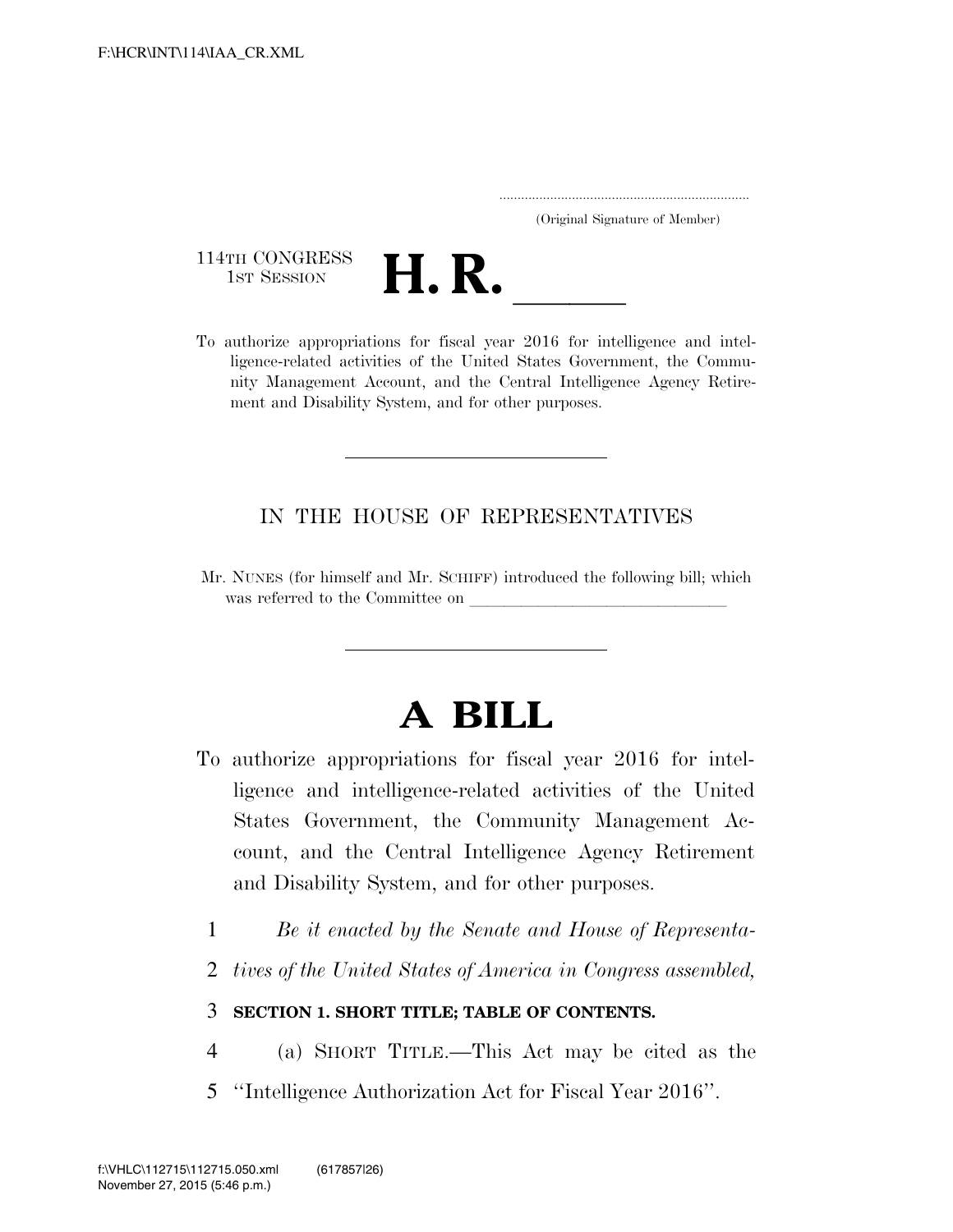### 1 (b) TABLE OF CONTENTS.—The table of contents for

### 2 this Act is as follows:

- Sec. 1. Short title; table of contents.
- Sec. 2. Definitions.
- Sec. 3. Budgetary effects.

### TITLE I—INTELLIGENCE ACTIVITIES

- Sec. 101. Authorization of appropriations.
- Sec. 102. Classified schedule of authorizations.
- Sec. 103. Personnel ceiling adjustments.
- Sec. 104. Intelligence Community Management Account.
- Sec. 105. Clarification regarding authority for flexible personnel management among elements of intelligence community.

### TITLE II—CENTRAL INTELLIGENCE AGENCY RETIREMENT AND DISABILITY SYSTEM

Sec. 201. Authorization of appropriations.

### TITLE III—GENERAL PROVISIONS

- Sec. 301. Increase in employee compensation and benefits authorized by law.
- Sec. 302. Restriction on conduct of intelligence activities.
- Sec. 303. Provision of information and assistance to Inspector General of the Intelligence Community.
- Sec. 304. Inclusion of Inspector General of Intelligence Community in Council of Inspectors General on Integrity and Efficiency.
- Sec. 305. Clarification of authority of Privacy and Civil Liberties Oversight Board.
- Sec. 306. Enhancing government personnel security programs.
- Sec. 307. Notification of changes to retention of call detail record policies.
- Sec. 308. Personnel information notification policy by the Director of National Intelligence.
- Sec. 309. Designation of lead intelligence officer for tunnels.
- Sec. 310. Reporting process required for tracking certain requests for country clearance.
- Sec. 311. Study on reduction of analytic duplication.
- Sec. 312. Strategy for comprehensive interagency review of the United States national security overhead satellite architecture.
- Sec. 313. Cyber attack standards of measurement study.

### TITLE IV—MATTERS RELATING TO ELEMENTS OF THE INTELLIGENCE COMMUNITY

### Subtitle A—Office of the Director of National Intelligence

- Sec. 401. Appointment and confirmation of the National Counterintelligence Executive.
- Sec. 402. Technical amendments relating to pay under title 5, United States Code.
- Sec. 403. Analytic objectivity review.

Subtitle B—Central Intelligence Agency and Other Elements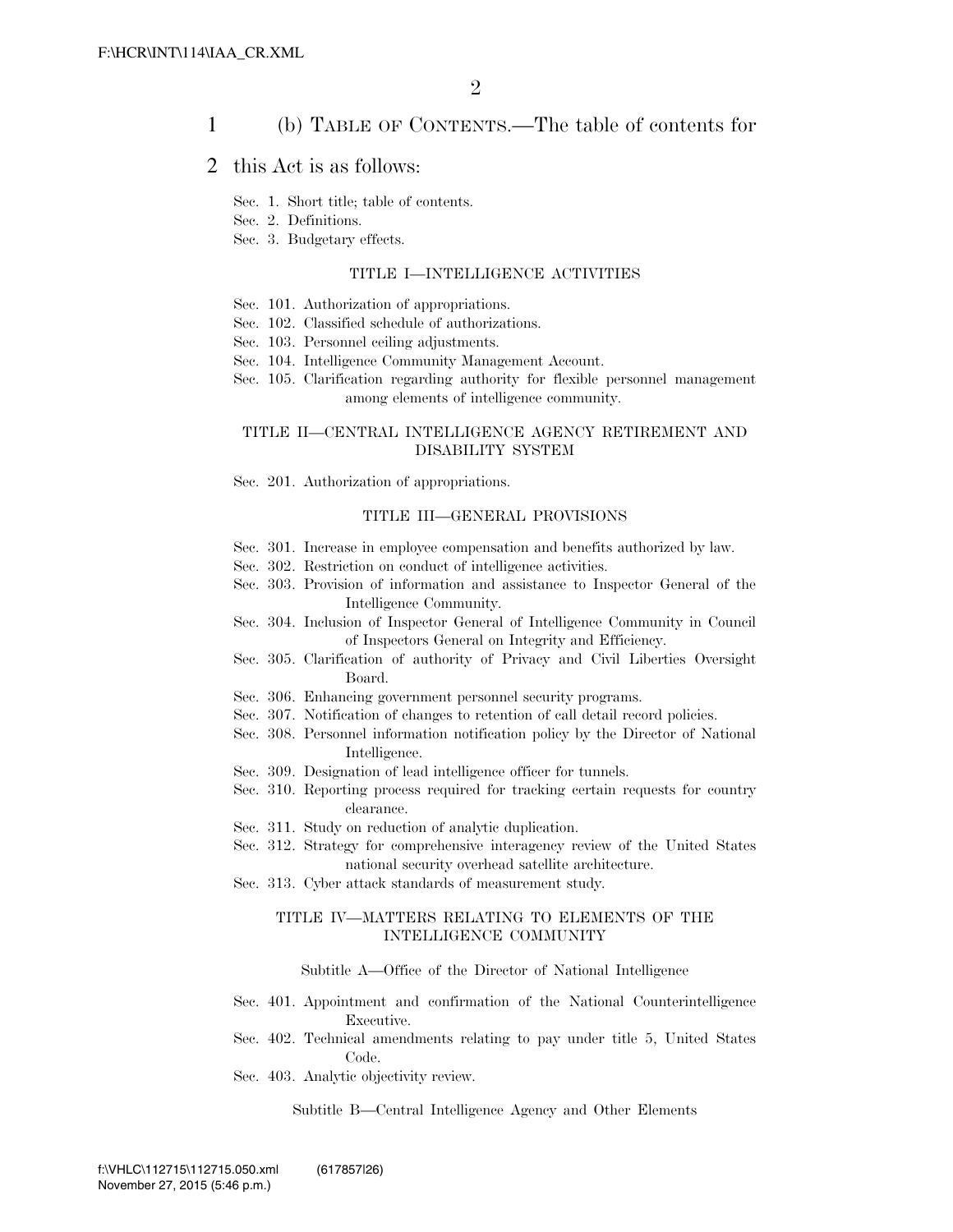- Sec. 411. Authorities of the Inspector General for the Central Intelligence Agency.
- Sec. 412. Prior congressional notification of transfers of funds for certain intelligence activities.

### TITLE V—MATTERS RELATING TO FOREIGN COUNTRIES

#### Subtitle A—Matters Relating to Russia

- Sec. 501. Notice of deployment or transfer of Club–K container missile system by the Russian Federation.
- Sec. 502. Assessment on funding of political parties and nongovernmental organizations by the Russian Federation.
- Sec. 503. Assessment on the use of political assassinations as a form of statecraft by the Russian Federation.

Subtitle B—Matters Relating to Other Countries

- Sec. 511. Report on resources and collection posture with regard to the South China Sea and East China Sea.
- Sec. 512. Use of locally employed staff serving at a United States diplomatic facility in Cuba.
- Sec. 513. Inclusion of sensitive compartmented information facilities in United States diplomatic facilities in Cuba.
- Sec. 514. Report on use by Iran of funds made available through sanctions relief.

### TITLE VI—MATTERS RELATING TO UNITED STATES NAVAL STATION, GUANTANAMO BAY, CUBA

- Sec. 601. Prohibition on use of funds for transfer or release of individuals detained at United States Naval Station, Guantanamo Bay, Cuba, to the United States.
- Sec. 602. Prohibition on use of funds to construct or modify facilities in the United States to house detainees transferred from United States Naval Station, Guantanamo Bay, Cuba.
- Sec. 603. Prohibition on use of funds for transfer or release to certain countries of individuals detained at United States Naval Station, Guantanamo Bay, Cuba.

### TITLE VII—REPORTS AND OTHER MATTERS

#### Subtitle A—Reports

- Sec. 701. Repeal of certain reporting requirements.
- Sec. 702. Reports on foreign fighters.
- Sec. 703. Report on strategy, efforts, and resources to detect, deter, and degrade Islamic State revenue mechanisms.
- Sec. 704. Report on United States counterterrorism strategy to disrupt, dismantle, and defeat the Islamic State, al-Qa'ida, and their affiliated groups, associated groups, and adherents.
- Sec. 705. Report on effects of data breach of Office of Personnel Management.
- Sec. 706. Report on hiring of graduates of Cyber Corps Scholarship Program by intelligence community.
- Sec. 707. Report on use of certain business concerns.

Subtitle B—Other Matters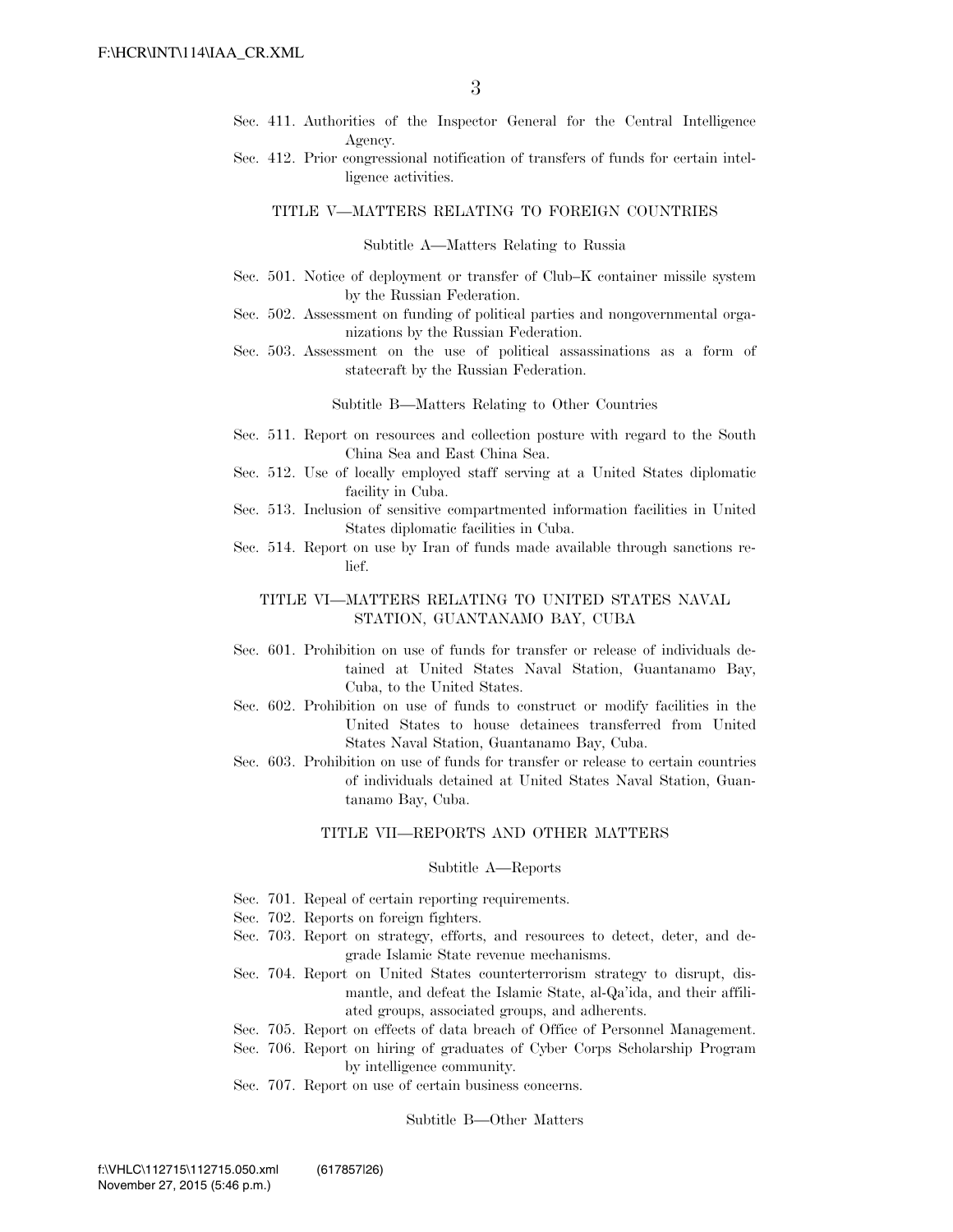Sec. 711. Use of homeland security grant funds in conjunction with Department of Energy national laboratories.

Sec. 712. Inclusion of certain minority-serving institutions in grant program to enhance recruiting of intelligence community workforce.

### **SEC. 2. DEFINITIONS.**

In this Act:

(a) CONGRESSIONAL INTELLIGENCE COMMITTEES.—

 The term ''congressional intelligence committees'' means—

 (1) the Select Committee on Intelligence of the Senate; and

 (2) the Permanent Select Committee on Intel-ligence of the House of Representatives.

 (b) INTELLIGENCE COMMUNITY.—The term ''intel- ligence community'' has the meaning given that term in section 3(4) of the National Security Act of 1947 (50 U.S.C. 3003(4)).

### **SEC. 3. BUDGETARY EFFECTS.**

 The budgetary effects of this Act, for the purpose of complying with the Statutory Pay-As-You-Go-Act of 2010, shall be determined by reference to the latest statement titled ''Budgetary Effects of PAYGO Legislation'' for this Act, submitted for printing in the Congressional Record by the Chairman of the Senate Budget Committee, pro- vided that such statement has been submitted prior to the vote on passage.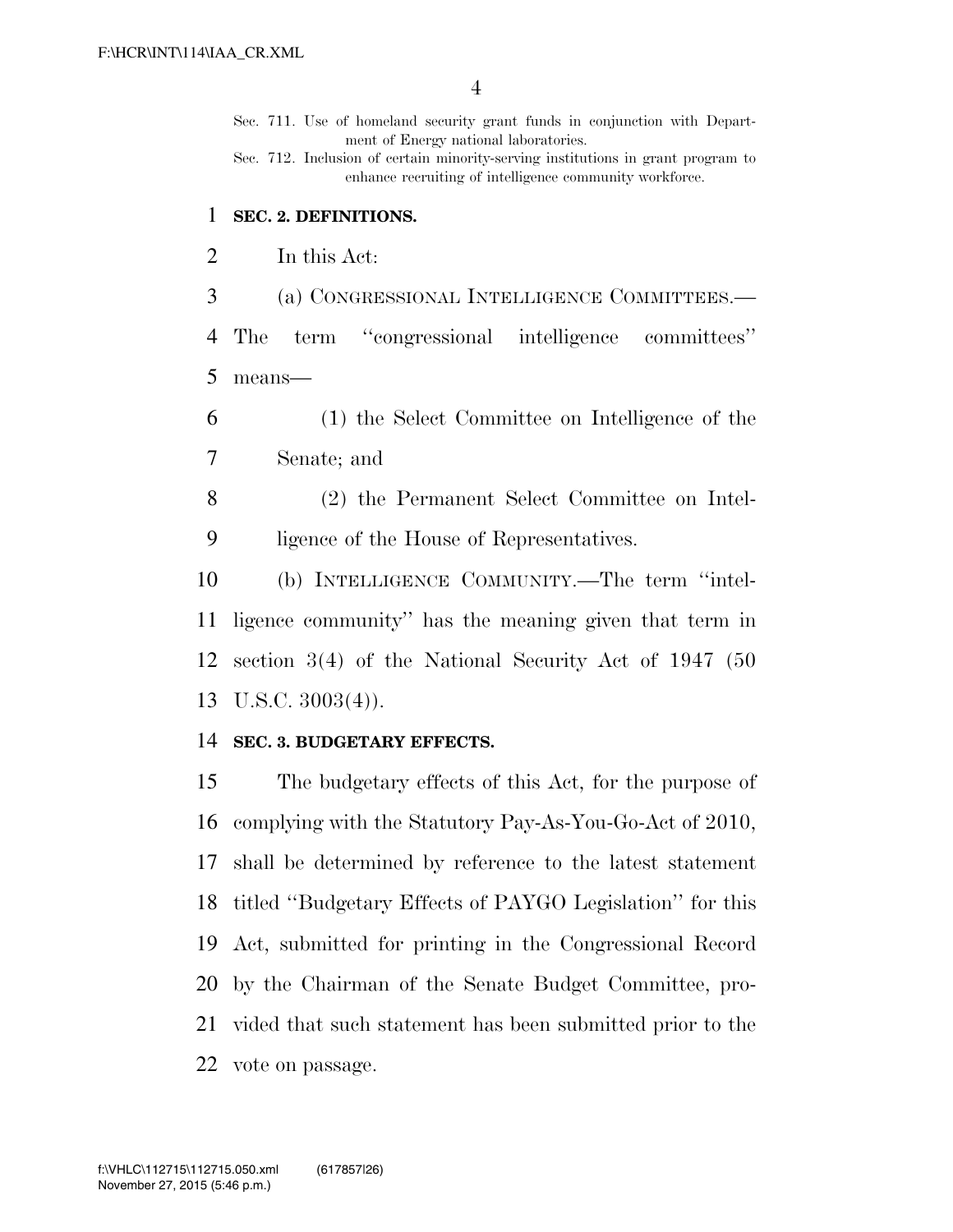# **TITLE I—INTELLIGENCE ACTIVITIES**

### **SEC. 101. AUTHORIZATION OF APPROPRIATIONS.**

 Funds are hereby authorized to be appropriated for fiscal year 2016 for the conduct of the intelligence and intelligence-related activities of the following elements of the United States Government:

- (1) The Office of the Director of National Intel-ligence.
- (2) The Central Intelligence Agency.
- (3) The Department of Defense.
- (4) The Defense Intelligence Agency.
- (5) The National Security Agency.
- (6) The Department of the Army, the Depart-
- ment of the Navy, and the Department of the Air Force.
- (7) The Coast Guard.
- (8) The Department of State.
- (9) The Department of the Treasury.
- 20 (10) The Department of Energy.
- 21 (11) The Department of Justice.
- (12) The Federal Bureau of Investigation.
- 23 (13) The Drug Enforcement Administration.
- (14) The National Reconnaissance Office.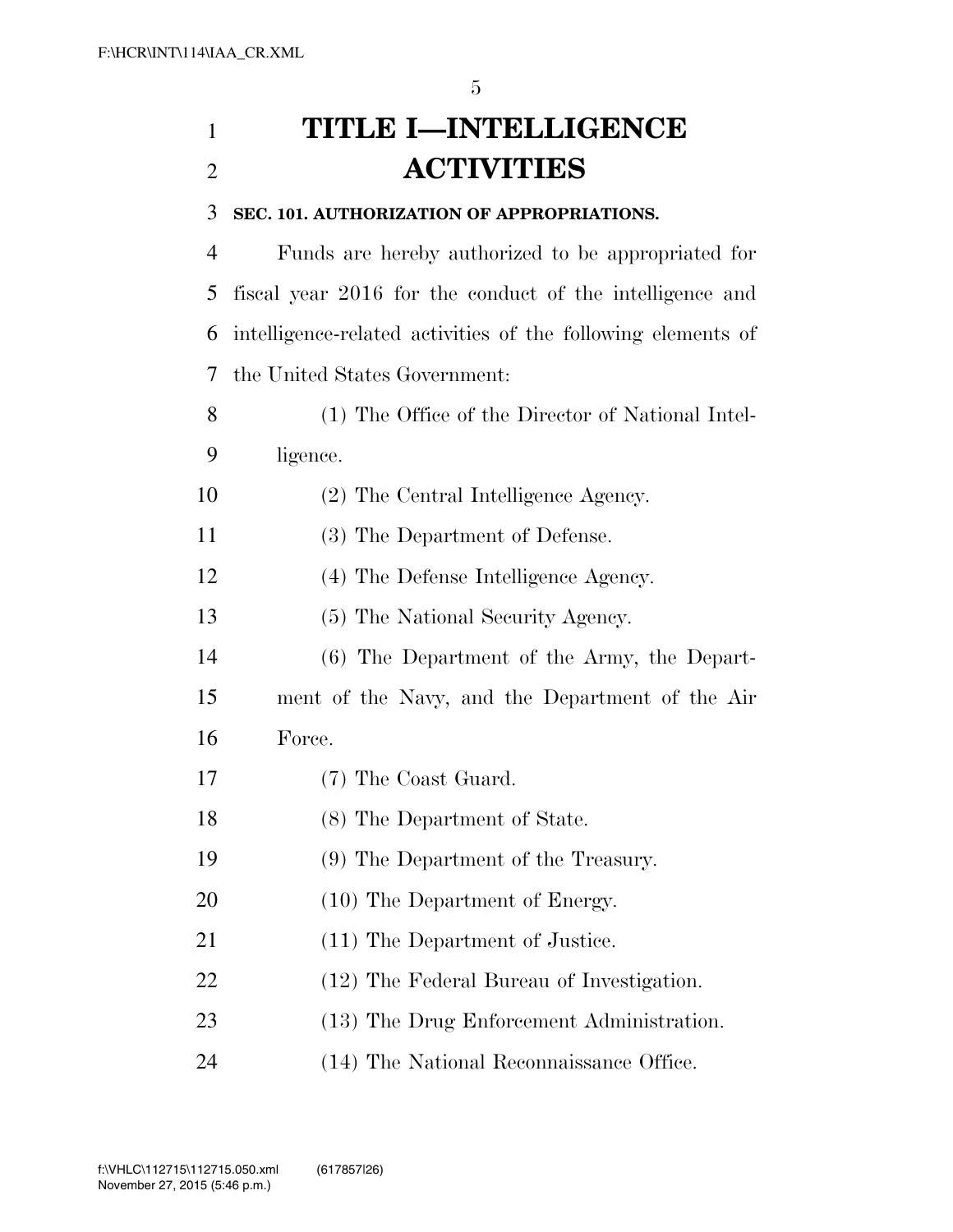- (15) The National Geospatial-Intelligence Agen-cy.
- (16) The Department of Homeland Security.

### **SEC. 102. CLASSIFIED SCHEDULE OF AUTHORIZATIONS.**

 (a) SPECIFICATIONS OF AMOUNTS AND PERSONNEL LEVELS.—The amounts authorized to be appropriated under section 101 and, subject to section 103, the author- ized personnel ceilings as of September 30, 2016, for the conduct of the intelligence activities of the elements listed in paragraphs (1) through (16) of section 101, are those specified in the classified Schedule of Authorizations pre-pared to accompany this bill.

 (b) AVAILABILITY OF CLASSIFIED SCHEDULE OF AU-THORIZATIONS.—

 (1) AVAILABILITY.—The classified Schedule of Authorizations referred to in subsection (a) shall be made available to the Committee on Appropriations of the Senate, the Committee on Appropriations of the House of Representatives, and to the President. 20 (2) DISTRIBUTION BY THE PRESIDENT. Sub-

21 ject to paragraph (3), the President shall provide for suitable distribution of the classified Schedule of Au- thorizations, or of appropriate portions of the Sched-ule, within the executive branch.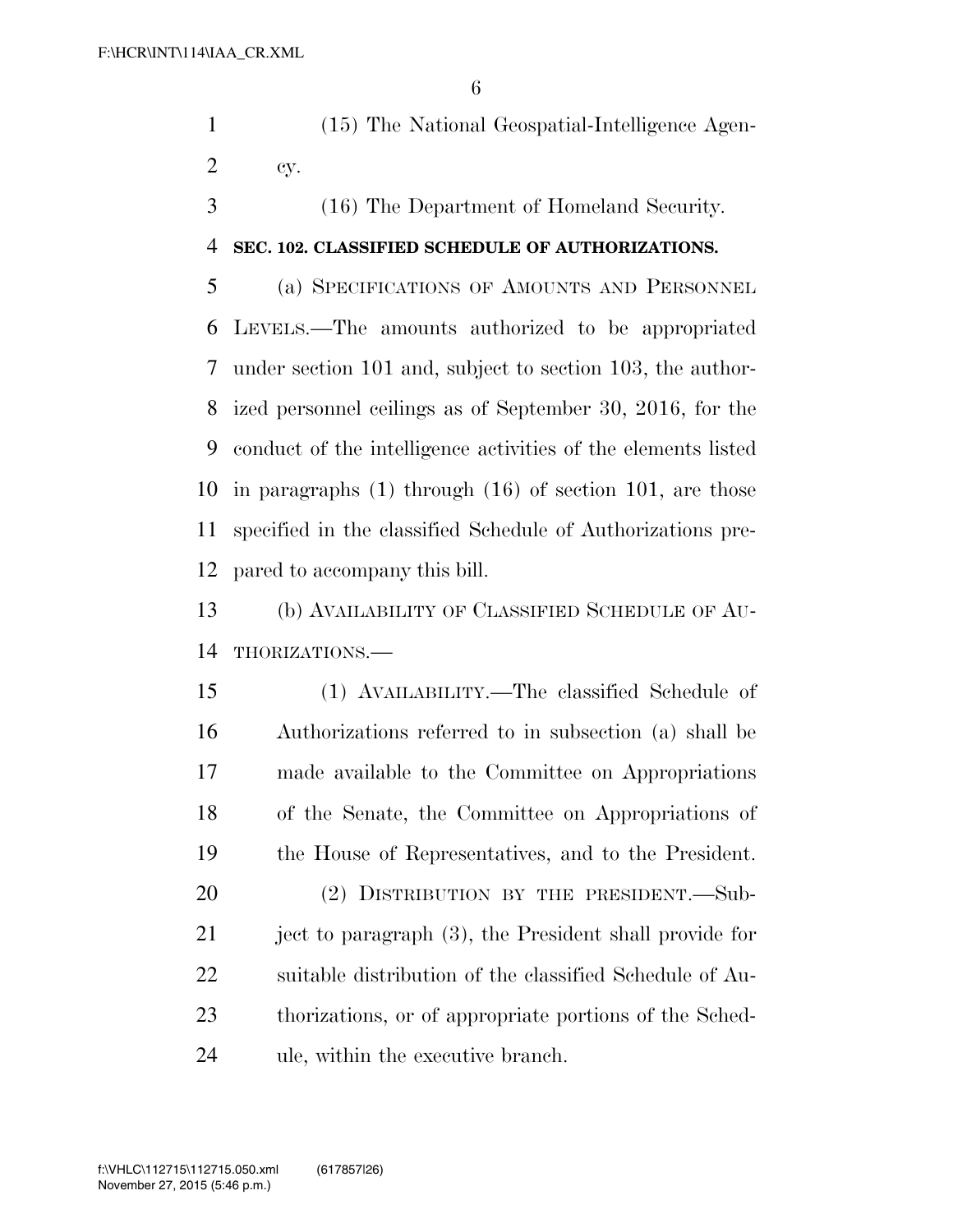| $\mathbf{1}$   | (3) LIMITS ON DISCLOSURE.—The President                       |
|----------------|---------------------------------------------------------------|
| $\overline{2}$ | shall not publicly disclose the classified Schedule of        |
| 3              | Authorizations or any portion of such Schedule ex-            |
| $\overline{4}$ | $cept$ —                                                      |
| 5              | $(A)$ as provided in section 601(a) of the                    |
| 6              | Implementing Recommendations of the 9/11                      |
| $\tau$         | Commission Act of 2007 (50 U.S.C. 3306(a));                   |
| 8              | (B) to the extent necessary to implement                      |
| 9              | the budget; or                                                |
| 10             | (C) as otherwise required by law.                             |
| 11             | SEC. 103. PERSONNEL CEILING ADJUSTMENTS.                      |
| 12             | (a) AUTHORITY FOR INCREASES.—The Director of                  |
| 13             | National Intelligence may authorize employment of civil-      |
| 14             | ian personnel in excess of the number authorized for fiscal   |
|                | 15 year 2016 by the classified Schedule of Authorizations re- |
| 16             | ferred to in section $102(a)$ if the Director of National In- |
| 17             | telligence determines that such action is necessary to the    |
|                | 18 performance of important intelligence functions, except    |
| 19             | that the number of personnel employed in excess of the        |
| 20             | number authorized under such section may not, for any         |
| 21             | element of the intelligence community, exceed 3 percent       |
| 22             | of the number of civilian personnel authorized under such     |
| 23             | schedule for such element.                                    |
| 24             | (b) TREATMENT OF CERTAIN PERSONNEL.—The Di-                   |

rector of National Intelligence shall establish guidelines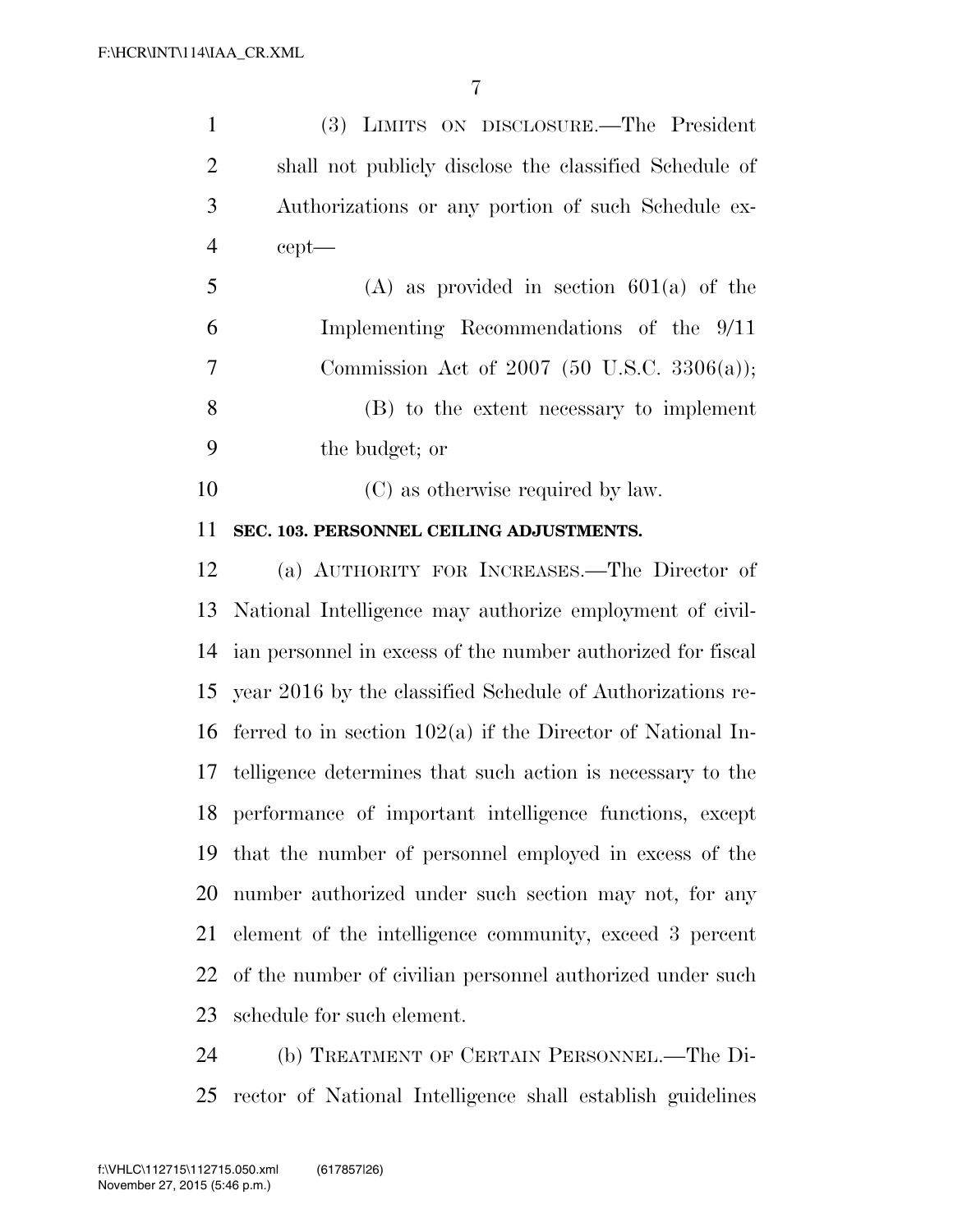that govern, for each element of the intelligence commu- nity, the treatment under the personnel levels authorized under section 102(a), including any exemption from such personnel levels, of employment or assignment in—

 (1) a student program, trainee program, or similar program;

 (2) a reserve corps or as a reemployed annu-itant; or

 (3) details, joint duty, or long-term, full-time training.

 (c) NOTICE TO CONGRESSIONAL INTELLIGENCE COMMITTEES.—The Director of National Intelligence shall notify the congressional intelligence committees in writing at least 15 days prior to each exercise of an au-thority described in subsection (a).

### **SEC. 104. INTELLIGENCE COMMUNITY MANAGEMENT AC-**

**COUNT.** 

 (a) AUTHORIZATION OF APPROPRIATIONS.—There is authorized to be appropriated for the Intelligence Commu- nity Management Account of the Director of National In- telligence for fiscal year 2016 the sum of \$516,306,000. Within such amount, funds identified in the classified 23 Schedule of Authorizations referred to in section  $102(a)$  for advanced research and development shall remain avail-able until September 30, 2017.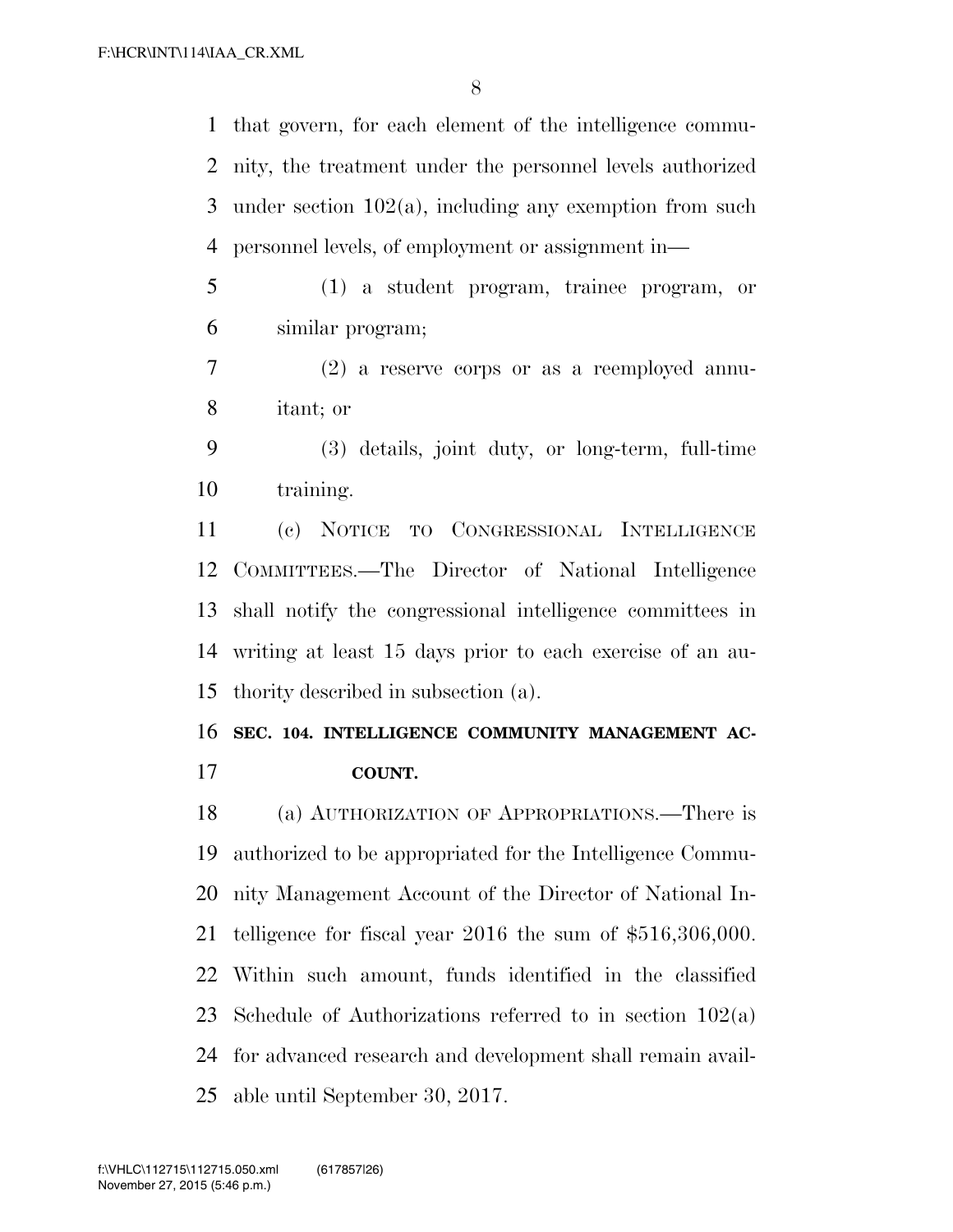(b) AUTHORIZED PERSONNEL LEVELS.—The ele- ments within the Intelligence Community Management Account of the Director of National Intelligence are au- thorized 785 positions as of September 30, 2016. Per- sonnel serving in such elements may be permanent em- ployees of the Office of the Director of National Intel- ligence or personnel detailed from other elements of the United States Government.

(c) CLASSIFIED AUTHORIZATIONS.—

10 (1) AUTHORIZATION OF APPROPRIATIONS.—In addition to amounts authorized to be appropriated for the Intelligence Community Management Ac- count by subsection (a), there are authorized to be appropriated for the Community Management Ac- count for fiscal year 2016 such additional amounts as are specified in the classified Schedule of Author- izations referred to in section 102(a). Such addi- tional amounts for advanced research and develop- ment shall remain available until September 30, 2017.

 (2) AUTHORIZATION OF PERSONNEL.—In addi- tion to the personnel authorized by subsection (b) for elements of the Intelligence Community Manage- ment Account as of September 30, 2016, there are authorized such additional personnel for the Com-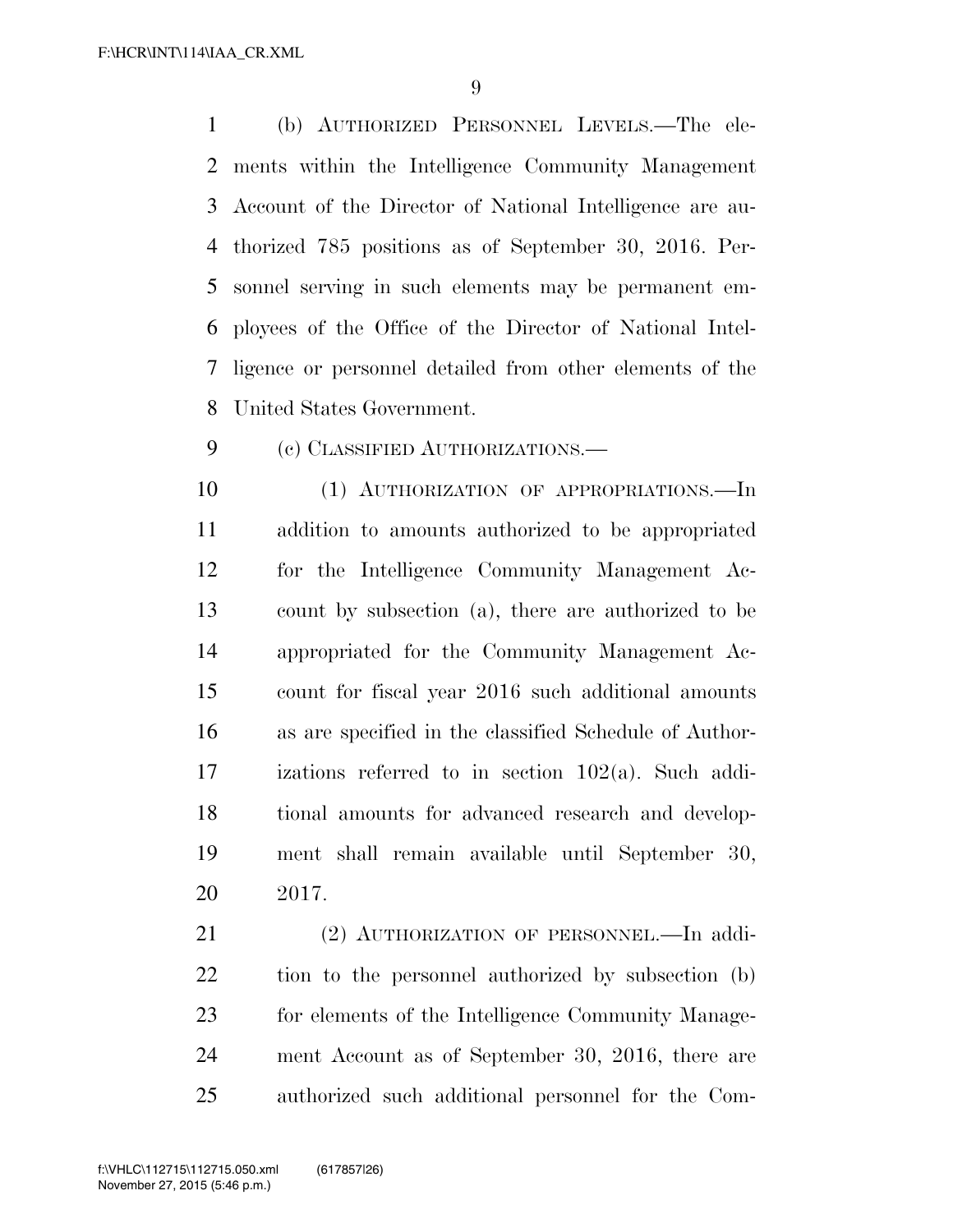| $\mathbf{1}$   | munity Management Account as of that date as are             |
|----------------|--------------------------------------------------------------|
| $\overline{2}$ | specified in the classified Schedule of Authorizations       |
| 3              | referred to in section $102(a)$ .                            |
| $\overline{4}$ | SEC. 105. CLARIFICATION REGARDING AUTHORITY FOR              |
| 5              | <b>PERSONNEL</b><br><b>FLEXIBLE</b><br><b>MANAGEMENT</b>     |
| 6              | AMONG ELEMENTS OF INTELLIGENCE COM-                          |
| 7              | MUNITY.                                                      |
| 8              | (a) CLARIFICATION.—Section $102A(v)$ of the Na-              |
| 9              | tional Security Act of 1947 (50 U.S.C. $3024(v)$ ) is amend- |
| 10             | $ed$ —                                                       |
| 11             | $(1)$ by redesignating paragraph $(3)$ as para-              |
| 12             | $graph(4)$ ; and                                             |
| 13             | $(2)$ by inserting after paragraph $(2)$ the fol-            |
| 14             | lowing new paragraph $(3)$ :                                 |
| 15             | "(3) A covered department may appoint an in-                 |
| 16             | dividual to a position converted or established pursu-       |
| 17             | ant to this subsection without regard to the civil-          |
| 18             | service laws, including parts II and III of title 5,         |
| 19             | United States Code.".                                        |
| 20             | (b) EFFECTIVE DATE.—The amendments made by                   |
| 21             | subsection (a) shall apply with respect to an appointment    |
| 22             | under section $102A(v)$ of the National Security Act of      |
| 23             | 1947 (50 U.S.C. 3024 $(v)$ ) made on or after the date of    |
| 24             | the enactment of the Intelligence Authorization Act for      |
| 25             | Fiscal Year 2012 (Public Law 112–87) and to any pro-         |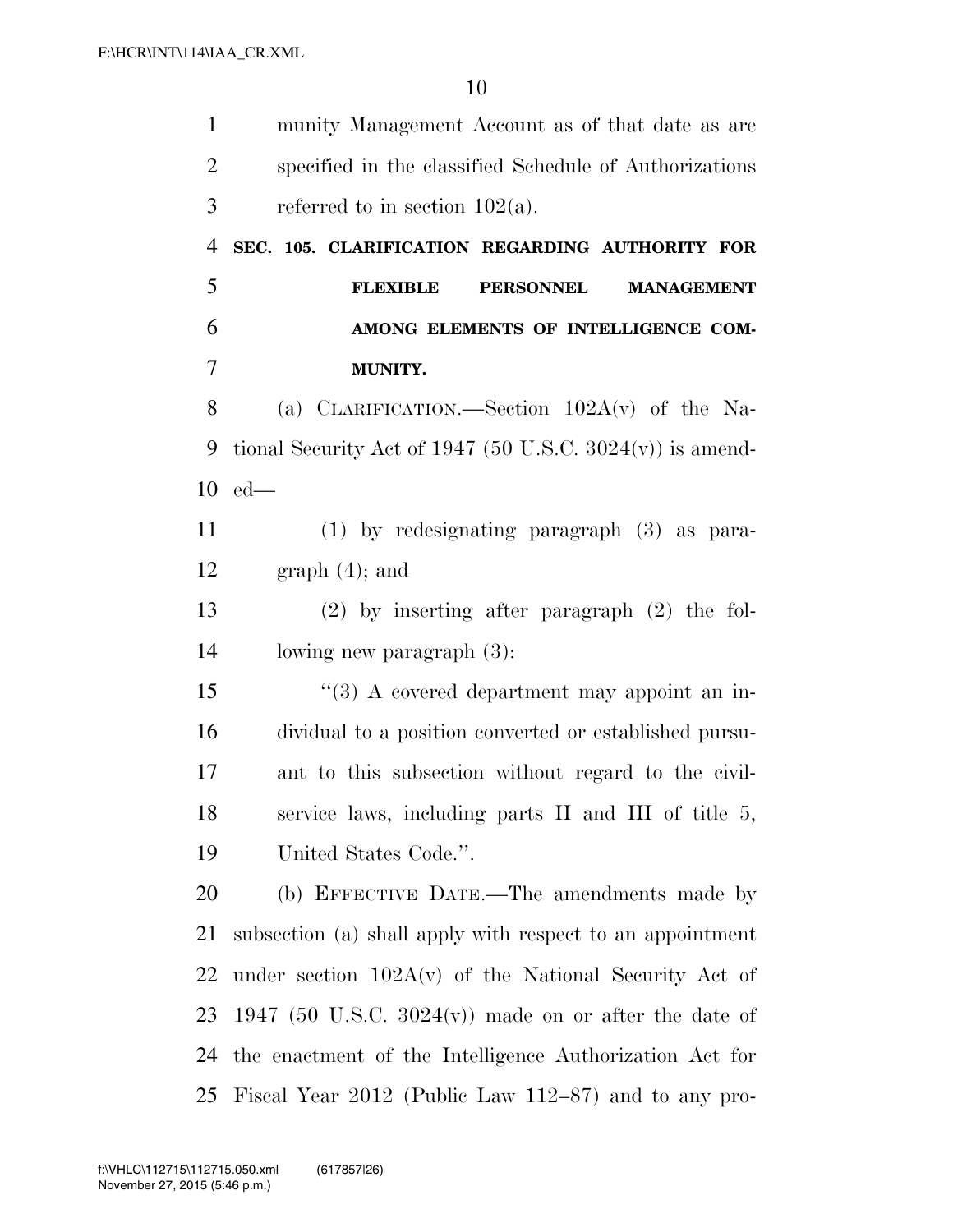ceeding pending on or filed after the date of the enactment

of this section that relates to such an appointment.

# **TITLE II—CENTRAL INTEL- LIGENCE AGENCY RETIRE- MENT AND DISABILITY SYS- TEM SEC. 201. AUTHORIZATION OF APPROPRIATIONS.**  There is authorized to be appropriated for the Cen- tral Intelligence Agency Retirement and Disability Fund for fiscal year 2016 the sum of \$514,000,000. **TITLE III—GENERAL PROVISIONS SEC. 301. INCREASE IN EMPLOYEE COMPENSATION AND BENEFITS AUTHORIZED BY LAW.**  Appropriations authorized by this Act for salary, pay, retirement, and other benefits for Federal employees may be increased by such additional or supplemental amounts as may be necessary for increases in such compensation or benefits authorized by law. **SEC. 302. RESTRICTION ON CONDUCT OF INTELLIGENCE**

**ACTIVITIES.** 

 The authorization of appropriations by this Act shall not be deemed to constitute authority for the conduct of any intelligence activity which is not otherwise authorized by the Constitution or the laws of the United States.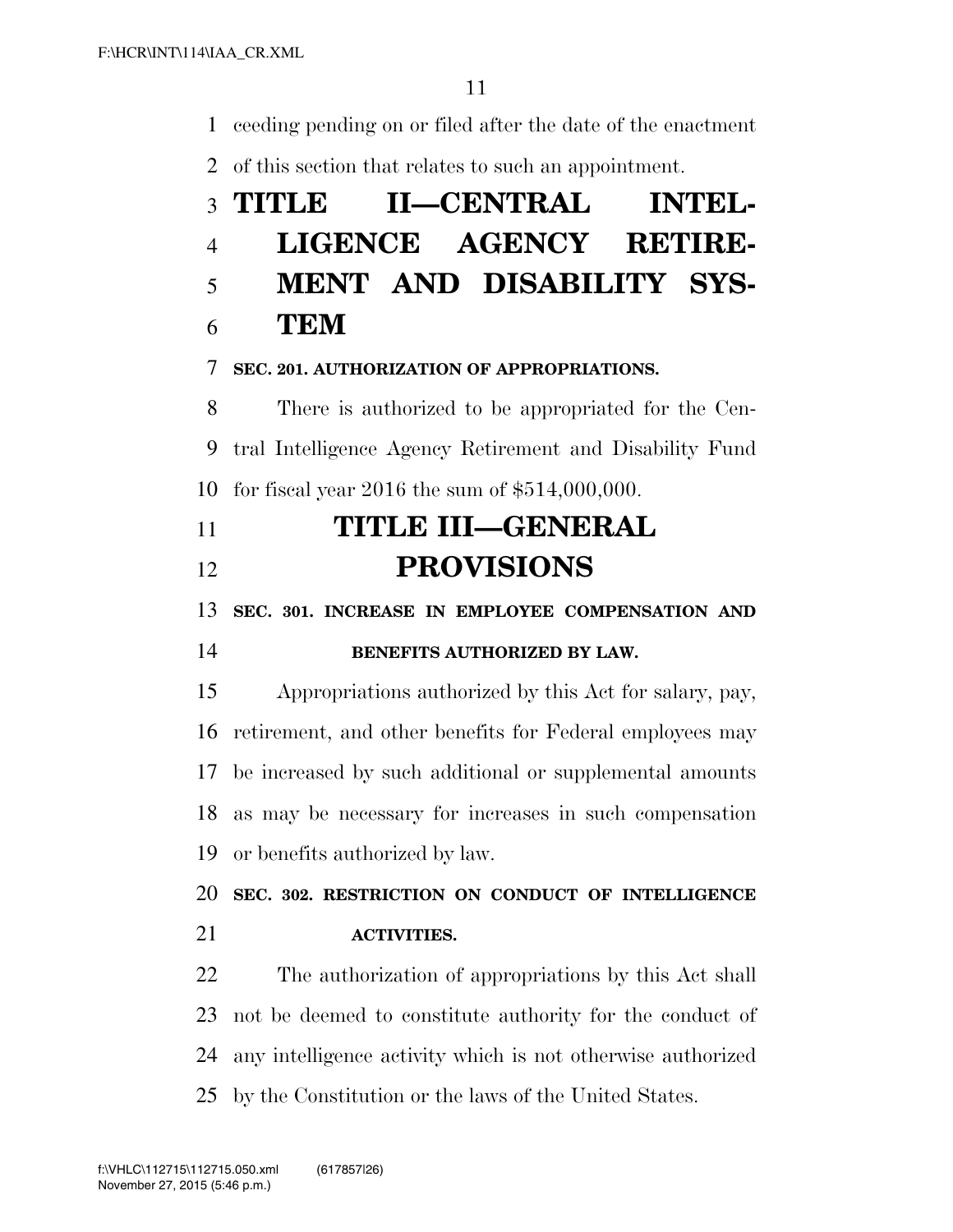| 1              | SEC. 303. PROVISION OF INFORMATION AND ASSISTANCE        |
|----------------|----------------------------------------------------------|
| $\overline{2}$ | TO INSPECTOR GENERAL OF THE INTEL-                       |
| 3              | LIGENCE COMMUNITY.                                       |
| $\overline{4}$ | Section $103H(j)(4)$ of the National Security Act of     |
| 5              | 1947 (50 U.S.C. 3033(j)(4)) is amended—                  |
| 6              | $(1)$ in subparagraph $(A)$ , by striking "any de-       |
| 7              | partment, agency, or other element of the United         |
| 8              | States Government" and inserting "any Federal,           |
| 9              | State (as defined in section 804), or local govern-      |
| 10             | mental agency or unit thereof"; and                      |
| 11             | $(2)$ in subparagraph $(B)$ , by inserting "from a       |
| 12             | department, agency, or element of the Federal Gov-       |
| 13             | ernment" before "under subparagraph (A)".                |
| 14             | SEC. 304. INCLUSION OF INSPECTOR GENERAL OF INTEL-       |
| 15             | LIGENCE COMMUNITY IN COUNCIL OF IN-                      |
| 16             | SPECTORS GENERAL ON INTEGRITY AND EF-                    |
| 17             | FICIENCY.                                                |
| 18             | Section $11(b)(1)(B)$ of the Inspector General Act of    |
| 19             | 1978 (Public Law 95–452; 5 U.S.C. App.) is amended by    |
| 20             | striking "the Office of the Director of National Intel-  |
| 21             | ligence" and inserting "the Intelligence Community".     |
| 22             | SEC. 305. CLARIFICATION OF AUTHORITY OF PRIVACY AND      |
| 23             | CIVIL LIBERTIES OVERSIGHT BOARD.                         |
| 24             | Section $1061(g)$ of the Intelligence Reform and Ter-    |
| 25             | rorism Prevention Act of $2004$ (42 U.S.C. 2000ee(g)) is |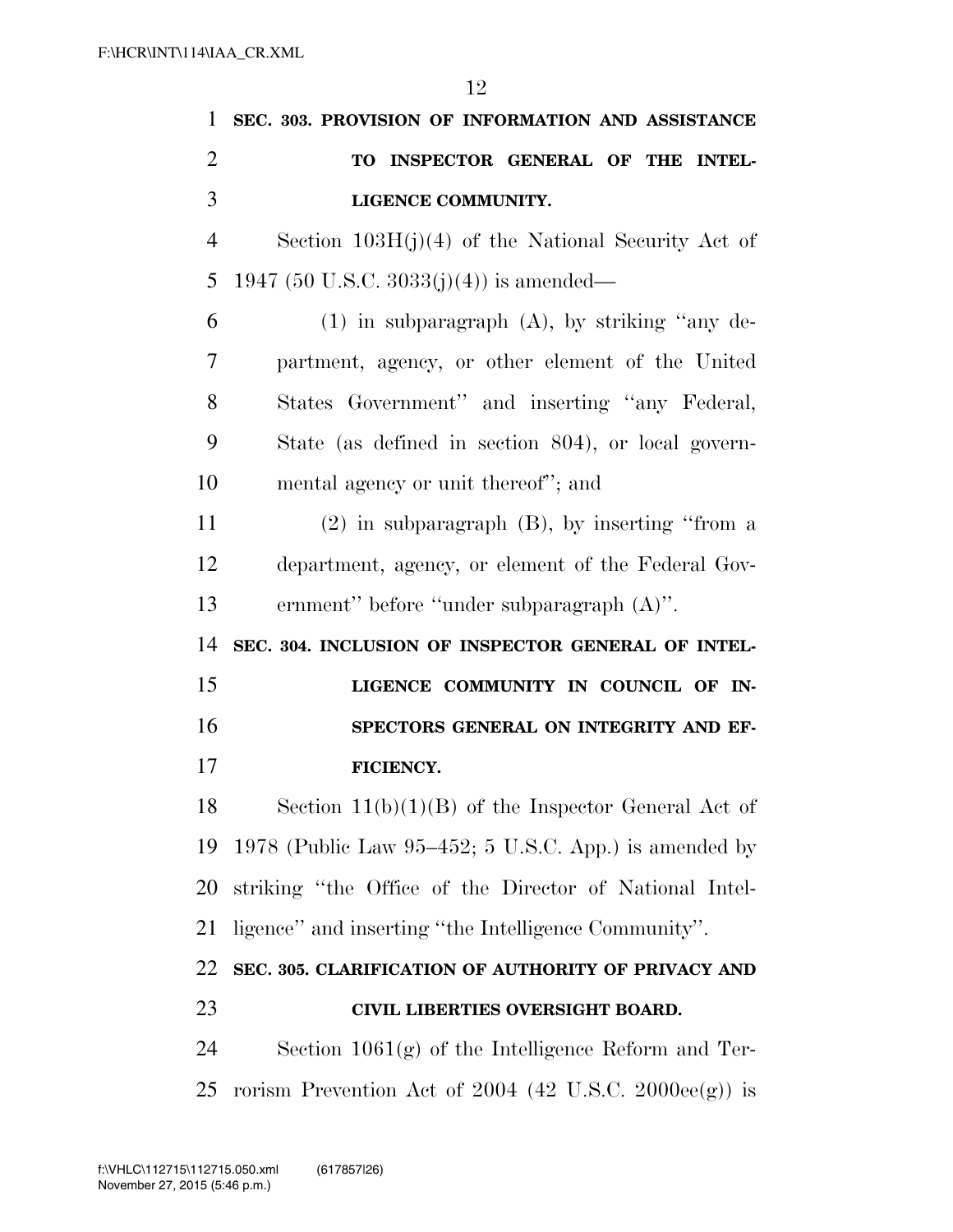amended by adding at the end the following new para-graph:

| 3              | $\cdot\cdot$ (5) ACCESS.—Nothing in this section shall be |
|----------------|-----------------------------------------------------------|
| $\overline{4}$ | construed to authorize the Board, or any agent            |
| 5              | thereof, to gain access to information regarding an       |
| 6              | activity covered by section $503(a)$ of the National      |
| 7              | Security Act of 1947 (50 U.S.C. 3093(a)).".               |
| 8              | SEC. 306. ENHANCING GOVERNMENT PERSONNEL SECU-            |
| 9              | <b>RITY PROGRAMS.</b>                                     |
| 10             | (a) ENHANCED SECURITY CLEARANCE PROGRAMS.—                |
| 11             | (1) IN GENERAL.—Part III of title 5, United               |
| 12             | States Code, is amended by adding at the end the          |
| 13             | following:                                                |
| 14             | "Subpart J-Enhanced Personnel Security Programs"          |
| 15             | "CHAPTER 110-ENHANCED PERSONNEL                           |
| 16             | <b>SECURITY PROGRAMS</b>                                  |
|                | "Sec.                                                     |

''11001. Enhanced personnel security programs.

 **''SEC. 11001. ENHANCED PERSONNEL SECURITY PRO-GRAMS.** 

 ''(a) ENHANCED PERSONNEL SECURITY PRO- GRAM.—The Director of National Intelligence shall direct each agency to implement a program to provide enhanced security review of covered individuals—

- 23 ''(1) in accordance with this section; and
- 24  $\frac{1}{2}$  (2) not later than the earlier of-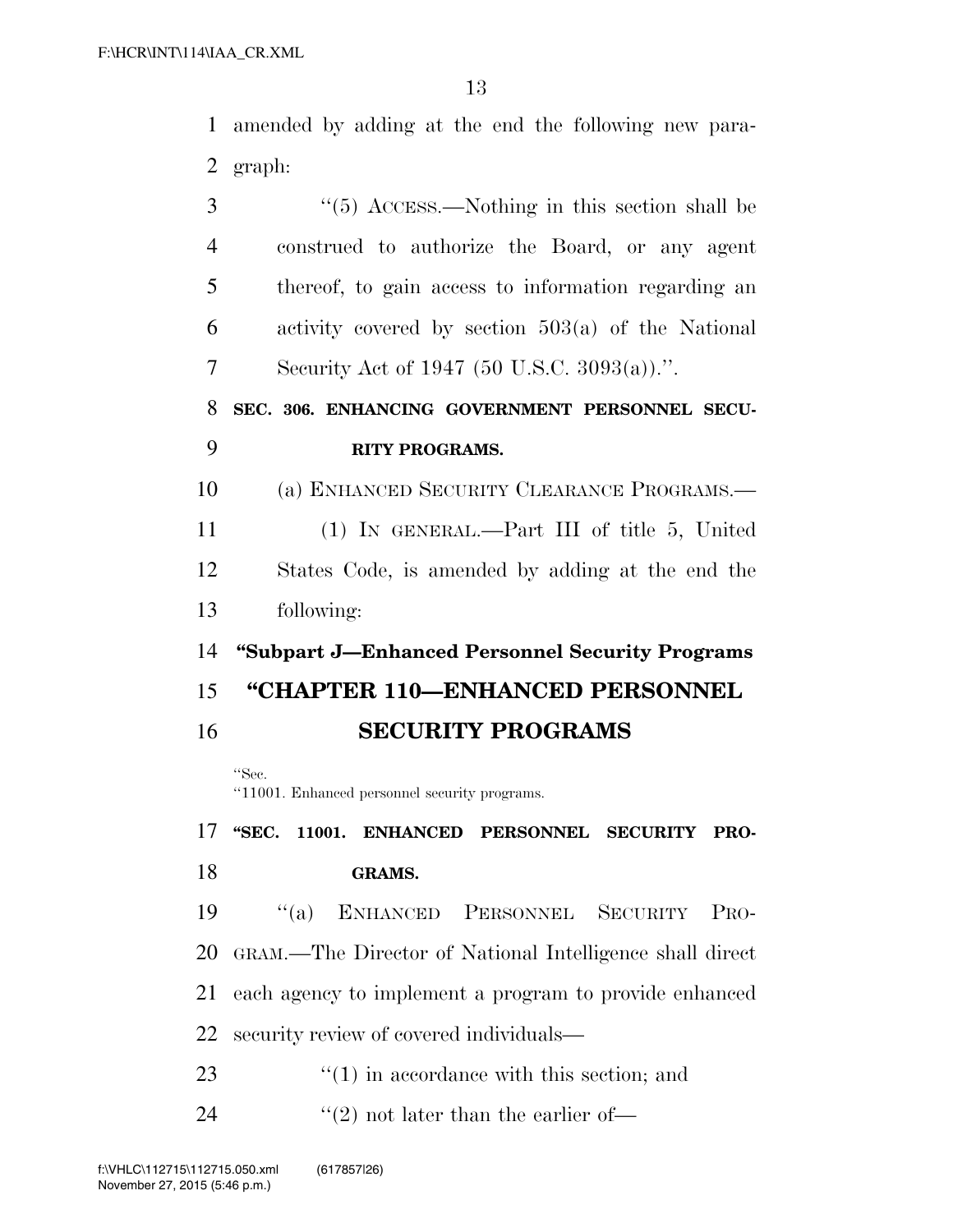| $\mathbf{1}$   | "(A) the date that is 5 years after the date         |
|----------------|------------------------------------------------------|
| $\overline{2}$ | of the enactment of the Intelligence Authoriza-      |
| 3              | tion Act for Fiscal Year 2016; or                    |
| $\overline{4}$ | "(B) the date on which the backlog of                |
| 5              | overdue periodic reinvestigations of covered in-     |
| 6              | dividuals is eliminated, as determined by the        |
| 7              | Director of National Intelligence.                   |
| 8              | "(b) COMPREHENSIVENESS.—                             |
| 9              | ``(1)<br>SOURCES OF INFORMATION.—The<br>en-          |
| 10             | hanced personnel security program of an agency       |
| 11             | shall integrate relevant and appropriate information |
| 12             | from various sources, including government, publicly |
| 13             | available, and commercial data sources, consumer     |
| 14             | reporting agencies, social media, and such other     |
| 15             | sources as determined by the Director of National    |
| 16             | Intelligence.                                        |
| 17             | "(2) TYPES OF INFORMATION.—Information               |
| 18             | obtained and integrated from sources described in    |
| 19             | paragraph (1) may include—                           |
| 20             | "(A) information relating to any criminal            |
| 21             | or civil legal proceeding;                           |
| 22             | "(B) financial information relating to the           |
| 23             | covered individual, including the credit worthi-     |
| 24             | ness of the covered individual;                      |
|                |                                                      |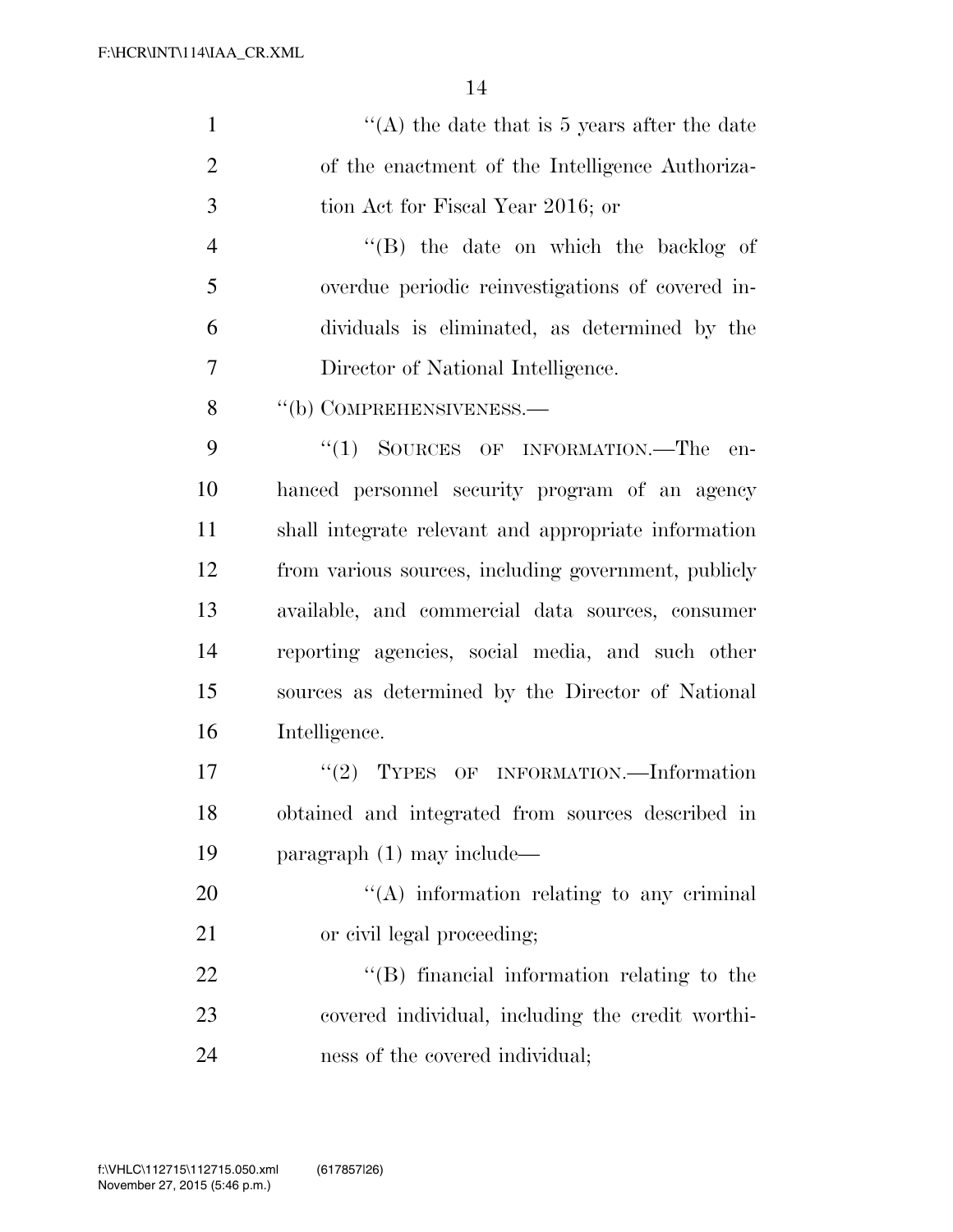| $\mathbf{1}$   | $\lq\lq$ (C) publicly available information, wheth- |
|----------------|-----------------------------------------------------|
| $\overline{2}$ | er electronic, printed, or other form, including    |
| 3              | relevant security or counterintelligence informa-   |
| $\overline{4}$ | tion about the covered individual or information    |
| 5              | that may suggest ill intent, vulnerability to       |
| 6              | blackmail, compulsive behavior, allegiance to       |
| 7              | another country, change in ideology, or that the    |
| 8              | covered individual lacks good judgment, reli-       |
| 9              | ability, or trustworthiness; and                    |
| 10             | $\lq\lq$ data maintained on any terrorist or        |
| 11             | criminal watch list maintained by any agency,       |
| 12             | State or local government, or international or-     |
| 13             | ganization.                                         |
| 14             | $``(e)$ REVIEWS OF COVERED INDIVIDUALS.—            |
| 15             | $``(1)$ REVIEWS.—                                   |
| 16             | "(A) IN GENERAL.—The enhanced per-                  |
| 17             | sonnel security program of an agency shall re-      |
| 18             | quire that, not less than 2 times every 5 years,    |
| 19             | the head of the agency shall conduct or request     |
| 20             | the conduct of automated record checks and          |
| 21             | checks of information from sources under sub-       |
| 22             | section (b) to ensure the continued eligibility of  |
| 23             | each covered individual to access classified in-    |
| 24             | formation and hold a sensitive position unless      |
| 25             | more frequent reviews of automated record           |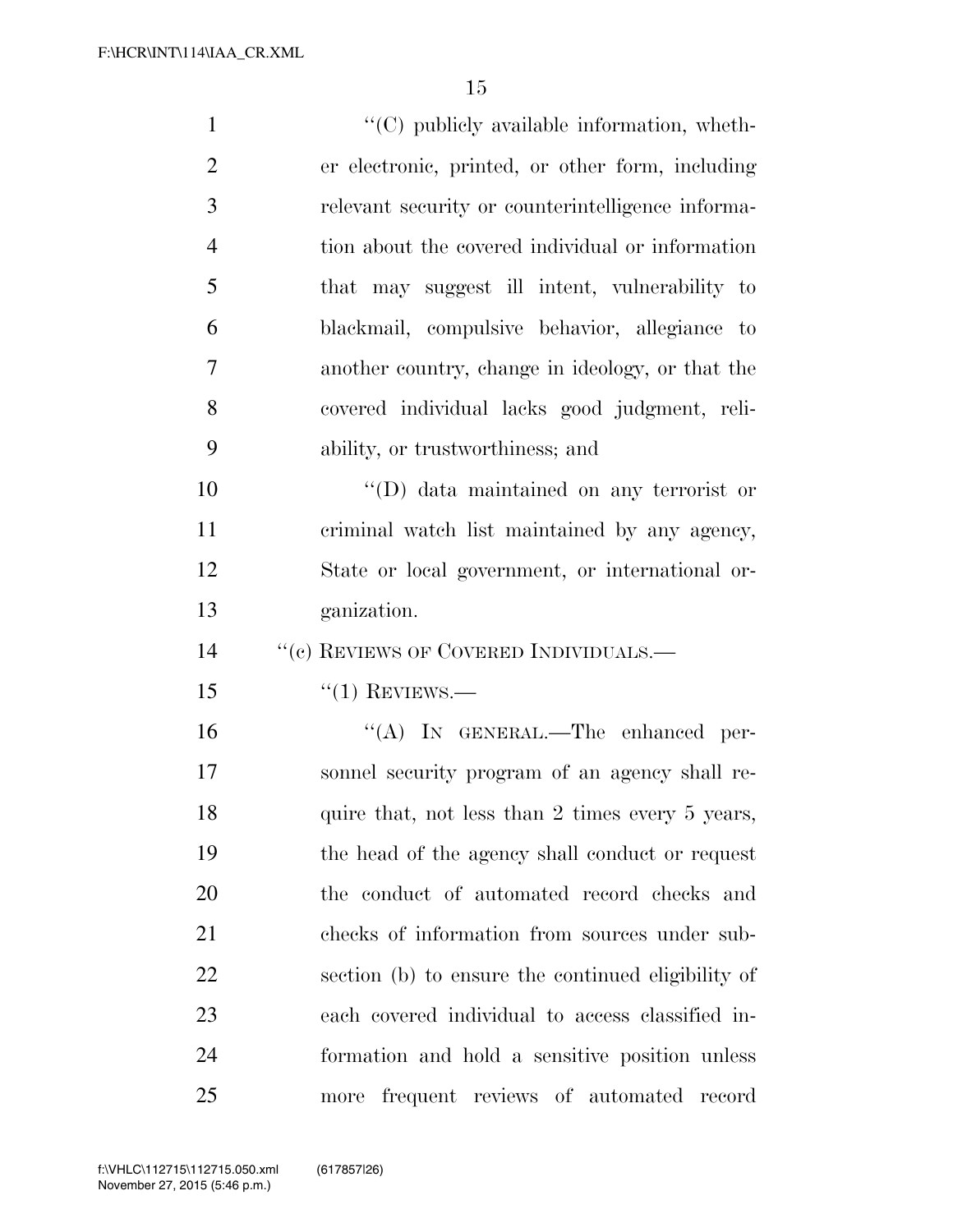checks and checks of information from sources under subsection (b) are conducted on the cov-ered individual.

4 "(B) SCOPE OF REVIEWS.—Except for a covered individual who is subject to more fre- quent reviews to ensure the continued eligibility of the covered individual to access classified in- formation and hold a sensitive position, the re- views under subparagraph (A) shall consist of random or aperiodic checks of covered individ- uals, such that each covered individual is sub- ject to at least 2 reviews during the 5-year pe- riod beginning on the date on which the agency implements the enhanced personnel security program of an agency, and during each 5-year period thereafter.

17 ""(C) INDIVIDUAL REVIEWS.—A review of the information relating to the continued eligi- bility of a covered individual to access classified information and hold a sensitive position under subparagraph (A) may not be conducted until after the end of the 120-day period beginning on the date the covered individual receives the notification required under paragraph (3).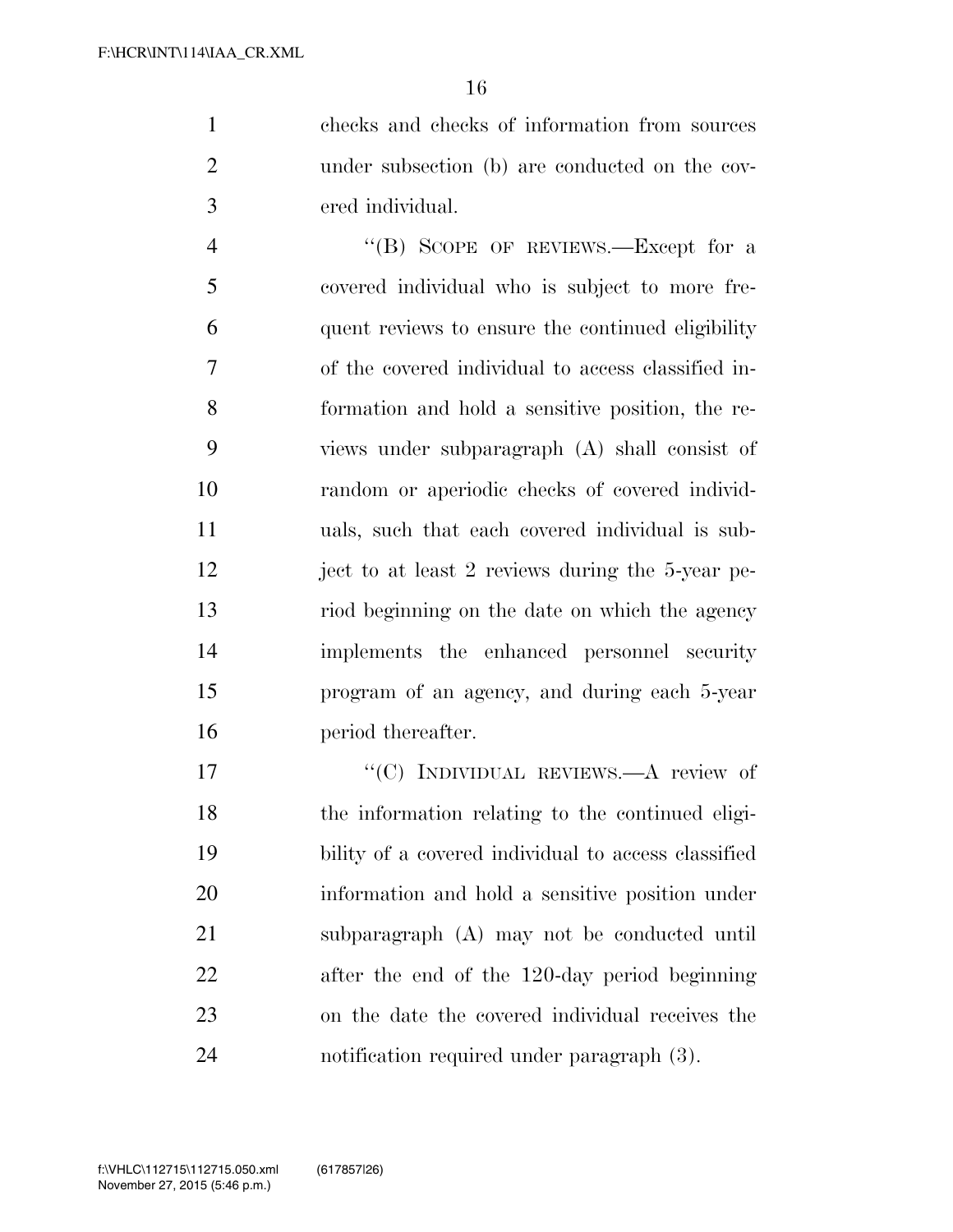| $\mathbf{1}$   | "(2) RESULTS.—The head of an agency shall               |
|----------------|---------------------------------------------------------|
| $\overline{2}$ | take appropriate action if a review under paragraph     |
| 3              | (1) finds relevant information that may affect the      |
| $\overline{4}$ | continued eligibility of a covered individual to access |
| 5              | classified information and hold a sensitive position.   |
| 6              | (3)<br>INFORMATION FOR COVERED INDIVID-                 |
| 7              | UALS.—The head of an agency shall ensure that           |
| 8              | each covered individual is adequately advised of the    |
| 9              | types of relevant security or counterintelligence in-   |
| 10             | formation the covered individual is required to re-     |
| 11             | port to the head of the agency.                         |
| 12             | "(4) LIMITATION.—Nothing in this subsection             |
| 13             | shall be construed to affect the authority of an agen-  |
| 14             | cy to determine the appropriate weight to be given      |
| 15             | to information relating to a covered individual in      |
| 16             | evaluating the continued eligibility of the covered in- |
| 17             | dividual.                                               |
| 18             | $``(5)$ AUTHORITY OF THE PRESIDENT. - Noth-             |
| 19             | ing in this subsection shall be construed as limiting   |
| 20             | the authority of the President to direct or perpet-     |
| 21             | uate periodic reinvestigations of a more comprehen-     |
| 22             | sive nature or to delegate the authority to direct or   |
| 23             | perpetuate such reinvestigations.                       |
| 24             | "(6) EFFECT ON OTHER REVIEWS.-Reviews                   |

conducted under paragraph (1) are in addition to in-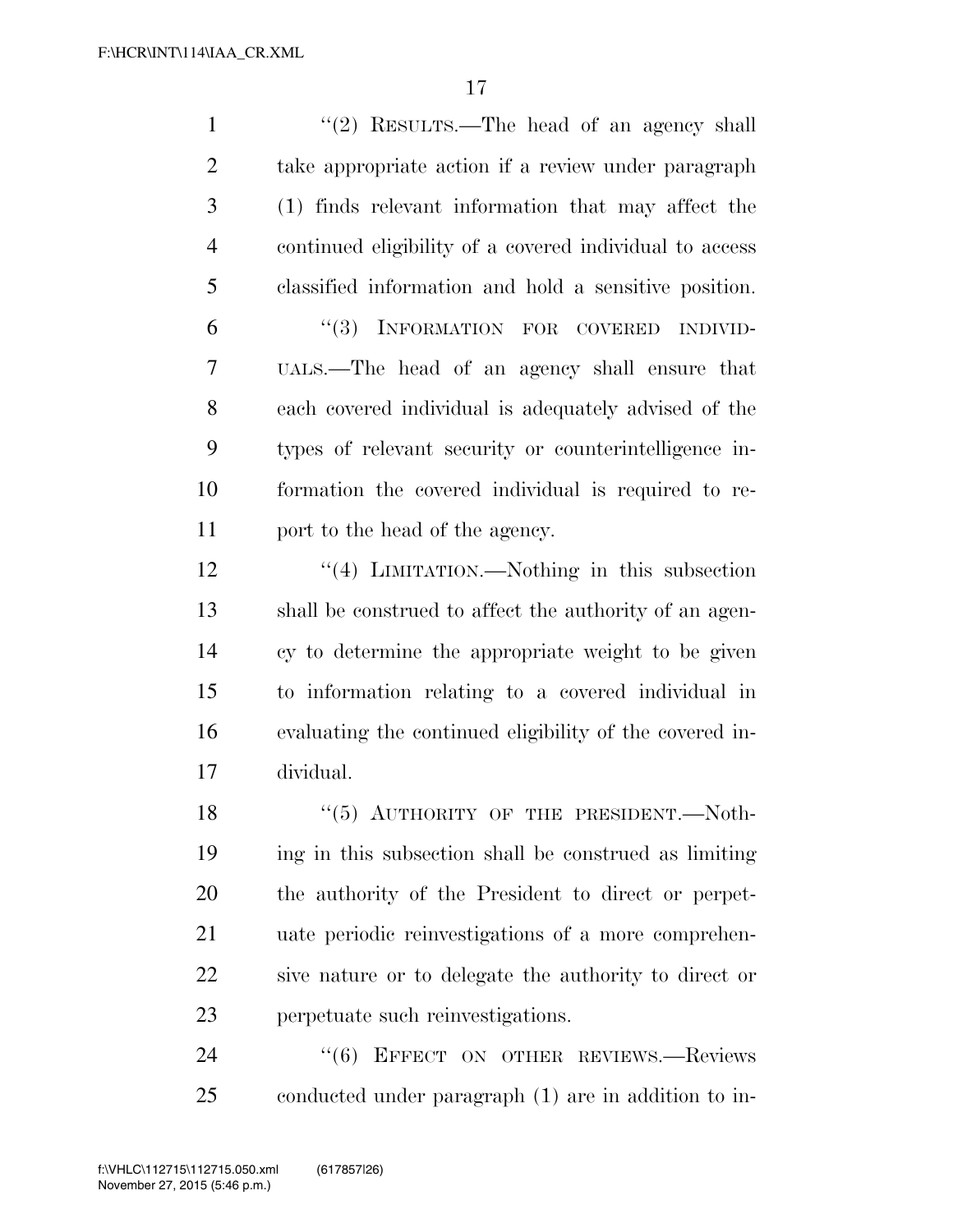vestigations and reinvestigations conducted pursuant to section 3001 of the Intelligence Reform and Ter-rorism Prevention Act of 2004 (50 U.S.C. 3341).

"(d) AUDIT.

 ''(1) IN GENERAL.—Beginning 2 years after the date of the implementation of the enhanced per- sonnel security program of an agency under sub- section (a), the Inspector General of the agency shall conduct at least 1 audit to assess the effectiveness and fairness, which shall be determined in accord- ance with performance measures and standards es- tablished by the Director of National Intelligence, to covered individuals of the enhanced personnel secu-rity program of the agency.

 ''(2) SUBMISSIONS TO DNI.—The results of each audit conducted under paragraph (1) shall be submitted to the Director of National Intelligence to assess the effectiveness and fairness of the enhanced personnel security programs across the Federal Gov-ernment.

21 "'(e) DEFINITIONS.—In this section—

 $\frac{1}{2}$   $\frac{1}{2}$  the term 'agency' has the meaning given that term in section 3001 of the Intelligence Reform and Terrorism Prevention Act of 2004 (50 U.S.C. 3341);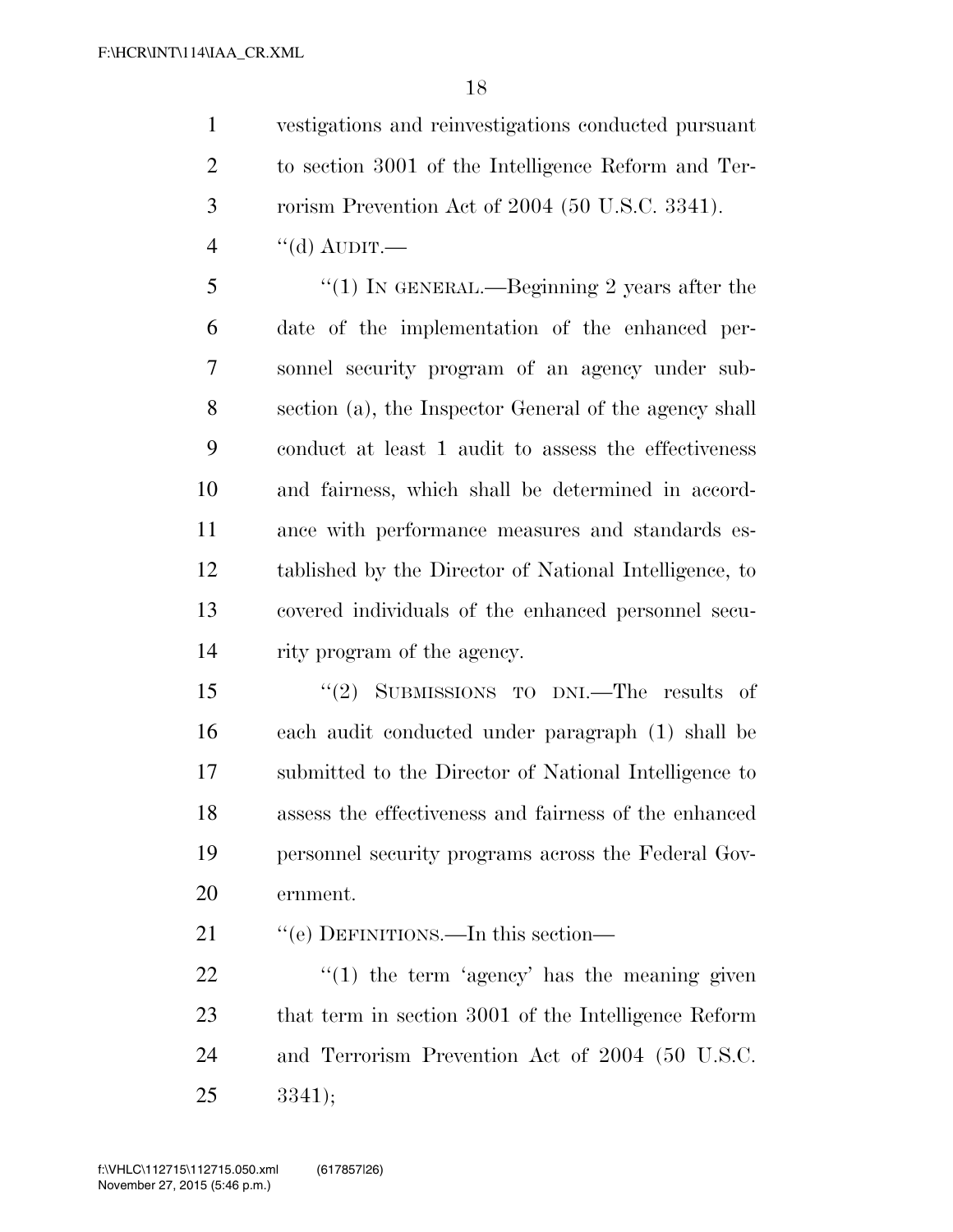| $\mathbf{1}$   | $\lq(2)$ the term 'consumer reporting agency' has      |
|----------------|--------------------------------------------------------|
| $\overline{2}$ | the meaning given that term in section 603 of the      |
| 3              | Fair Credit Reporting Act (15 U.S.C. 1681a);           |
| $\overline{4}$ | "(3) the term 'covered individual' means an in-        |
| 5              | dividual employed by an agency or a contractor of      |
| 6              | an agency who has been determined eligible for ac-     |
| 7              | cess to classified information or eligible to hold a   |
| 8              | sensitive position;                                    |
| 9              | $\cdot$ (4) the term 'enhanced personnel security pro- |
| 10             | gram' means a program implemented by an agency         |
| 11             | at the direction of the Director of National Intel-    |
| 12             | ligence under subsection (a); and".                    |
| 13             | TECHNICAL AND CONFORMING AMEND-<br>(2)                 |
| 14             | MENT.—The table of chapters for part III of title 5,   |
| 15             | United States Code, is amended by adding at the        |
| 16             | end following:                                         |
|                | "Subpart J—Enhanced Personnel Security Programs        |
|                |                                                        |
| 17             | (b) RESOLUTION OF BACKLOG OF OVERDUE PERI-             |
| 18             | ODIC REINVESTIGATIONS.                                 |
| 19             | (1) IN GENERAL.—The Director of National In-           |
| 20             | telligence shall develop and implement a plan to       |
| 21             | eliminate the backlog of overdue periodic reinvestiga- |
| 22             | tions of covered individuals.                          |
| 23             | REQUIREMENTS.—The plan developed<br>(2)                |
| 24             | under paragraph (1) shall—                             |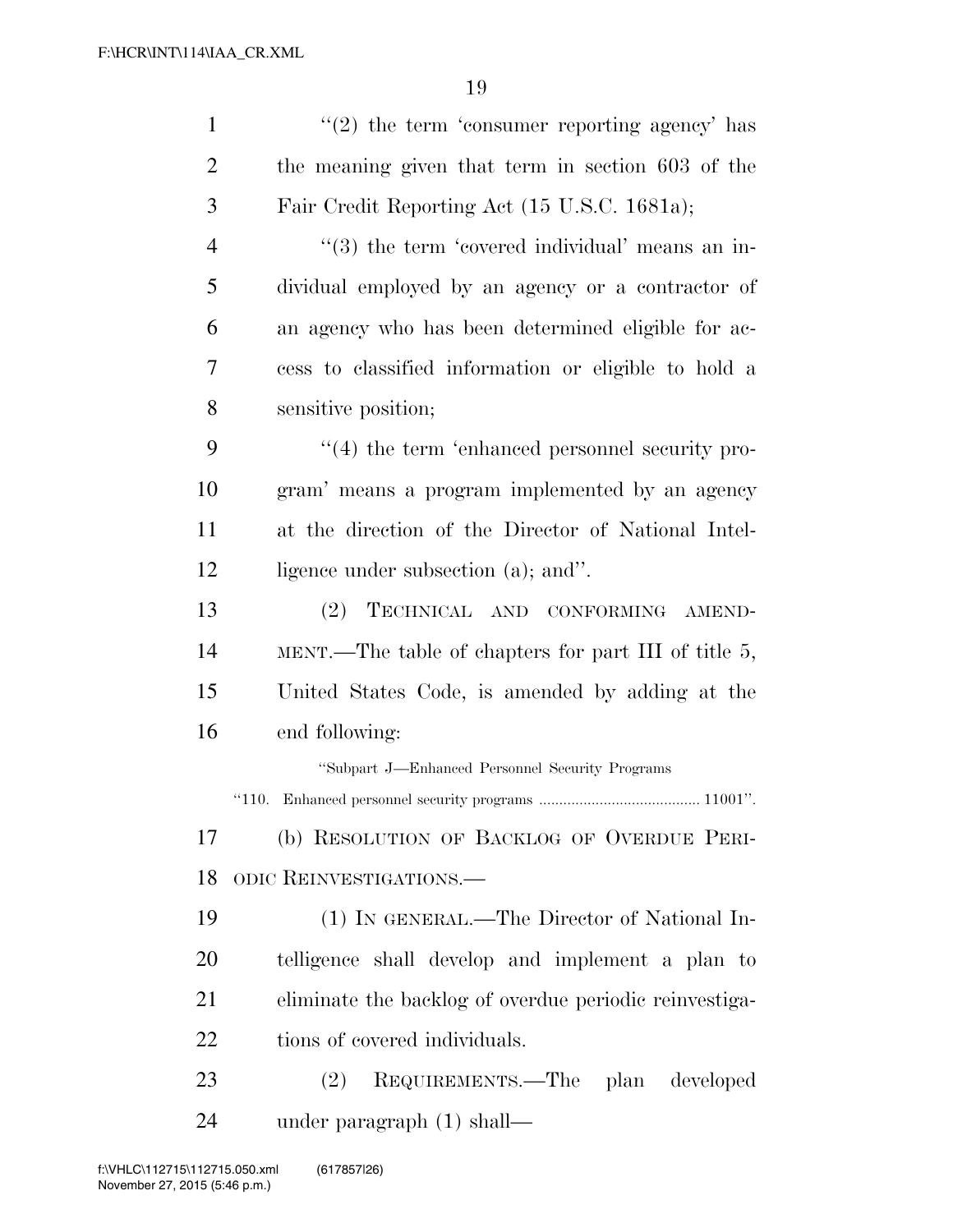| $\mathbf{1}$   | $(A)$ use a risk-based approach to-                    |
|----------------|--------------------------------------------------------|
| $\overline{2}$ | (i) identify high-risk populations; and                |
| 3              | (ii) prioritize reinvestigations that are              |
| $\overline{4}$ | due or overdue to be conducted; and                    |
| 5              | (B) use random automated record checks                 |
| 6              | of covered individuals that shall include all cov-     |
| 7              | ered individuals in the pool of individuals sub-       |
| 8              | ject to a one-time check.                              |
| 9              | (3) DEFINITIONS.—In this subsection:                   |
| 10             | (A) The term "covered individual" means                |
| 11             | an individual who has been determined eligible         |
| 12             | for access to classified information or eligible to    |
| 13             | hold a sensitive position.                             |
| 14             | (B) The term "periodic reinvestigations"               |
| 15             | has the meaning given such term in section             |
| 16             | $3001(a)(7)$ of the Intelligence Reform and Ter-       |
| 17             | rorism Prevention Act of 2004 (50 U.S.C.               |
| 18             | $3341(a)(7)$ .                                         |
| 19             | SEC. 307. NOTIFICATION OF CHANGES TO RETENTION OF      |
| 20             | CALL DETAIL RECORD POLICIES.                           |
| 21             | (a) REQUIREMENT TO RETAIN.—                            |
| 22             | $(1)$ In GENERAL.—Not later than 15 days after         |
| 23             | learning that an electronic communication service      |
| 24             | provider that generates call detail records in the or- |
| 25             | dinary course of business has changed the policy of    |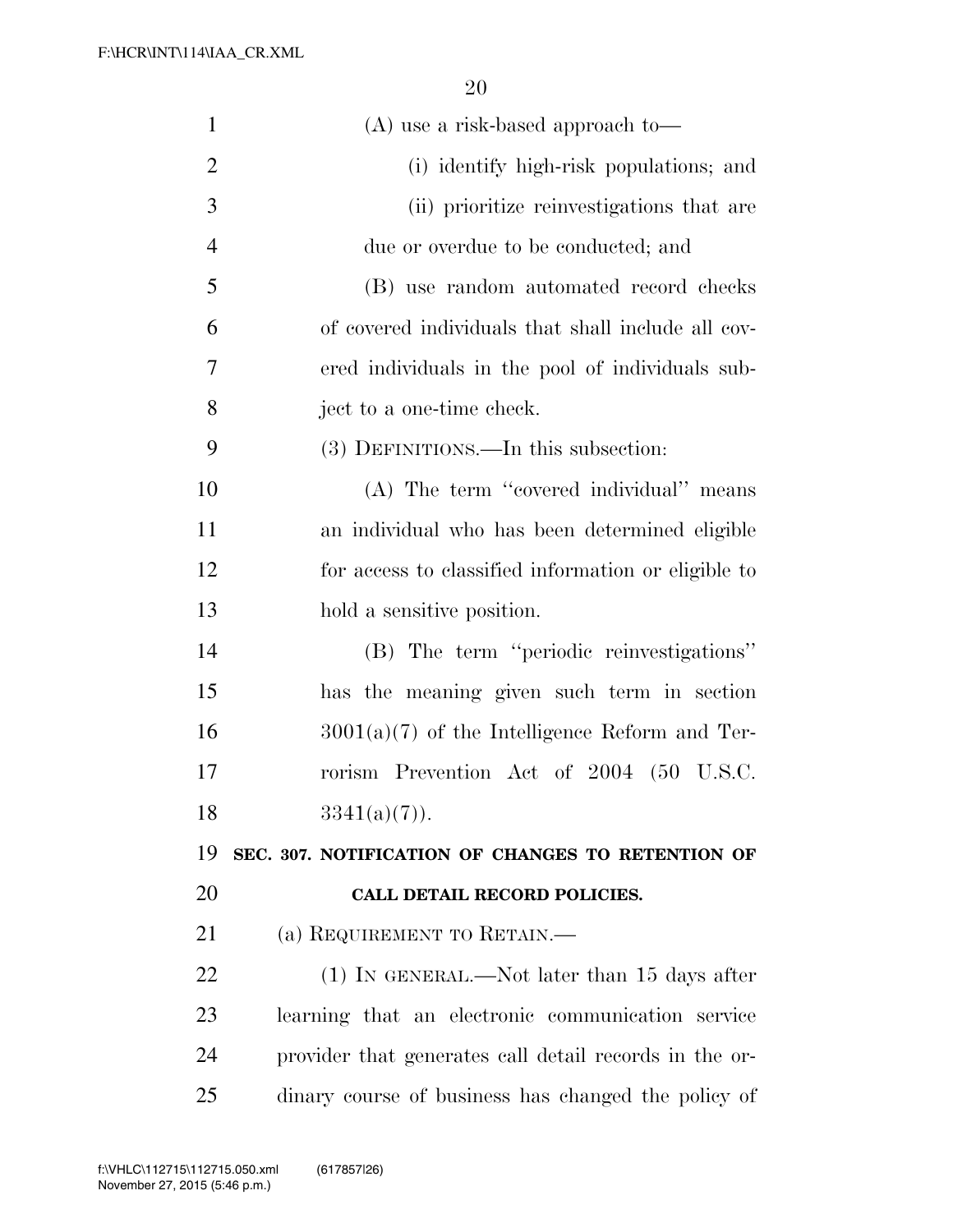| $\mathbf{1}$   | the provider on the retention of such call detail        |
|----------------|----------------------------------------------------------|
| $\overline{2}$ | records to result in a retention period of less than     |
| 3              | 18 months, the Director of National Intelligence         |
| $\overline{4}$ | shall notify, in writing, the congressional intelligence |
| 5              | committees of such change.                               |
| 6              | (2) REPORT.—Not later than 30 days after the             |
| 7              | date of the enactment of this Act, the Director shall    |
| 8              | submit to the congressional intelligence committees a    |
| 9              | report identifying each electronic communication         |
| 10             | service provider that has, as of the date of the re-     |
| 11             | port, a policy to retain call detail records for a pe-   |
| 12             | riod of 18 months or less.                               |
| 13             | (b) DEFINITIONS.—In this section:                        |
| 14             | (1) CALL DETAIL RECORD.—The term "call de-               |
| 15             | tail record" has the meaning given that term in sec-     |
| 16             | tion $501(k)$ of the Foreign Intelligence Surveillance   |
| 17             | Act of 1978 (50 U.S.C. 1861(k)).                         |
| 18             | (2) ELECTRONIC COMMUNICATION SERVICE                     |
| 19             | PROVIDER.—The term "electronic<br>communication          |
| 20             | service provider" has the meaning given that term in     |
| 21             | section $701(b)(4)$ of the Foreign Intelligence Surveil- |
| 22             | lance Act of 1978 (50 U.S.C. 1881(b)(4)).                |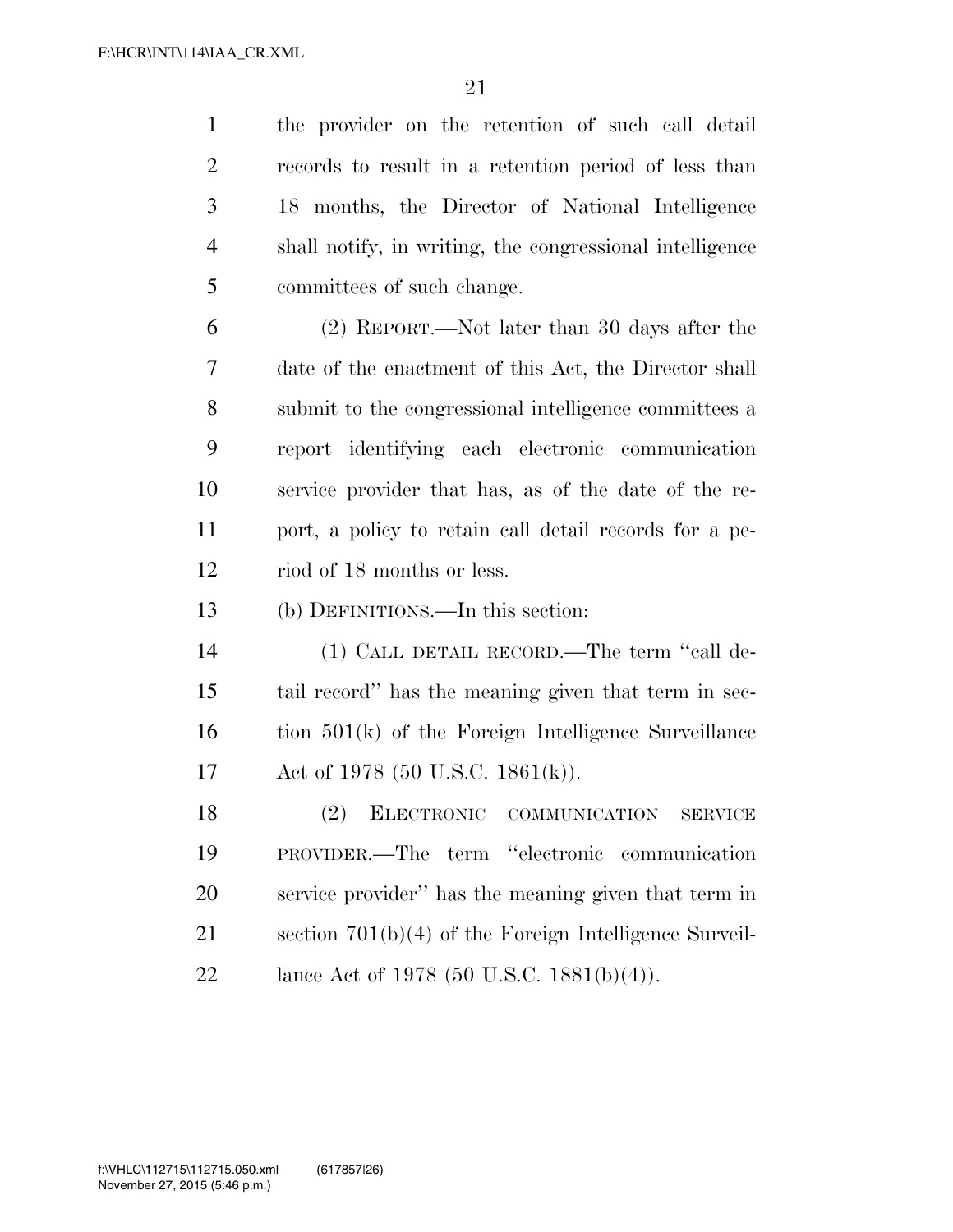## **SEC. 308. PERSONNEL INFORMATION NOTIFICATION POL- ICY BY THE DIRECTOR OF NATIONAL INTEL-LIGENCE.**

 (a) DIRECTIVE REQUIRED.—The Director of Na- tional Intelligence shall issue a directive containing a writ- ten policy for the timely notification to the congressional intelligence committees of the identities of individuals oc- cupying senior level positions within the intelligence com-munity.

 (b) SENIOR LEVEL POSITION.—In identifying posi- tions that are senior level positions in the intelligence com- munity for purposes of the directive required under sub- section (a), the Director of National Intelligence shall con-sider whether a position—

- (1) constitutes the head of an entity or a sig-nificant component within an agency;
- (2) is involved in the management or oversight of matters of significant import to the leadership of an entity of the intelligence community;
- (3) provides significant responsibility on behalf of the intelligence community;
- (4) requires the management of a significant number of personnel or funds;
- (5) requires responsibility management or over-sight of sensitive intelligence activities; and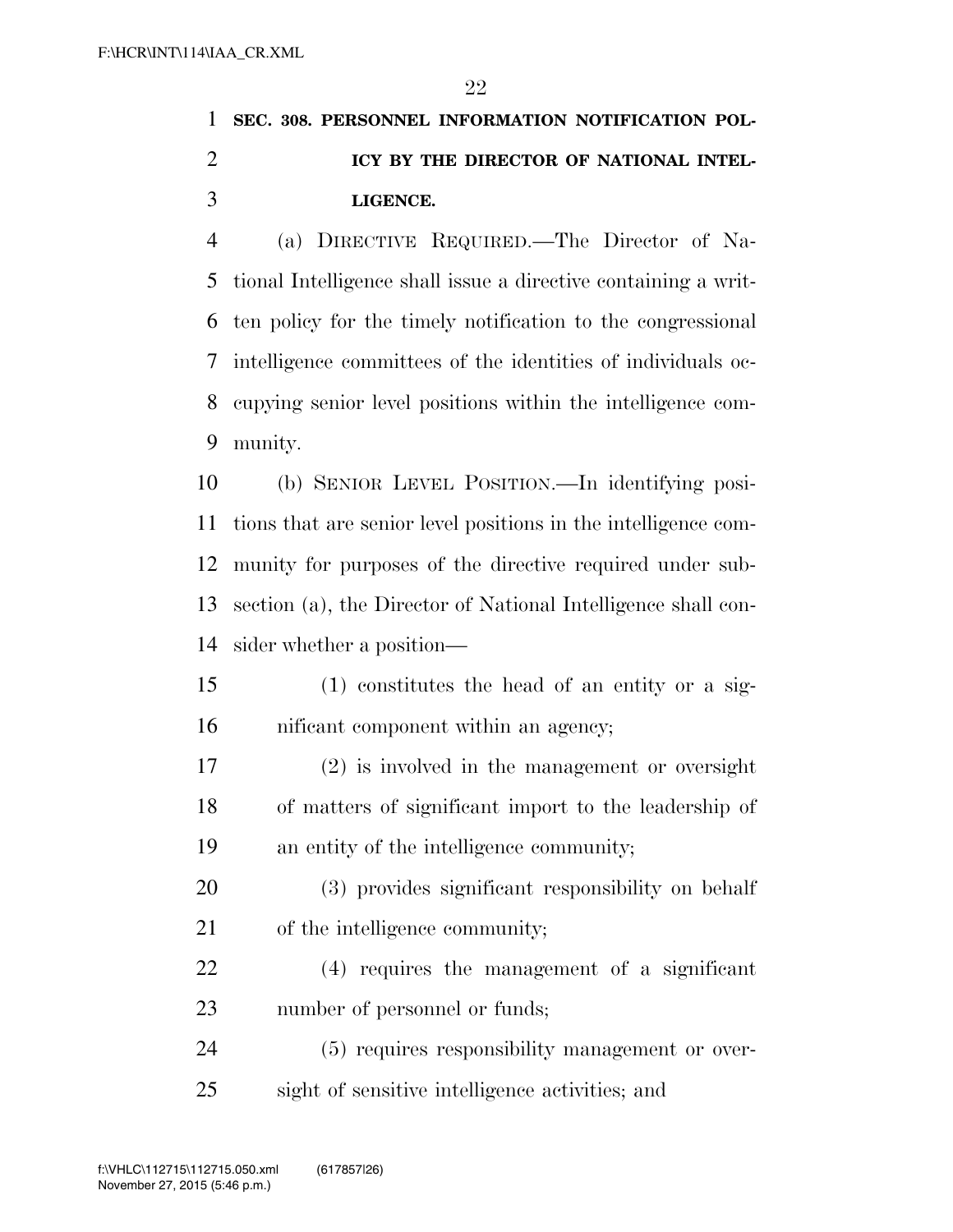| $\mathbf{1}$   | $(6)$ is held by an individual designated as a sen-          |
|----------------|--------------------------------------------------------------|
| $\overline{2}$ | ior intelligence management official as such term is         |
| 3              | defined in section $368(a)(6)$ of the Intelligence Au-       |
| $\overline{4}$ | thorization Act for Fiscal Year 2010 (Public Law             |
| 5              | 111–259; 50 U.S.C. 404i-1 note).                             |
| 6              | (b) NOTIFICATION.—The Director shall ensure that             |
| 7              | each notification under the directive issued under sub-      |
| 8              | section (a) includes each of the following:                  |
| 9              | (1) The name of the individual occupying the                 |
| 10             | position.                                                    |
| 11             | (2) Any previous senior level position held by               |
| 12             | the individual, if applicable, or the position held by       |
| 13             | the individual immediately prior to the appointment.         |
| 14             | (3) The position to be occupied by the indi-                 |
| 15             | vidual.                                                      |
| 16             | (4) Any other information the Director deter-                |
| 17             | mines appropriate.                                           |
| 18             | (c) RELATIONSHIP TO OTHER LAWS.—The directive                |
| 19             | issued under paragraph (a) and any amendment to such         |
| 20             | directive shall be consistent with the provisions of the Na- |
| 21             | tional Security Act of 1947 (50 U.S.C. 401 et seq.).         |
| 22             | (d) SUBMISSION.—Not later than 90 days after the             |
| 23             | date of the enactment of this Act, the Director shall sub-   |
| 24             | mit to the congressional intelligence committees the direc-  |
| 25             | tive issued under subsection (a).                            |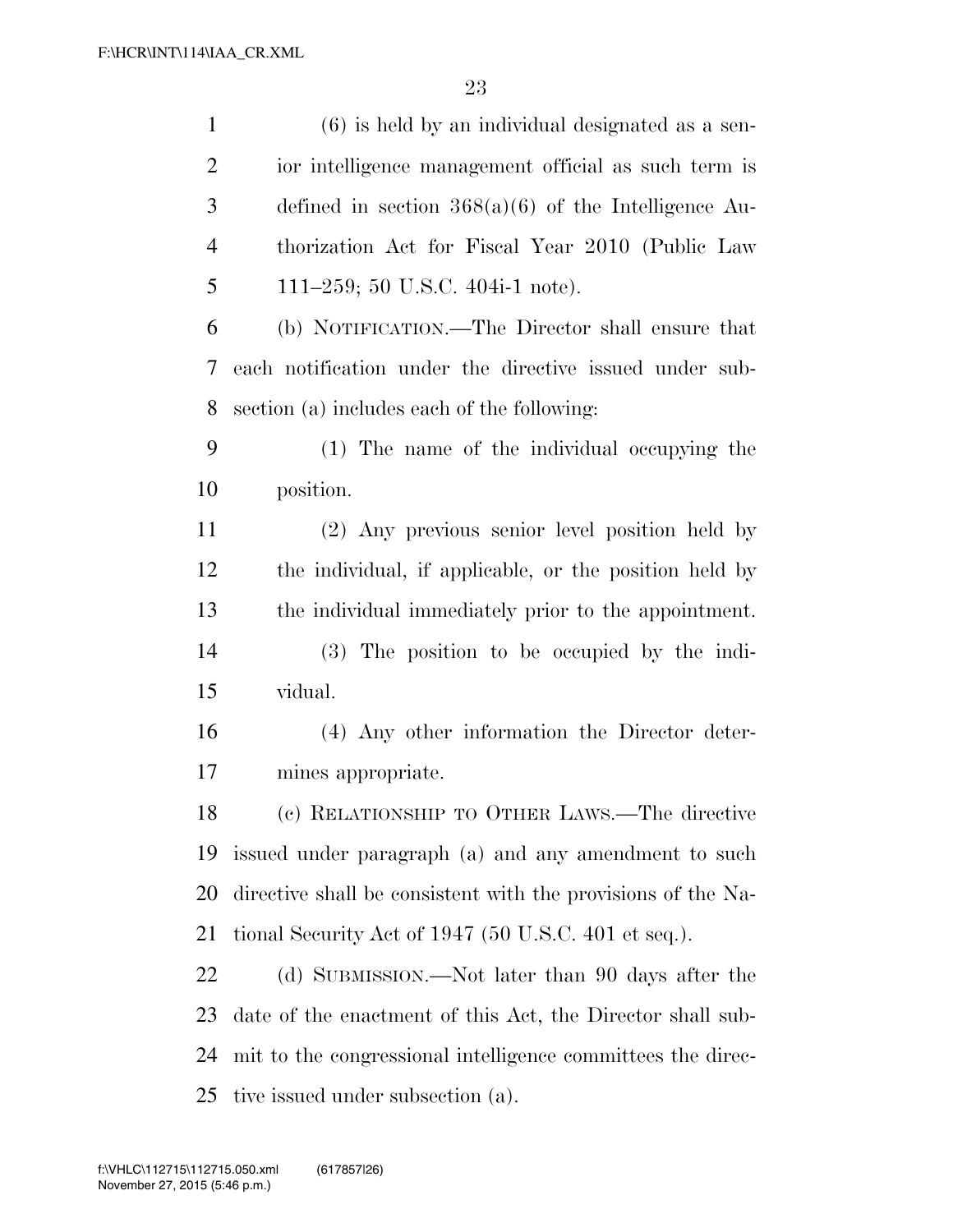**SEC. 309. DESIGNATION OF LEAD INTELLIGENCE OFFICER FOR TUNNELS.** 

 (a) IN GENERAL.—The Director of National Intel- ligence shall designate an official to manage the collection and analysis of intelligence regarding the tactical use of tunnels by state and nonstate actors.

 (b) ANNUAL REPORT.—Not later than the date that is 10 months after the date of the enactment of this Act, and biennially thereafter until the date that is 4 years after the date of the enactment of this Act, the Director of National Intelligence shall submit to the congressional intelligence committees and the congressional defense committees (as such term is defined in section 101(a)(16) of title 10, United States Code) a report describing—

- (1) trends in the use of tunnels by foreign state and nonstate actors; and
- (2) collaboration efforts between the United States and partner countries to address the use of tunnels by adversaries.

 **SEC. 310. REPORTING PROCESS REQUIRED FOR TRACKING CERTAIN REQUESTS FOR COUNTRY CLEAR-ANCE.** 

 (a) IN GENERAL.—By not later than September 30, 2016, the Director of National Intelligence shall establish a formal internal reporting process for tracking requests for country clearance submitted to overseas Director of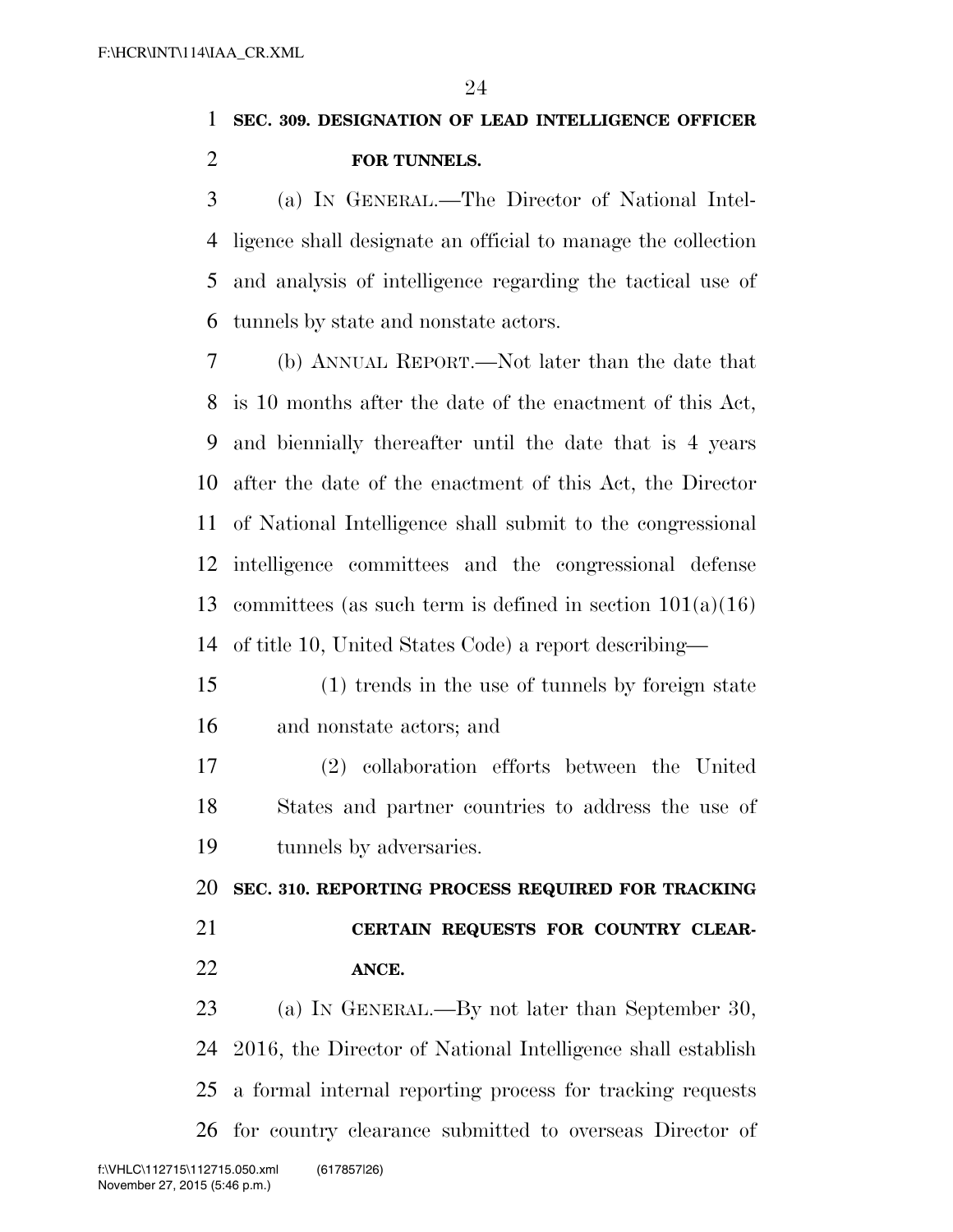National Intelligence representatives by departments and agencies of the United States. Such reporting process shall include a mechanism for tracking the department or agen- cy that submits each such request and the date on which each such request is submitted.

 (b) CONGRESSIONAL BRIEFING.—By not later than December 31, 2016, the Director of National Intelligence shall brief the congressional intelligence committees on the progress of the Director in establishing the process re-quired under subsection (a).

### **SEC. 311. STUDY ON REDUCTION OF ANALYTIC DUPLICA-TION.**

(a) STUDY AND REPORT.—

 (1) IN GENERAL.—Not later than January 31, 2016, the Director of National Intelligence shall—

 (A) carry out a study to evaluate and measure the incidence of duplication in finished intelligence analysis products; and

 (B) submit to the congressional intelligence committees a report on the findings of such study.

22 (2) METHODOLOGY REQUIREMENTS.—The methodology used to carry out the study required by this subsection shall be able to be repeated for use in other subsequent studies.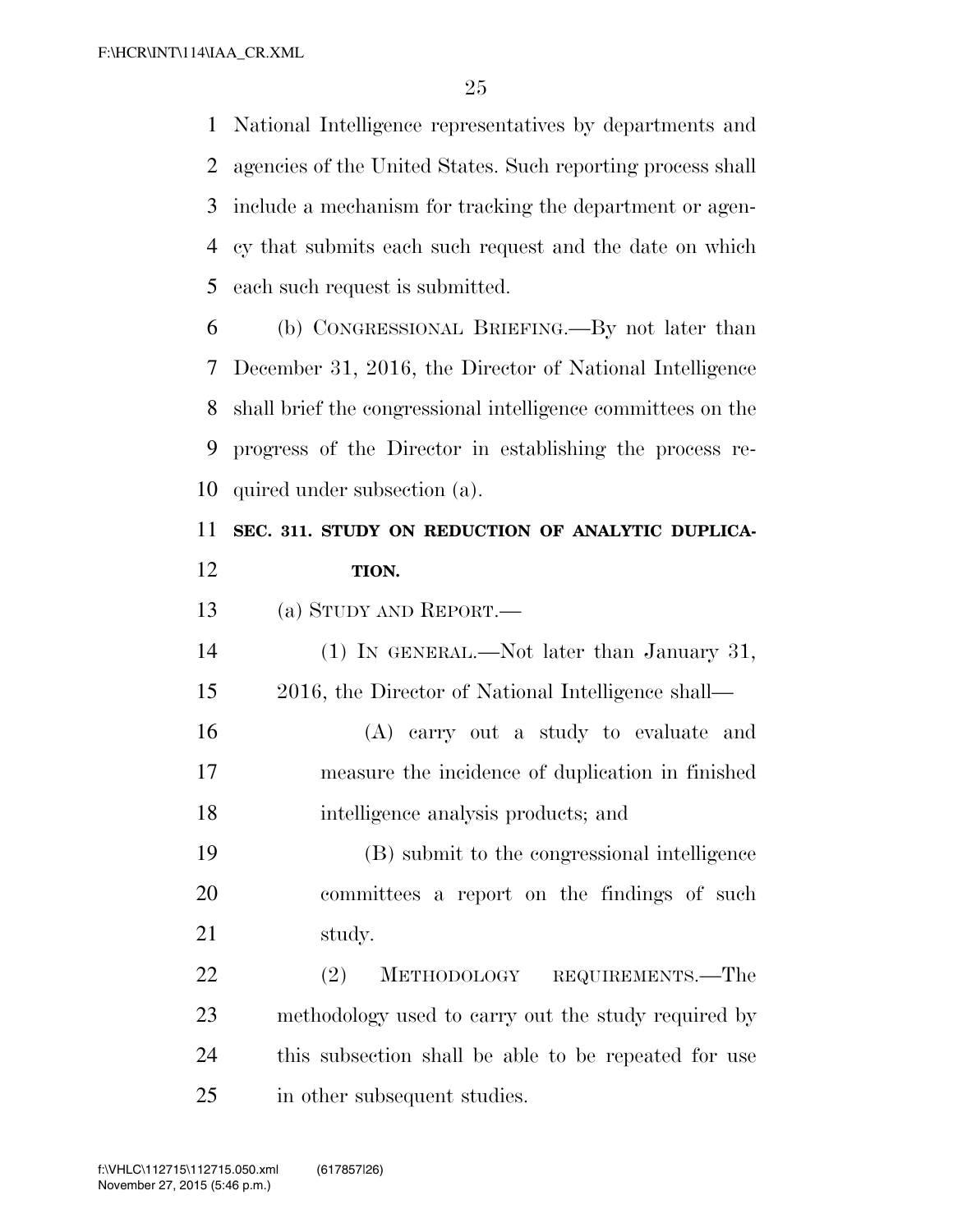|               | (b) ELEMENTS.—The report required by subsection |
|---------------|-------------------------------------------------|
|               | 2 (a) $(1)(B)$ shall include—                   |
| $\mathcal{R}$ | $(1)$ detailed information—                     |

 (A) relating to the frequency of duplication of finished intelligence analysis products; and (B) that describes the types of, and the

reasons for, any such duplication; and

 (2) a determination as to whether to make the production of such information a routine part of the mission of the Analytic Integrity and Standards Group.

 (c) CUSTOMER IMPACT PLAN.—Not later than 180 days after the date of the enactment of this Act, the Direc- tor of National Intelligence shall submit to the congres- sional intelligence committees a plan for revising analytic practice, tradecraft, and standards to ensure customers are able to clearly identify—

 (1) the manner in which intelligence products written on similar topics and that are produced con- temporaneously differ from one another in terms of methodology, sourcing, or other distinguishing ana-lytic characteristics; and

(2) the significance of that difference.

 (d) CONSTRUCTION.—Nothing in this section may be construed to impose any requirement that would interfere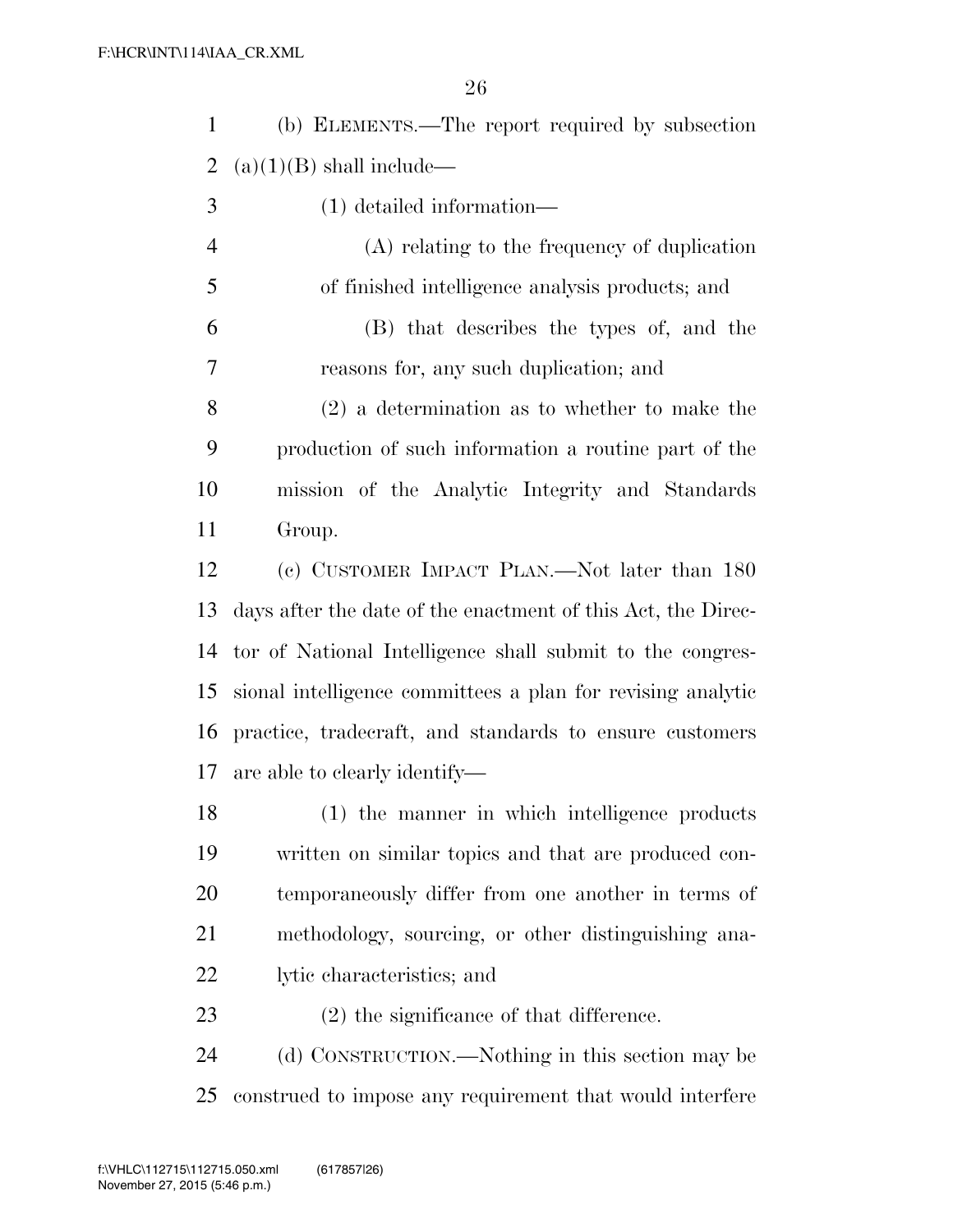with the production of an operationally urgent or other-wise time sensitive current intelligence product.

## **SEC. 312. STRATEGY FOR COMPREHENSIVE INTERAGENCY REVIEW OF THE UNITED STATES NATIONAL SECURITY OVERHEAD SATELLITE ARCHITEC-TURE.**

 (a) REQUIREMENT FOR STRATEGY.—The Director of National Intelligence shall collaborate with the Secretary of Defense and the Chairman of the Joint Chiefs of Staff to develop a strategy, with milestones and benchmarks, to ensure that there is a comprehensive interagency review of policies and practices for planning and acquiring na- tional security satellite systems and architectures, includ- ing the capabilities of commercial systems and partner countries, consistent with the National Space Policy issued on June 28, 2010. Such strategy shall, where applicable, account for the unique missions and authorities vested in the Department of Defense and the intelligence commu-nity.

 (b) ELEMENTS.—The strategy required by subsection (a) shall ensure that the United States national security overhead satellite architecture—

 (1) meets the needs of the United States in peace time and is resilient in war time;

(2) is fiscally responsible;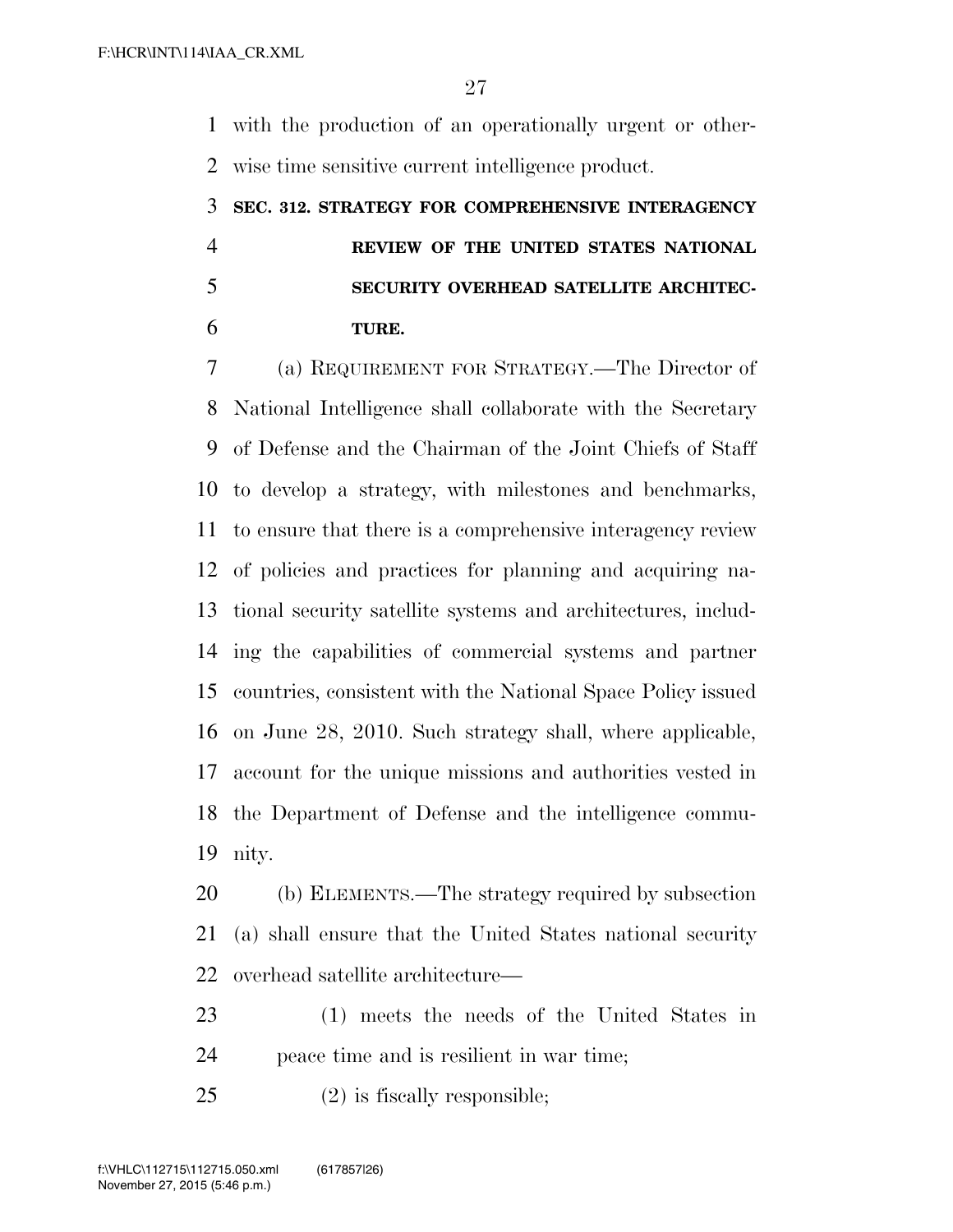| $\mathbf{1}$   | (3) accurately takes into account cost and per-            |
|----------------|------------------------------------------------------------|
| $\overline{2}$ | formance tradeoffs;                                        |
| 3              | (4) meets realistic requirements;                          |
| $\overline{4}$ | (5) produces excellence, innovation, competition,          |
| 5              | and a robust industrial base;                              |
| 6              | $(6)$ aims to produce in less than 5 years innova-         |
| 7              | tive satellite systems that are able to leverage com-      |
| 8              | mon, standardized design elements and commercially         |
| 9              | available technologies;                                    |
| 10             | (7) takes advantage of rapid advances in com-              |
| 11             | mercial technology, innovation, and commercial-like        |
| 12             | acquisition practices;                                     |
| 13             | $(8)$ is open to innovative concepts, such as dis-         |
| 14             | tributed, disaggregated architectures, that could          |
| 15             | allow for better resiliency, reconstitution, replenish-    |
| 16             | ment, and rapid technological refresh; and                 |
| $17\,$         | (9) emphasizes deterrence and recognizes the               |
| 18             | importance of offensive and defensive space control        |
| 19             | capabilities.                                              |
| 20             | (c) REPORT ON STRATEGY.—Not later than Feb-                |
| 21             | ruary 28, 2016, the Director of National Intelligence, the |
| 22             | Secretary of Defense, and the Chairman of the Joint        |
| 23             | Chiefs of Staff shall jointly submit to the congressional  |
| 24             | intelligence committees, the Committee on Armed Services   |
| 25             | of the Senate, and the Committee on Armed Services of      |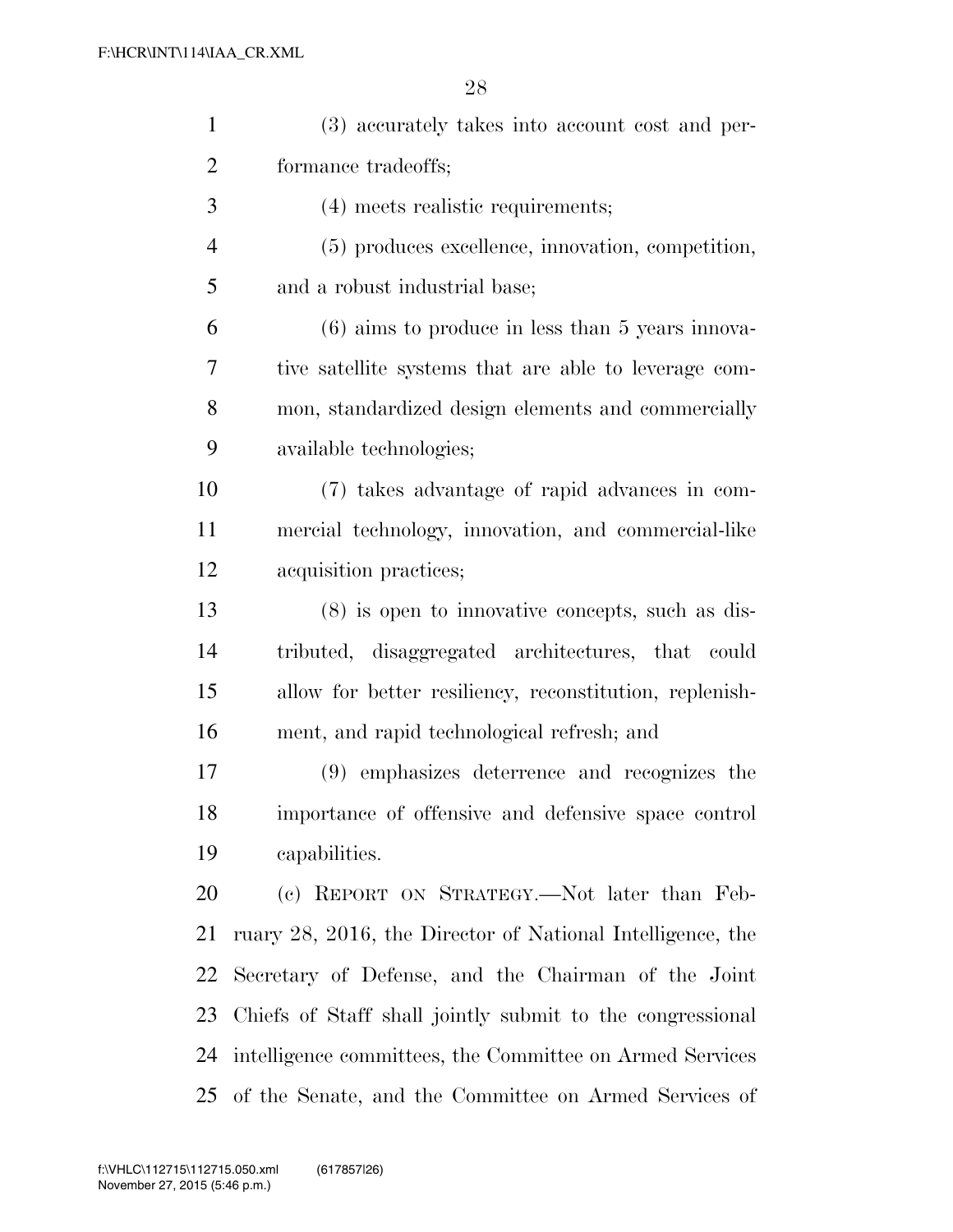the House of Representatives a report on the strategy re-quired by subsection (a).

### **SEC. 313. CYBER ATTACK STANDARDS OF MEASUREMENT STUDY.**

 (a) STUDY REQUIRED.—The Director of National In- telligence, in consultation with the Secretary of Homeland Security, the Director of the Federal Bureau of Investiga- tion, and the Secretary of Defense, shall carry out a study to determine appropriate standards that—

 (1) can be used to measure the damage of cyber incidents for the purposes of determining the re-sponse to such incidents; and

 (2) include a method for quantifying the dam- age caused to affected computers, systems, and de-vices.

(b) REPORTS TO CONGRESS.—

 (1) PRELIMINARY FINDINGS.—Not later than 180 days after the date of the enactment of this Act, the Director of National Intelligence shall submit to the appropriate congressional committees the initial findings of the study required under subsection (a).

 (2) REPORT.—Not later than 360 days after the date of the enactment of this Act, the Director of National Intelligence shall submit to the appro-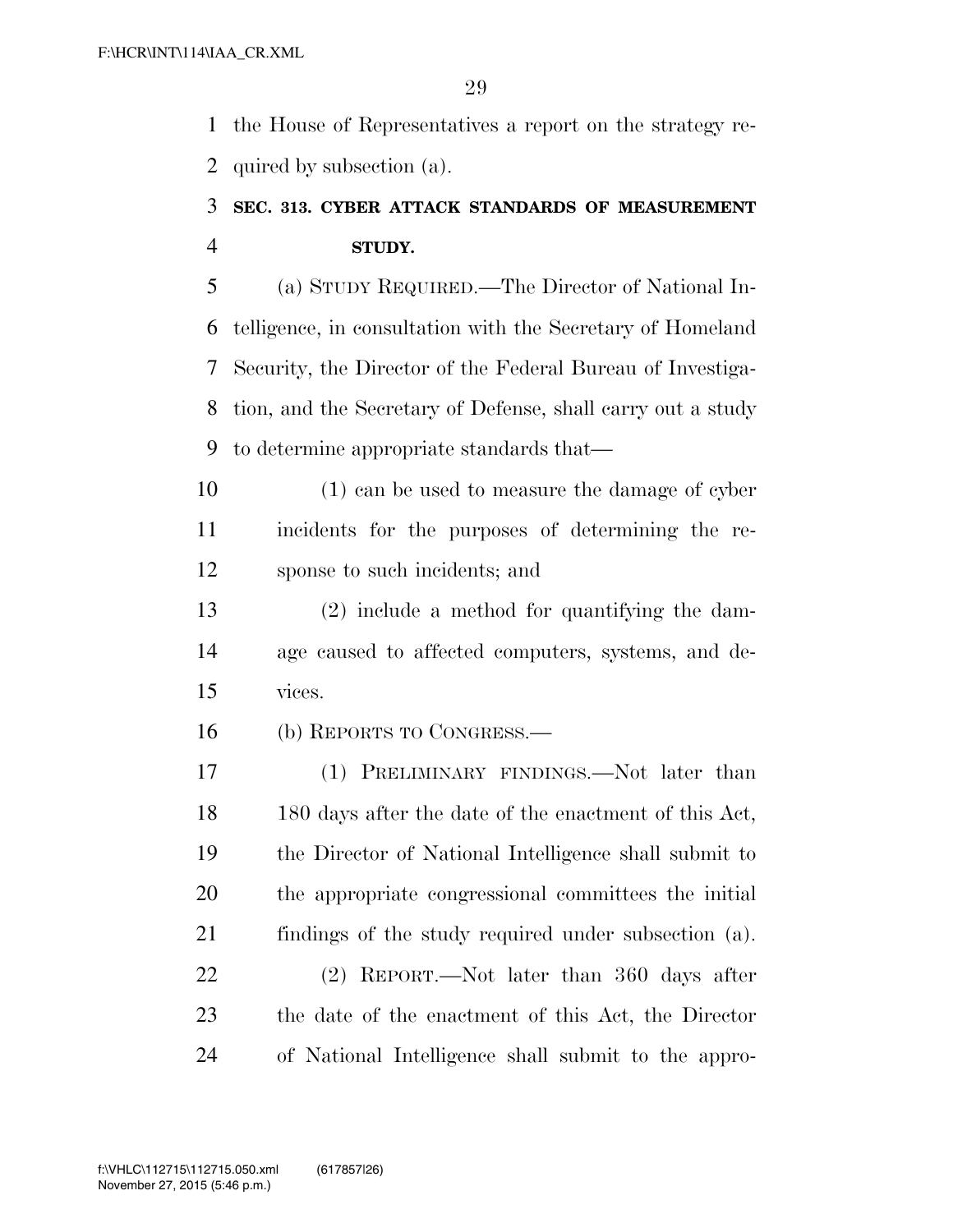| $\mathbf{1}$   | priate congressional committees a report containing    |
|----------------|--------------------------------------------------------|
| $\overline{2}$ | the complete findings of such study.                   |
| 3              | (3) FORM OF REPORT.—The report required by             |
| $\overline{4}$ | paragraph (2) shall be submitted in unclassified       |
| 5              | form, but may contain a classified annex.              |
| 6              | (c) APPROPRIATE CONGRESSIONAL COMMITTEES DE-           |
| 7              | FINED.—In this section, the term "appropriate congres- |
| 8              | sional committees" means the following:                |
| 9              | (1) The congressional intelligence committees.         |
| 10             | (2) The Committees on Armed Services of the            |
| 11             | House of Representatives and the Senate.               |
| 12             | (3) The Committee on Foreign Affairs of the            |
| 13             | House of Representatives and the Committee on          |
| 14             | Foreign Relations of the Senate.                       |
| 15             | (4) The Committee on Homeland Security of              |
| 16             | the House of Representatives and the Committee on      |
| 17             | Homeland Security and Governmental Affairs of the      |
| 18             | Senate.                                                |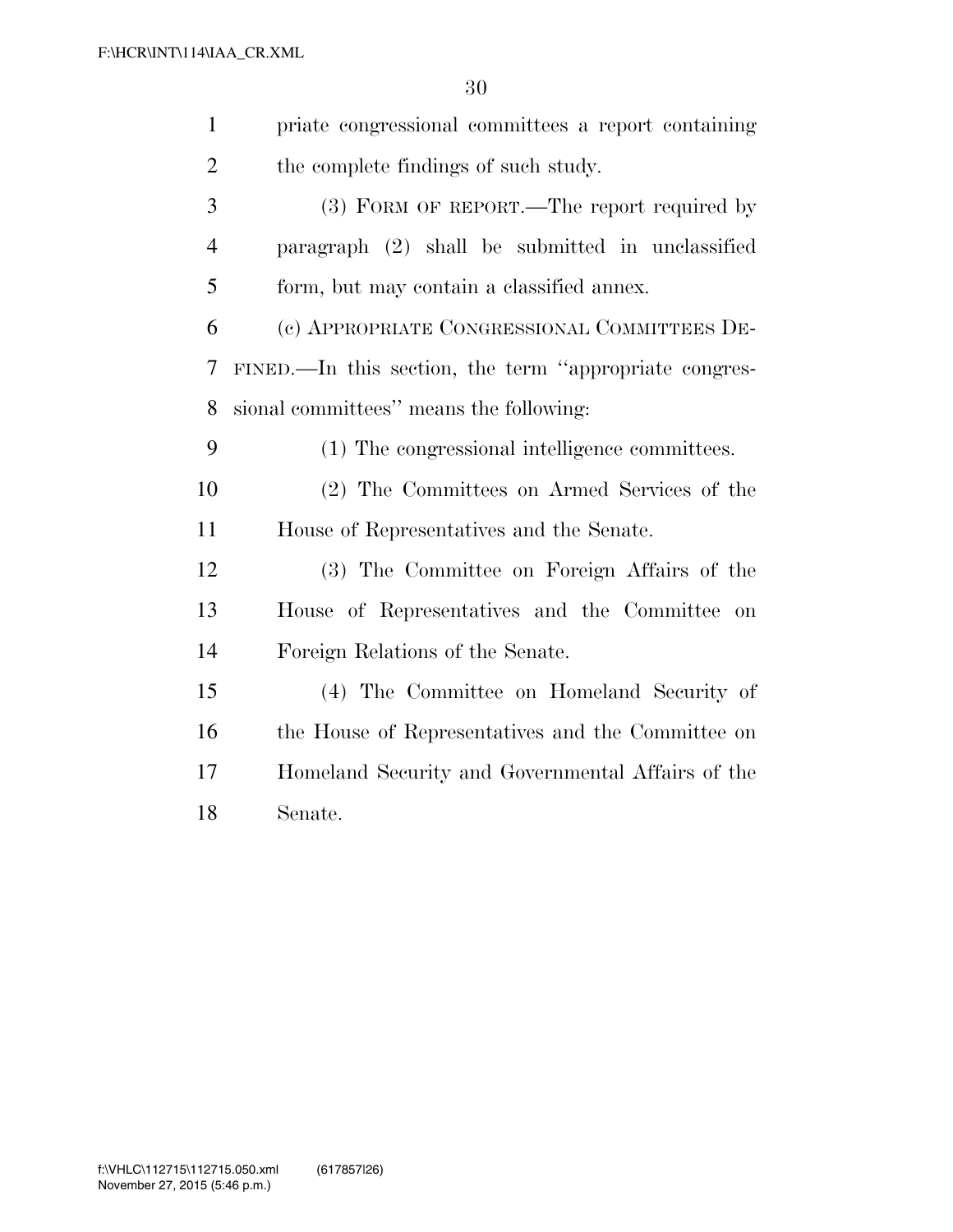| $\mathbf{1}$   | TITLE IV-MATTERS RELATING                                |
|----------------|----------------------------------------------------------|
| $\overline{2}$ | TO ELEMENTS OF THE INTEL-                                |
| 3              | <b>LIGENCE COMMUNITY</b>                                 |
| $\overline{4}$ | <b>Subtitle A–Office of the Director</b>                 |
| 5              | of National Intelligence                                 |
| 6              | SEC. 401. APPOINTMENT AND CONFIRMATION OF THE NA-        |
| 7              | TIONAL COUNTERINTELLIGENCE EXECUTIVE.                    |
| 8              | (a) IN GENERAL.—Section $902(a)$ of the Counter-         |
| 9              | intelligence Enhancement Act of 2002 (50 U.S.C. 3382)    |
| 10             | is amended to read as follows:                           |
| 11             | "(a) ESTABLISHMENT.—There shall be a National            |
| 12             | Counterintelligence Executive who shall be appointed by  |
| 13             | the President, by and with the advice and consent of the |
| 14             | Senate.".                                                |
| 15             | (b) EFFECTIVE DATE.—The amendment made by                |
| 16             | subsection (a) shall take effect on the date that is one |
| 17             | year after the date of the enactment of this Act.        |
| 18             | SEC. 402. TECHNICAL AMENDMENTS RELATING TO PAY           |
| 19             | UNDER TITLE 5, UNITED STATES CODE.                       |
| 20             | Section $5102(a)(1)$ of title 5, United States Code, is  |
| 21             | amended—                                                 |
| 22             | $(1)$ in clause (vii), by striking "or";                 |
| 23             | $(2)$ by inserting after clause (vii) the following      |
| 24             | new clause:                                              |
|                |                                                          |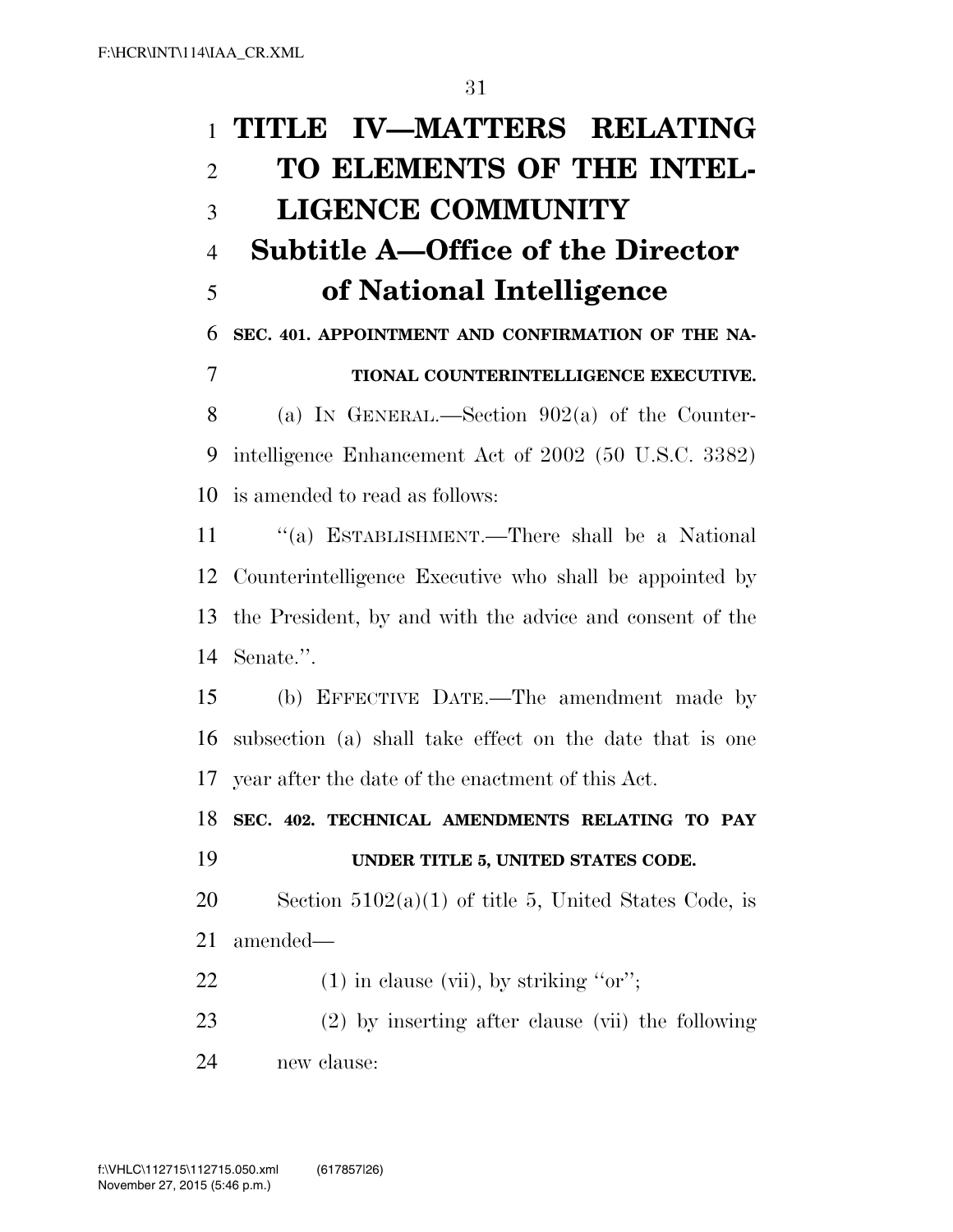1 ''(viii) the Office of the Director of Na-2 tional Intelligence;"; and

 $3 \t(3)$  in clause  $(x)$ , by striking the period and in-serting a semicolon.

### **SEC. 403. ANALYTIC OBJECTIVITY REVIEW.**

 (a) ASSESSMENT.—The Director of National Intel- ligence shall assign the Chief of the Analytic Integrity and Standards Group to conduct a review of finished intel- ligence products produced by the Central Intelligence Agency to assess whether the reorganization of the Agen- cy, announced publicly on March 6, 2015, has resulted in any loss of analytic objectivity.

 (b) SUBMISSION.—Not later than March 6, 2017, the Director of National Intelligence shall submit to the con- gressional intelligence committees, in writing, the results of the review required under subsection (a), including—

 (1) an assessment comparing the analytic objec- tivity of a representative sample of finished intel- ligence products produced by the Central Intelligence Agency before the reorganization and a representa- tive sample of such finished intelligence products produced after the reorganization, predicated on the products' communication of uncertainty, expression of alternative analysis, and other underlying evalua-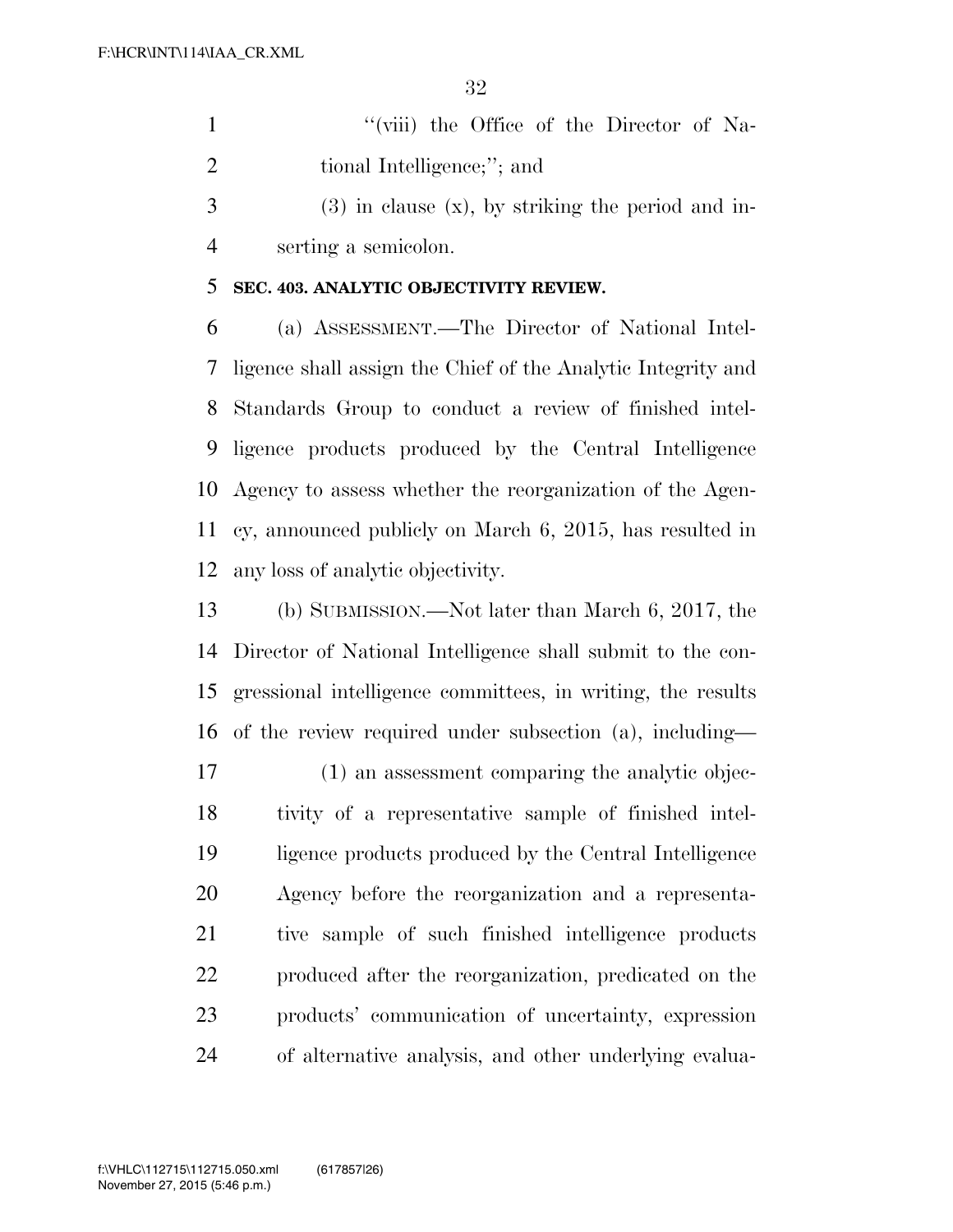| $\mathbf{1}$   | tive criteria referenced in the Strategic Evaluation of |
|----------------|---------------------------------------------------------|
| $\overline{2}$ | All-Source Analysis directed by the Director;           |
| 3              | (2) an assessment comparing the historical re-          |
| $\overline{4}$ | sults of anonymous surveys of Central Intelligence      |
| 5              | Agency and customers conducted before the reorga-       |
| 6              | nization and the results of such anonymous surveys      |
| 7              | conducted after the reorganization, with a focus on     |
| 8              | the analytic standard of objectivity;                   |
| 9              | (3) a metrics-based evaluation measuring the            |
| 10             | effect that the reorganization's integration of oper-   |
| 11             | ational, analytic, support, technical, and digital per- |
| 12             | sonnel and capabilities into Mission Centers has had    |
| 13             | on analytic objectivity; and                            |
| 14             | (4) any recommendations for ensuring that ana-          |
| 15             | lysts of the Central Intelligence Agency perform        |
| 16             | their functions with objectivity, are not unduly con-   |
| 17             | strained, and are not influenced by the force of pref-  |
| 18             | erence for a particular policy.                         |
| 19             | Subtitle B—Central Intelligence                         |
| 20             | <b>Agency and Other Elements</b>                        |
| 21             | SEC. 411. AUTHORITIES OF THE INSPECTOR GENERAL FOR      |
| 22             | THE CENTRAL INTELLIGENCE AGENCY.                        |
| 23             | (a) INFORMATION AND ASSISTANCE.—Paragraph (9)           |

of section 17(e) of the Central Intelligence Agency Act of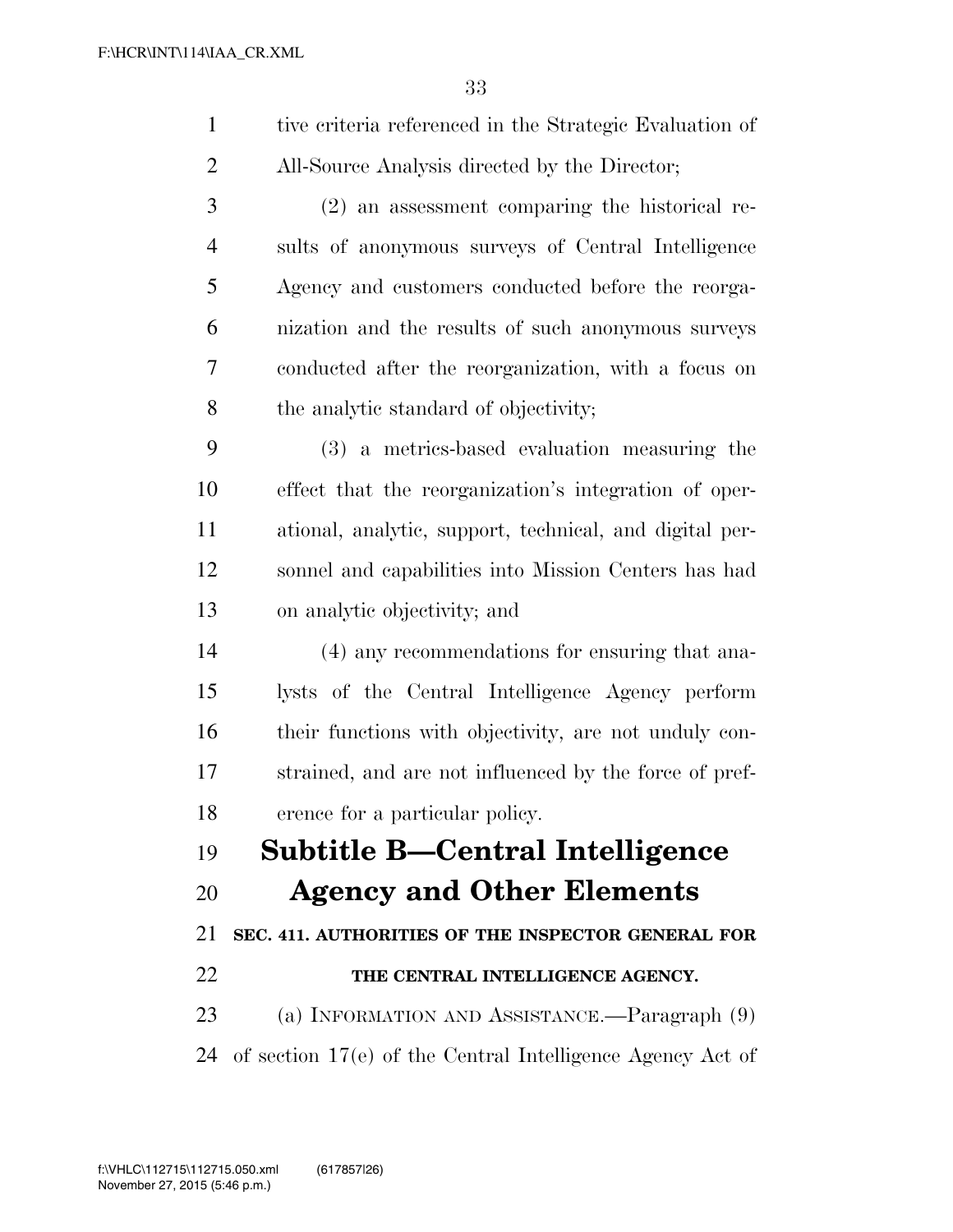1949 (50 U.S.C. 3517(e)(9)) is amended to read as fol-lows:

 ''(9)(A) The Inspector General may request such in- formation or assistance as may be necessary for carrying out the duties and responsibilities of the Inspector General provided by this section from any Federal, State, or local governmental agency or unit thereof.

 ''(B) Upon request of the Inspector General for infor- mation or assistance from a department or agency of the Federal Government, the head of the department or agen- cy involved, insofar as practicable and not in contravention of any existing statutory restriction or regulation of such department or agency, shall furnish to the Inspector Gen- eral, or to an authorized designee, such information or as-sistance.

 ''(C) Nothing in this paragraph may be construed to provide any new authority to the Central Intelligence Agency to conduct intelligence activity in the United States.

 $\langle\text{`(D)}\rangle$  In this paragraph, the term 'State' means each of the several States, the District of Columbia, the Com- monwealth of Puerto Rico, the Commonwealth of the Northern Mariana Islands, and any territory or possession of the United States.''.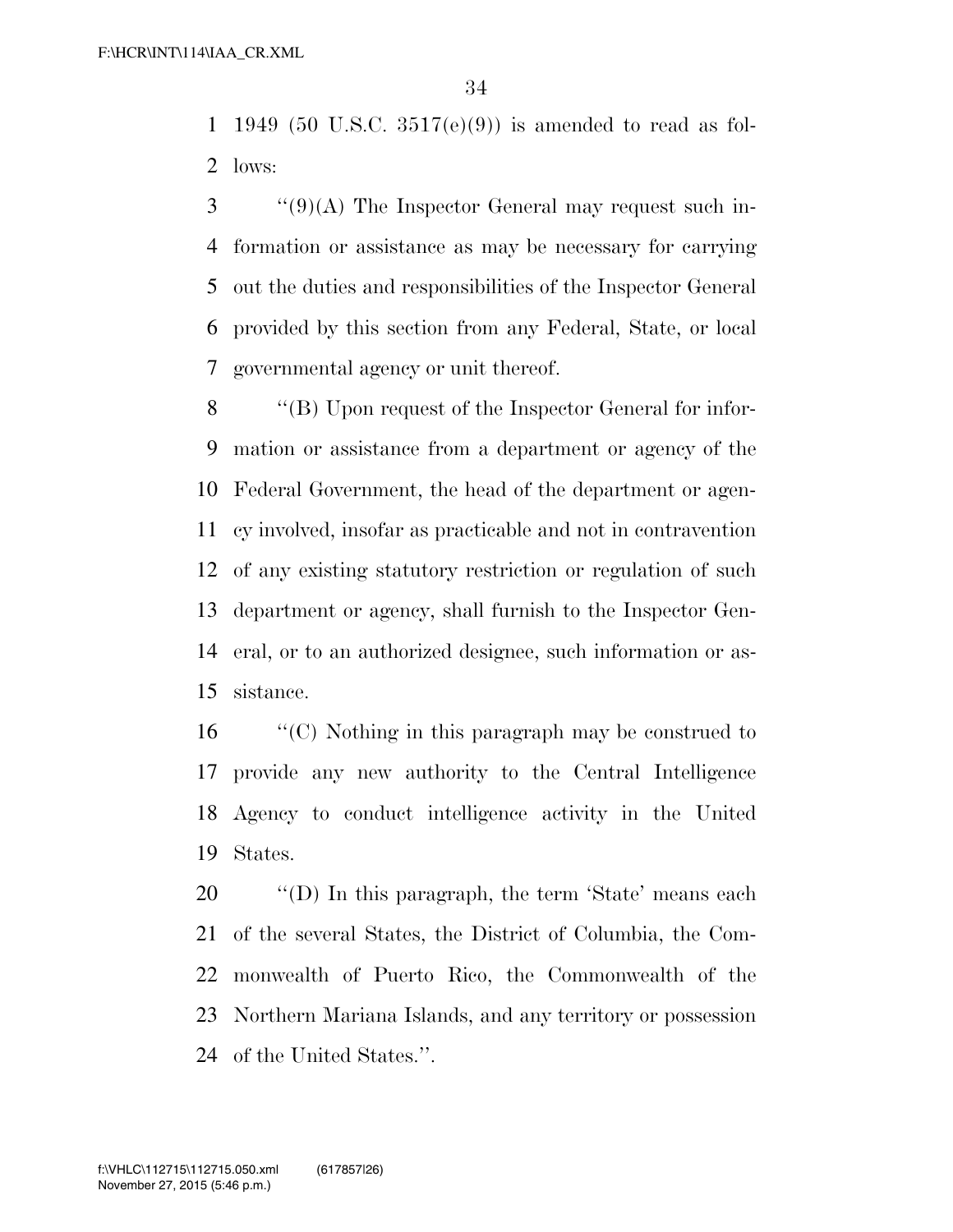(b) TECHNICAL AMENDMENTS RELATING TO SELEC- TION OF EMPLOYEES.—Paragraph (7) of such section (50 U.S.C. 3517(e)(7)) is amended— 4 (1) by inserting  $"({\bf A})"$  before "Subject to appli- cable law''; and (2) by adding at the end the following new sub- paragraph: ''(B) Consistent with budgetary and personnel re- sources allocated by the Director, the Inspector General has final approval of— 11 ''(i) the selection of internal and external can- didates for employment with the Office of Inspector General; and ''(ii) all other personnel decisions concerning personnel permanently assigned to the Office of In- spector General, including selection and appointment to the Senior Intelligence Service, but excluding all security-based determinations that are not within the authority of a head of other Central Intelligence Agency offices.''. **SEC. 412. PRIOR CONGRESSIONAL NOTIFICATION OF TRANSFERS OF FUNDS FOR CERTAIN INTEL- LIGENCE ACTIVITIES.**  (a) LIMITATION.—Except as provided in subsection

(b), none of the funds authorized to be appropriated by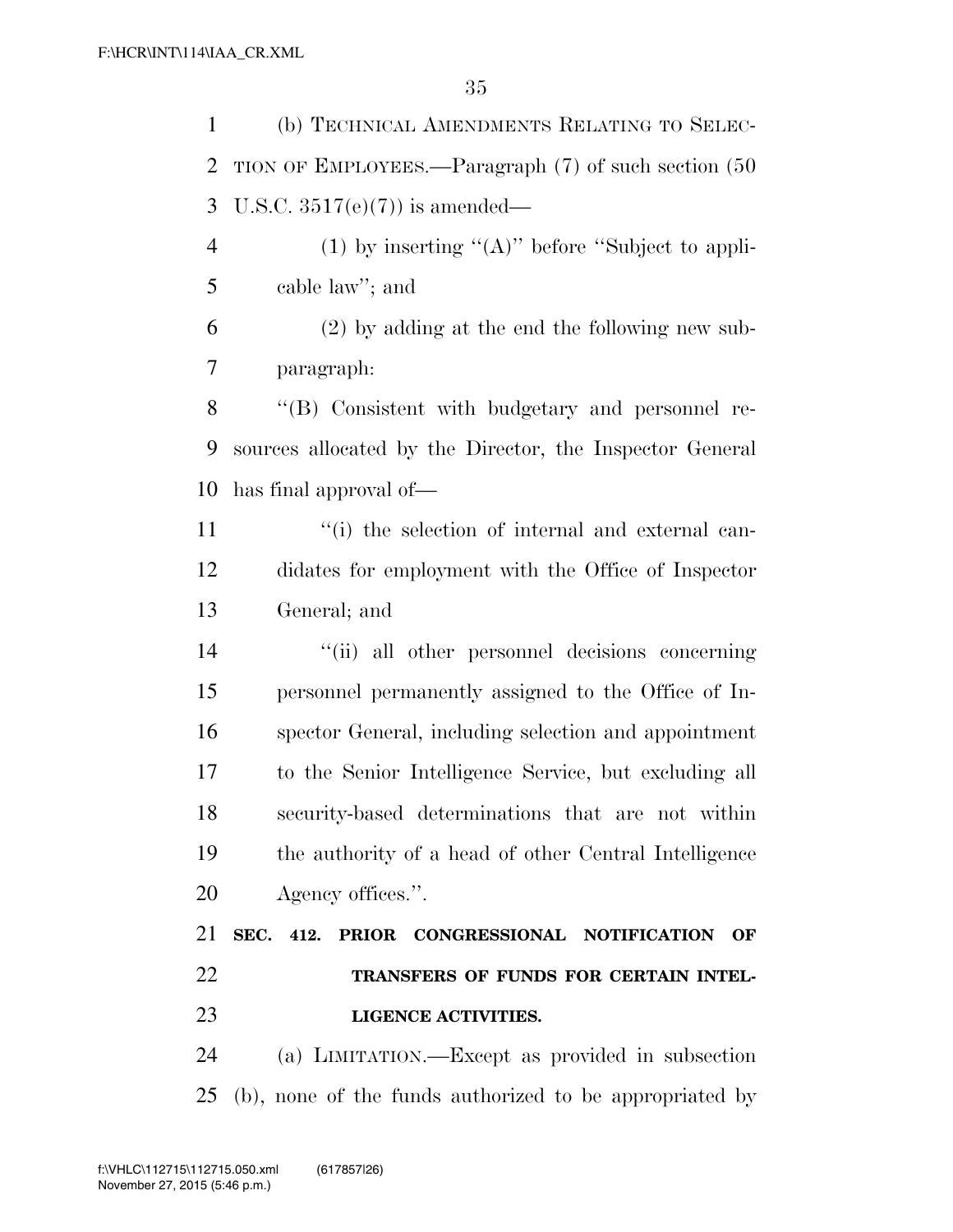F:\HCR\INT\114\IAA\_CR.XML

 this Act or otherwise made available for the intelligence community for fiscal year 2016 may be used to initiate a transfer of funds from the Joint Improvised Explosive Device Defeat Fund or the Counterterrorism Partnerships Fund to be used for intelligence activities unless the Direc- tor of National Intelligence or the Secretary of Defense, as appropriate, submits to the congressional intelligence committees, by not later than 30 days before initiating such a transfer, written notice of the transfer.

(b) WAIVER.—

 (1) IN GENERAL.—The Director of National In- telligence or the Secretary of Defense, as appro- priate, may waive subsection (a) with respect to the initiation of a transfer of funds if the Director or Secretary, as the case may be, determines that an emergency situation makes it impossible or imprac- tical to provide the notice required under such sub- section by the date that is 30 days before such initi-ation.

 (2) NOTICE.—If the Director or Secretary issues a waiver under paragraph (1), the Director or Secretary, as the case may be, shall submit to the congressional intelligence committees, by not later than 48 hours after the initiation of the transfer of funds covered by the waiver, written notice of the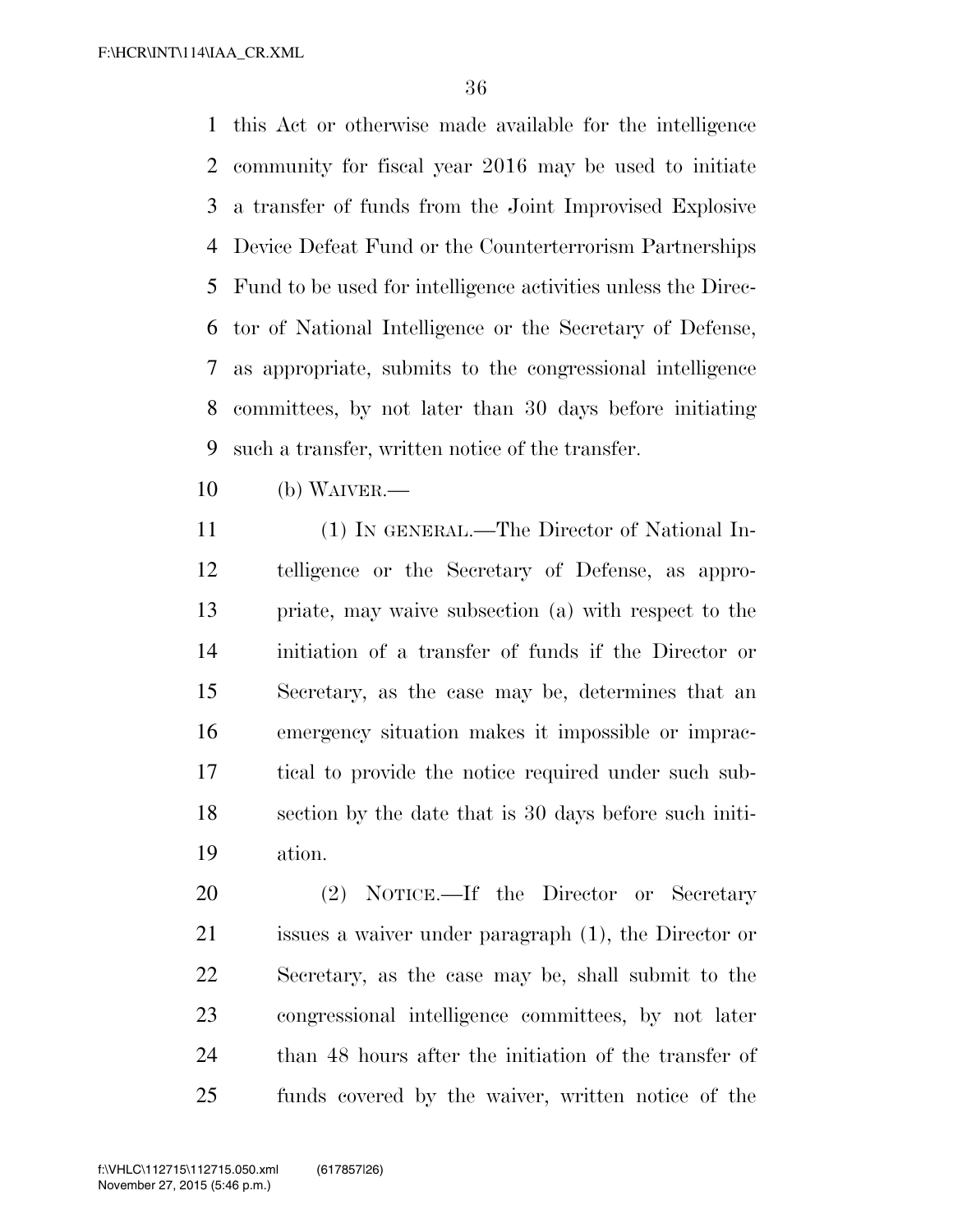waiver and a justification for the waiver, including

 a description of the emergency situation that neces- sitated the waiver. **TITLE V—MATTERS RELATING TO FOREIGN COUNTRIES Subtitle A—Matters Relating to Russia SEC. 501. NOTICE OF DEPLOYMENT OR TRANSFER OF CLUB–K CONTAINER MISSILE SYSTEM BY THE RUSSIAN FEDERATION.**  (a) NOTICE TO CONGRESS.—The Director of Na- tional Intelligence shall submit to the appropriate congres- sional committees written notice if the intelligence commu- nity receives intelligence that the Russian Federation has— (1) deployed, or is about to deploy, the Club– K container missile system through the Russian military; or (2) transferred or sold, or intends to transfer or sell, the Club–K container missile system to another state or non-state actor. (b) NOTICE TO CONGRESSIONAL INTELLIGENCE COMMITTEES.—Not later than 30 days after the date on which the Director submits a notice under subsection (a),

the Director shall submit to the congressional intelligence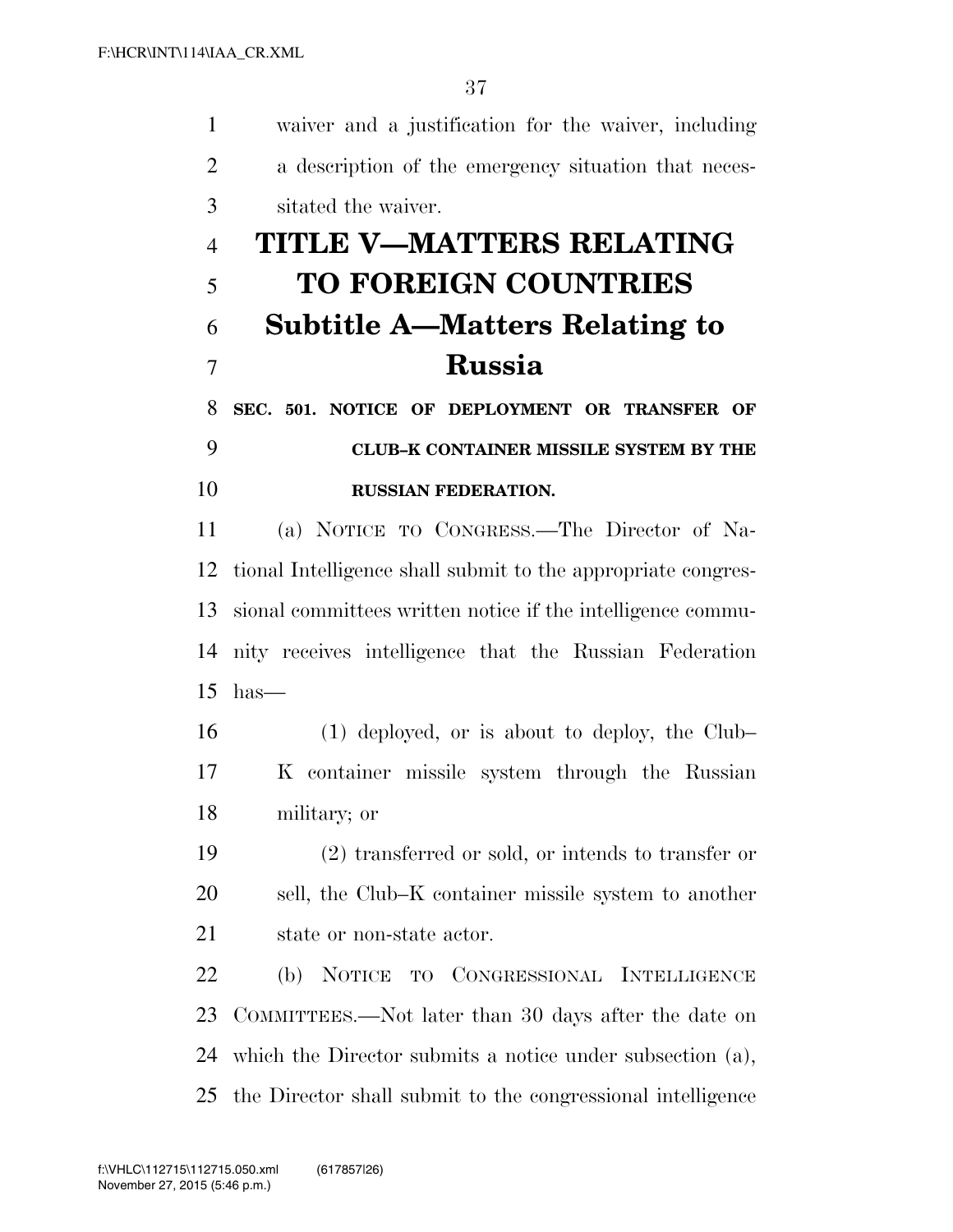committees a written update regarding any intelligence community engagement with a foreign partner on the de- ployment and impacts of a deployment of the Club–K con- tainer missile system to any potentially impacted nation. (c) APPROPRIATE CONGRESSIONAL COMMITTEES DE- FINED.—In this section, the term ''appropriate congres- sional committees'' means the following: (1) The congressional intelligence committees. (2) The Committees on Armed Services of the House of Representatives and the Senate. (3) The Committee on Foreign Affairs of the House of Representatives and the Committee on Foreign Relations of the Senate. **SEC. 502. ASSESSMENT ON FUNDING OF POLITICAL PAR- TIES AND NONGOVERNMENTAL ORGANIZA- TIONS BY THE RUSSIAN FEDERATION.**  (a) IN GENERAL.—Not later than 180 days after the date of the enactment of this Act, the Director of National Intelligence shall submit to the appropriate congressional committees an intelligence community assessment on the funding of political parties and nongovernmental organiza- tions in former Soviet states and countries in Europe by the Russian Security Services since January 1, 2006. Such assessment shall include the following: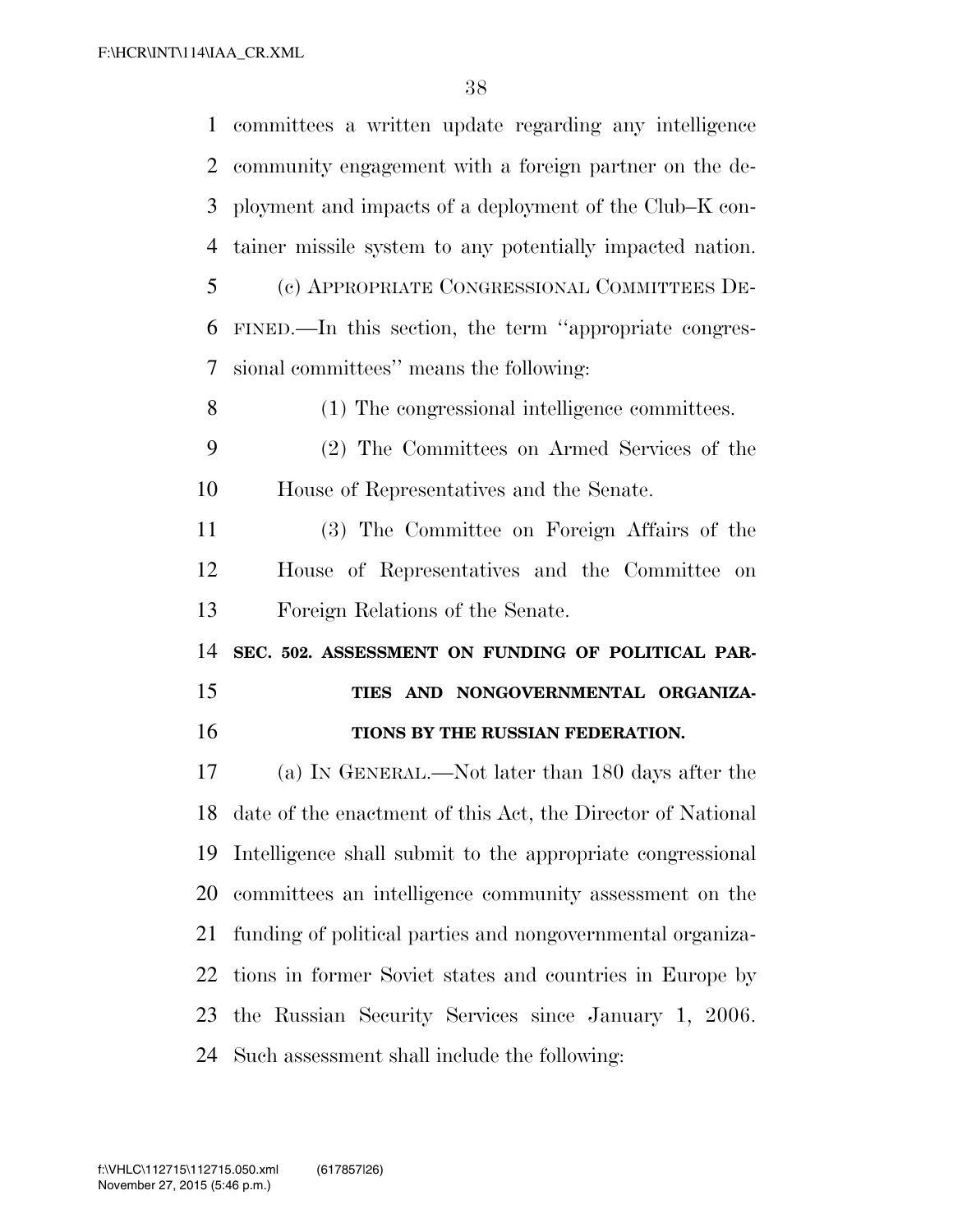| $\mathbf{1}$   | (1) The country involved, the entity funded, the          |
|----------------|-----------------------------------------------------------|
| $\overline{2}$ | security service involved, and the intended effect of     |
| 3              | the funding.                                              |
| $\overline{4}$ | (2) An evaluation of such intended effects, in-           |
| 5              | cluding with respect to-                                  |
| 6              | (A) undermining the political cohesion of                 |
| 7              | the country involved;                                     |
| 8              | (B) undermining the missile defense of the                |
| 9              | United States and the North Atlantic Treaty               |
| 10             | Organization; and                                         |
| 11             | (C) undermining energy projects that could                |
| 12             | provide an alternative to Russian energy.                 |
| 13             | (b) FORM.—The report under subsection (a) shall be        |
| 14             | submitted in unclassified form, but may include a classi- |
| 15             | fied annex.                                               |
| 16             | (c) APPROPRIATE CONGRESSIONAL COMMITTEES DE-              |
| 17             | FINED.—In this section, the term "appropriate congres-    |
| 18             | sional committees" means the following:                   |
| 19             | (1) The congressional intelligence committees.            |
| 20             | (2) The Committees on Armed Services of the               |
| 21             | House of Representatives and the Senate.                  |
| 22             | (3) The Committee on Foreign Affairs of the               |
| 23             | House of Representatives and the Committee<br>on          |
| 24             | Foreign Relations of the Senate.                          |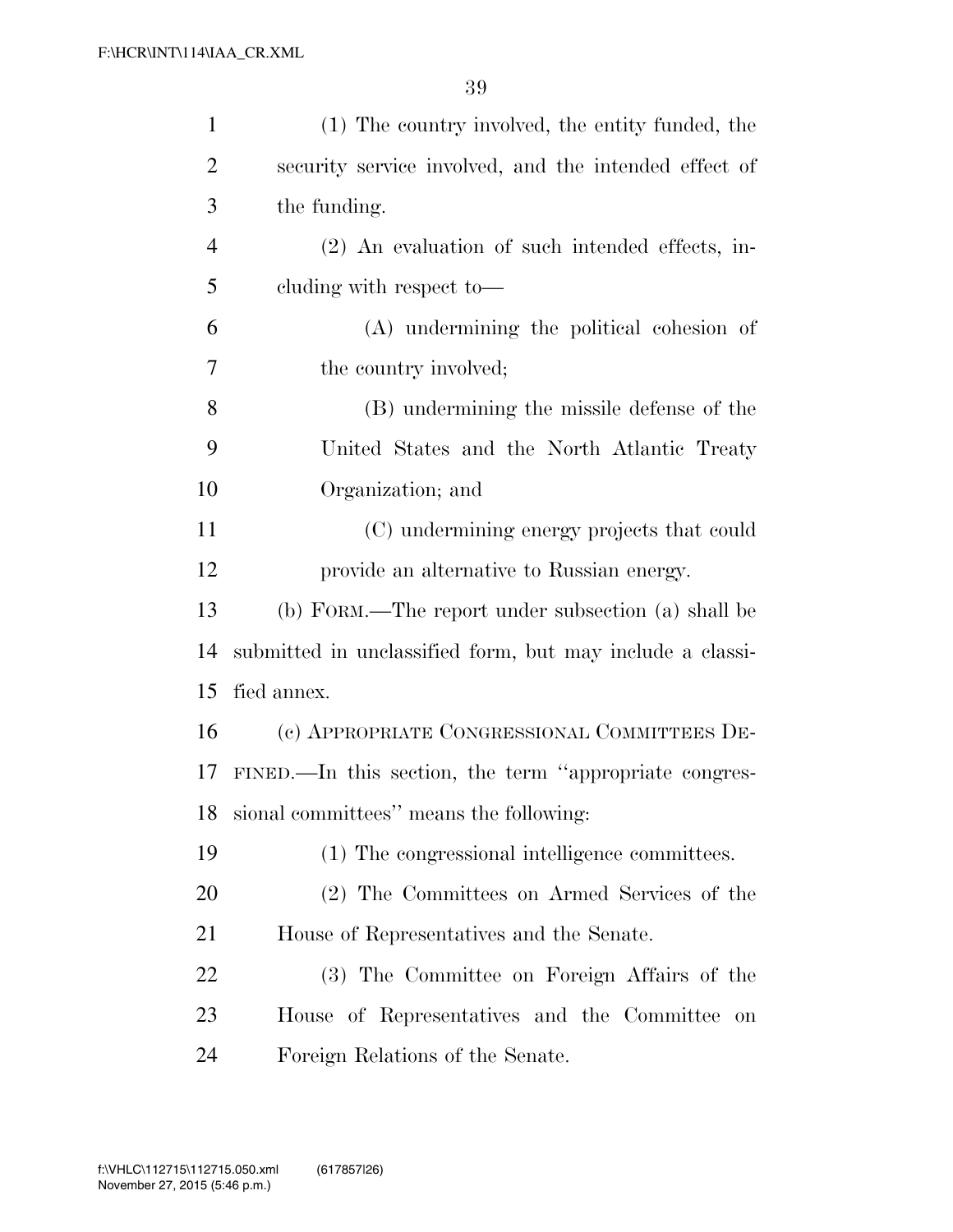## **SEC. 503. ASSESSMENT ON THE USE OF POLITICAL ASSAS- SINATIONS AS A FORM OF STATECRAFT BY THE RUSSIAN FEDERATION.**

 (a) REQUIREMENT FOR ASSESSMENT.—Not later than 180 days after the date of the enactment of this Act, the Director of National Intelligence shall submit to the appropriate congressional committees an intelligence com- munity assessment on the use of political assassinations as a form of statecraft by the Russian Federation since January 1, 2000.

 (b) CONTENT.—The assessment required by sub-section (a) shall include—

 (1) a list of Russian politicians, businessmen, dissidents, journalists, current or former government officials, foreign heads-of-state, foreign political lead- ers, foreign journalists, members of nongovern- mental organizations, and other relevant individuals that the intelligence community assesses were assas- sinated by Russian Security Services, or agents of 20 such services, since January 1, 2000; and

 (2) for each individual described in paragraph (1), the country in which the assassination took place, the means used, associated individuals and or- ganizations, and other background information re-lated to the assassination of the individual.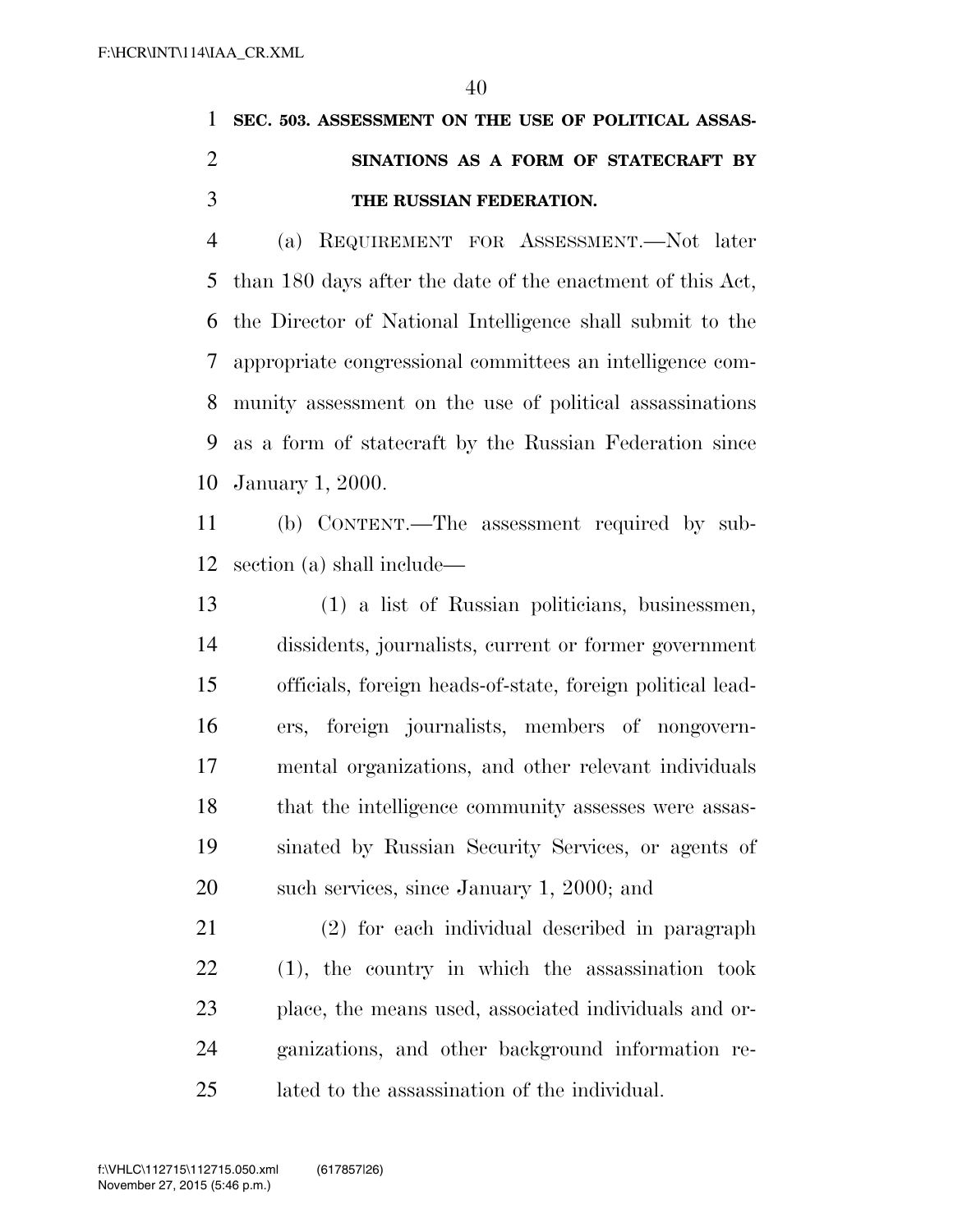| $\mathbf{1}$   | (c) APPROPRIATE CONGRESSIONAL COMMITTEES DE-                  |
|----------------|---------------------------------------------------------------|
| $\overline{2}$ | FINED.—In this section, the term "appropriate congres-        |
| 3              | sional committees" means the following:                       |
| $\overline{4}$ | (1) The congressional intelligence committees.                |
| 5              | (2) The Committees on Armed Services of the                   |
| 6              | House of Representatives and the Senate.                      |
| 7              | (3) The Committee on Foreign Affairs of the                   |
| 8              | House of Representatives and the Committee<br>on              |
| 9              | Foreign Relations of the Senate.                              |
| 10             | <b>Subtitle B—Matters Relating to</b>                         |
| 11             | <b>Other Countries</b>                                        |
| 12             | SEC. 511. REPORT ON RESOURCES AND COLLECTION POS-             |
|                |                                                               |
| 13             | TURE WITH REGARD TO THE SOUTH CHINA                           |
| 14             | SEA AND EAST CHINA SEA.                                       |
| 15             | (a) IN GENERAL.—Not later than 180 days after the             |
| 16             | date of the enactment of this Act, the Director of National   |
| 17             | Intelligence shall submit to the congressional intelligence   |
| 18             | committees an intelligence community assessment on the        |
| 19             | resources used for collection efforts and the collection pos- |
| 20             | ture of the intelligence community with regard to the         |
| 21             | South China Sea and East China Sea.                           |
| 22             | (b) ELEMENTS.—The intelligence community assess-              |
| 23             | ment required by subsection (a) shall provide detailed in-    |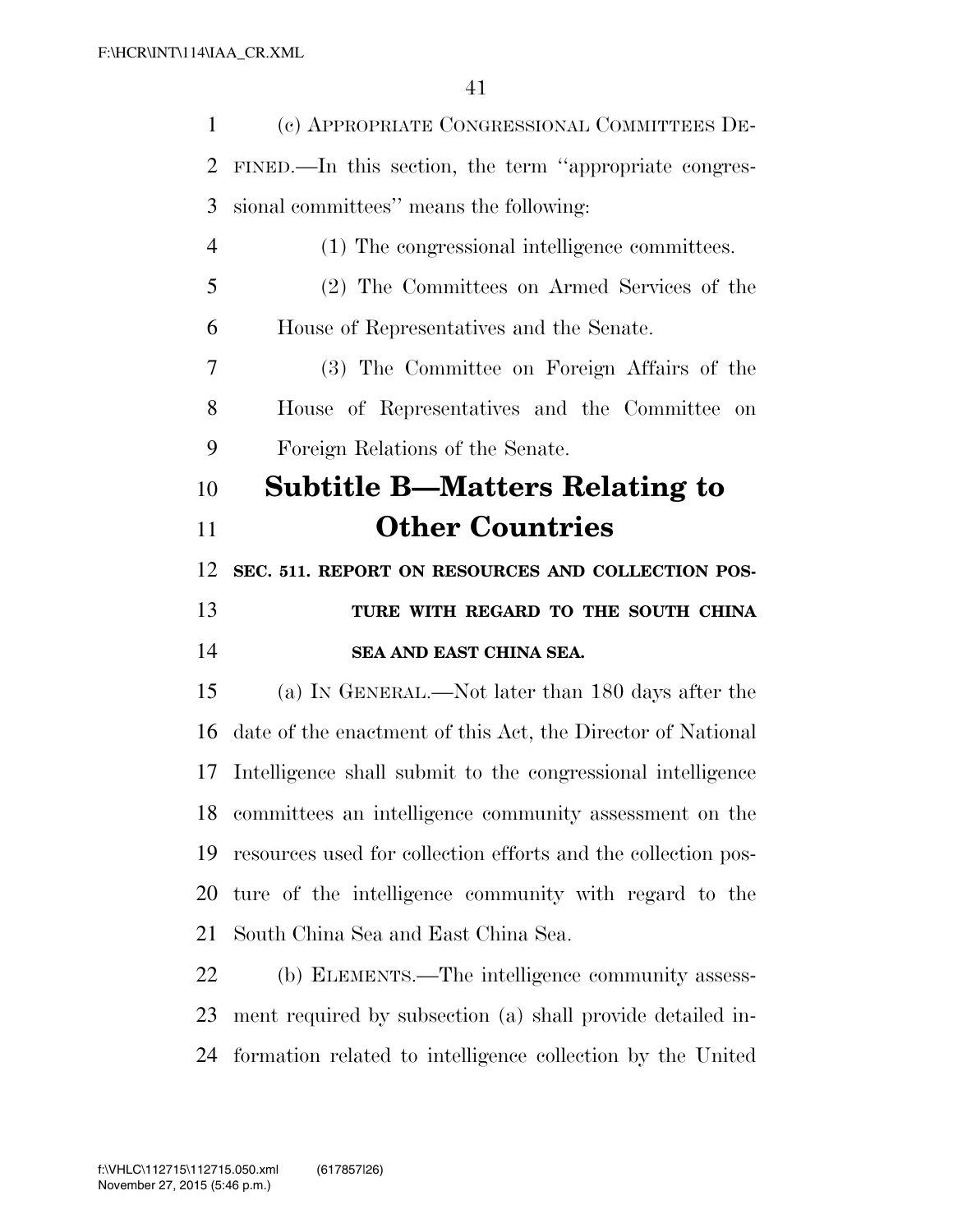States with regard to the South China Sea and East China Sea, including—

- (1) a review of intelligence community collection activities and a description of these activities, includ- ing the lead agency, key partners, purpose of collec- tion activity, annual funding and personnel, the manner in which the collection is conducted, and types of information collected;
- (2) an explanation of how the intelligence com- munity prioritizes and coordinates collection activi-11 ties focused on such region; and
- (3) a description of any collection and resourcing gaps and efforts being made to address such gaps.

**SEC. 512. USE OF LOCALLY EMPLOYED STAFF SERVING AT** 

- **A UNITED STATES DIPLOMATIC FACILITY IN**
- **CUBA.**
- (a) SUPERVISORY REQUIREMENT.—

 (1) IN GENERAL.—Except as provided in para- graph (2), not later than one year after the date of the enactment of this Act, the Secretary of State shall ensure that each key supervisory position at a United States diplomatic facility in Cuba is occupied by a citizen of the United States.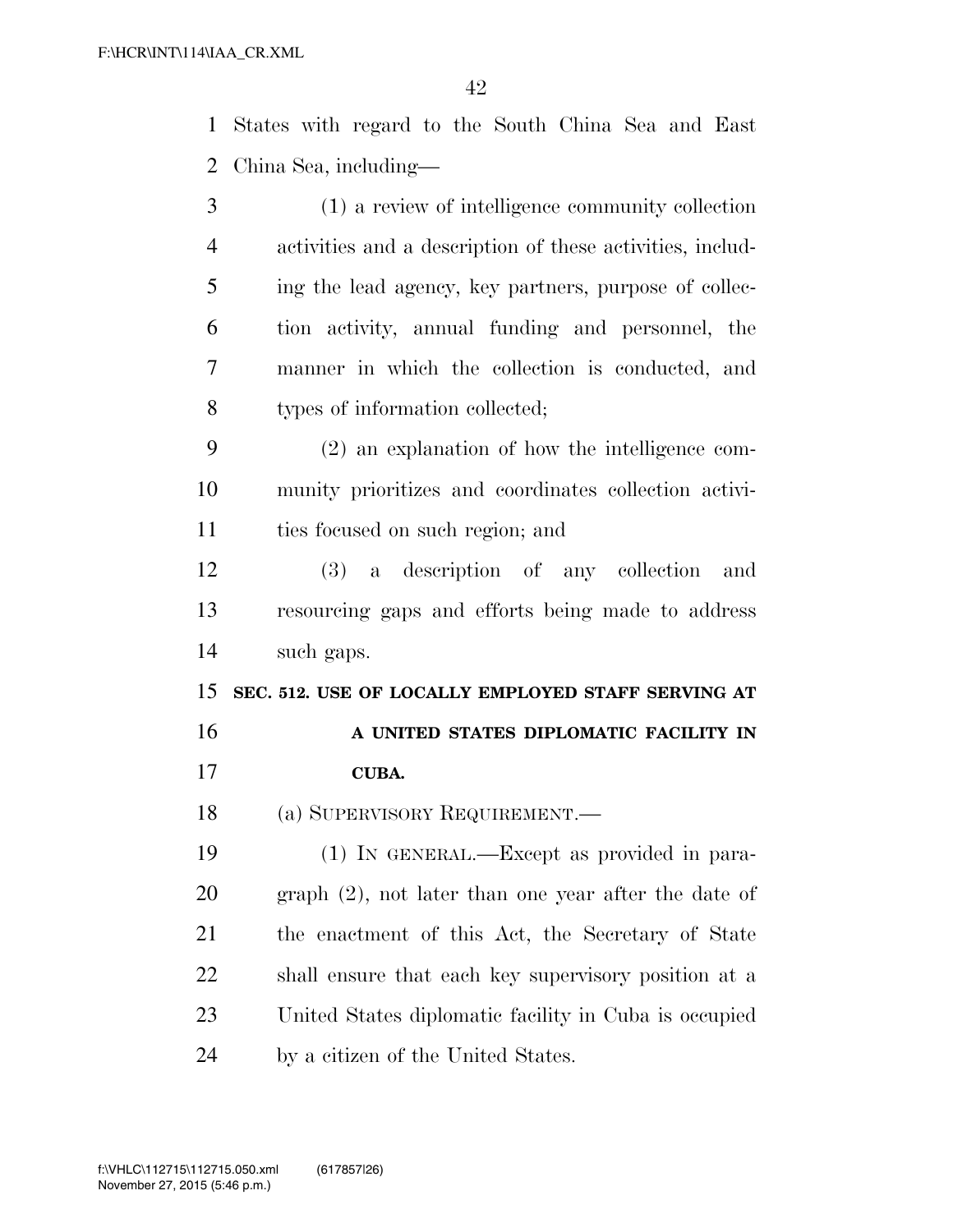| $\mathbf{1}$   | (2) EXTENSION.—The Secretary of State may                |
|----------------|----------------------------------------------------------|
| $\overline{2}$ | extend the deadline to carry out paragraph (1) by        |
| 3              | not more than one year if the Secretary submits to       |
| $\overline{4}$ | the appropriate congressional committees written no-     |
| 5              | tification and justification of such extension before    |
| 6              | making such extension.                                   |
| 7              | (b) REPORT.—Not later than 180 days after the date       |
| 8              | of the enactment of this Act, the Secretary of State, in |
| 9              | coordination with the heads of other appropriate depart- |
| 10             | ments or agencies of the Federal Government, shall sub-  |
| 11             | mit to the appropriate congressional committees a report |
| 12             | $on$ —                                                   |
| 13             | (1) the progress made by the Secretary with re-          |
| 14             | spect to carrying out subsection $(a)(1)$ ; and          |
| 15             | (2) the use of locally employed staff in United          |
| 16             | States diplomatic facilities, including—                 |
| 17             | $(A)$ the number of such staff;                          |
| 18             | (B) the responsibilities of such staff;                  |
| 19             | (C) the manner in which such staff are se-               |
| 20             | lected, including efforts to mitigate counter-           |
| 21             | intelligence threats to the United States; and           |
| 22             | (D) the potential cost and effect on the                 |
| 23             | operational capacity of the diplomatic facility if       |
| 24             | the number of such staff was reduced.                    |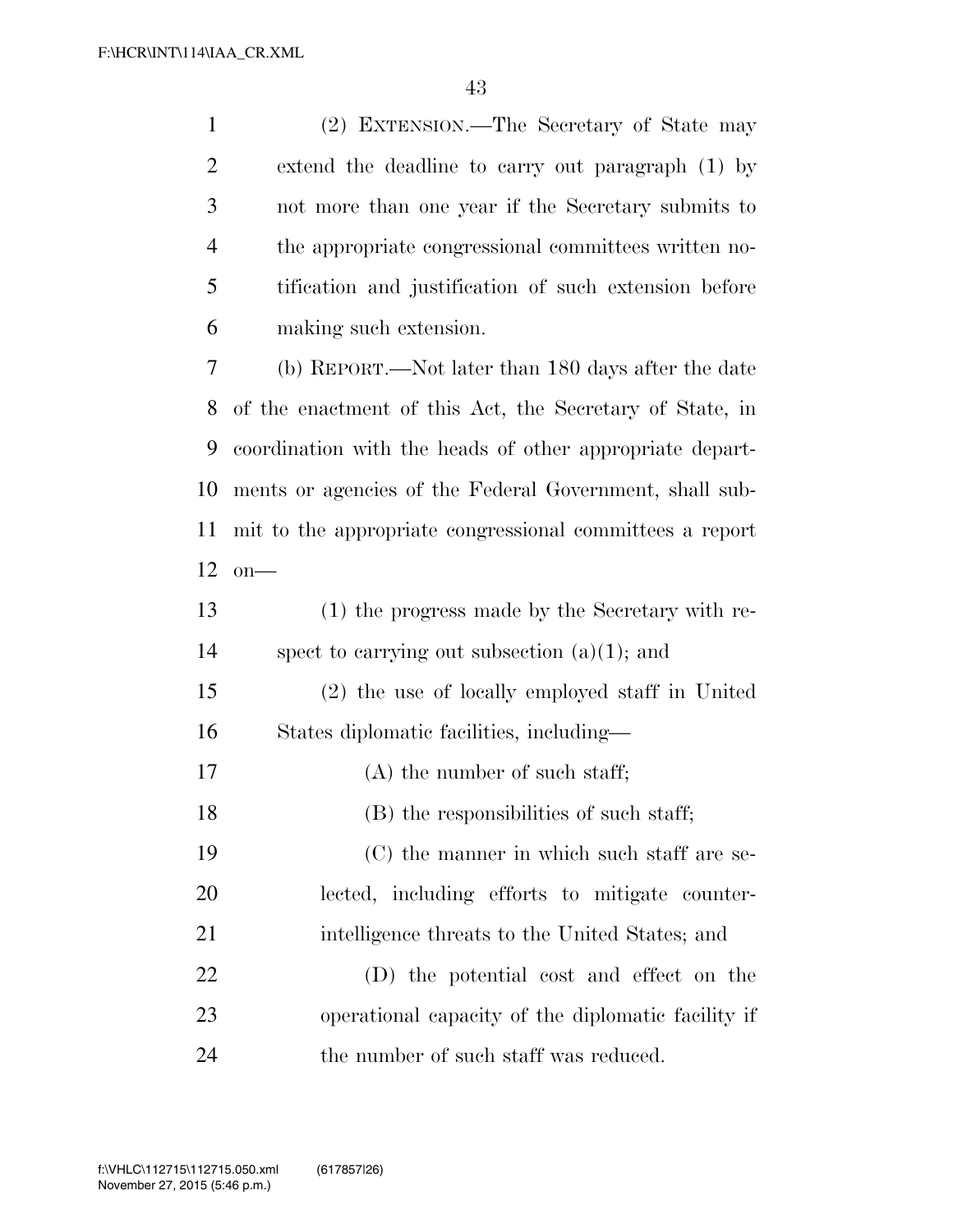(c) APPROPRIATE CONGRESSIONAL COMMITTEES DE- FINED.—In this section, the term ''appropriate congres-sional committees'' means—

 (1) the congressional intelligence committees; (2) the Committee on Foreign Relations and the Committee on Appropriations of the Senate; and (3) the Committee on Foreign Affairs and the Committee on Appropriations of the House of Rep-resentatives.

 **SEC. 513. INCLUSION OF SENSITIVE COMPARTMENTED IN- FORMATION FACILITIES IN UNITED STATES DIPLOMATIC FACILITIES IN CUBA.** 

 (a) RESTRICTED ACCESS SPACE REQUIREMENT.— The Secretary of State shall ensure that each United States diplomatic facility in Cuba that, after the date of the enactment of this Act, is constructed or undergoes a construction upgrade includes a sensitive compartmented information facility.

 (b) NATIONAL SECURITY WAIVER.—The Secretary of State may waive the requirement under subsection (a) if the Secretary—

 (1) determines that such waiver is in the na-23 tional security interest of the United States;

 (2) submits to the appropriate congressional committees written justification for such waiver; and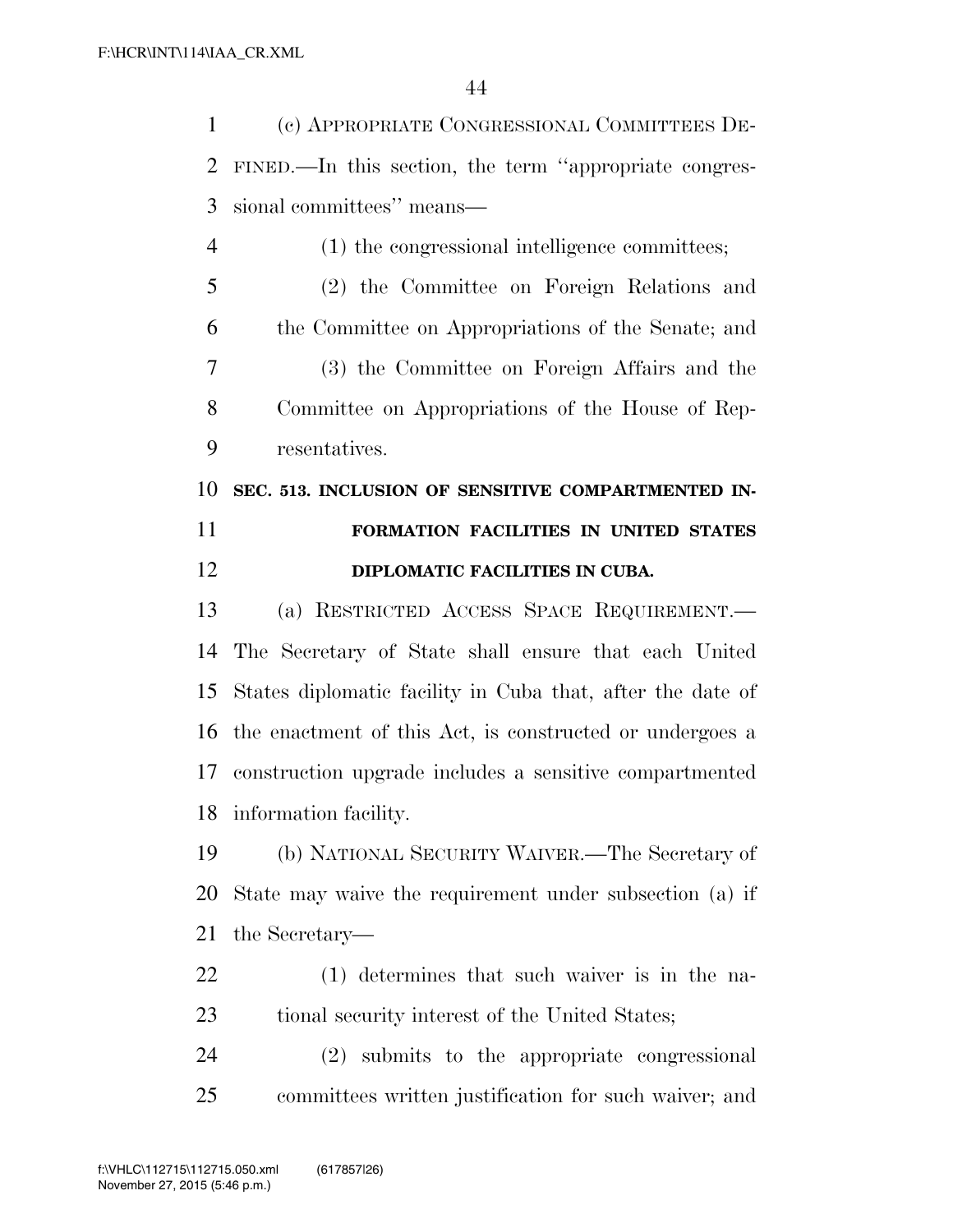| $\mathbf{1}$   | $(3)$ a period of 90 days elapses following the             |
|----------------|-------------------------------------------------------------|
| $\overline{2}$ | date of such submission.                                    |
| 3              | (c) APPROPRIATE CONGRESSIONAL COMMITTEES DE-                |
| 4              | FINED.—In this section, the term "appropriate congres-      |
| 5              | sional committees" means-                                   |
| 6              | (1) the congressional intelligence committees;              |
| 7              | (2) the Committee on Foreign Relations and                  |
| 8              | the Committee on Appropriations of the Senate; and          |
| 9              | (3) the Committee on Foreign Affairs and the                |
| 10             | Committee on Appropriations of the House of Rep-            |
| 11             | resentatives.                                               |
| 12             | SEC. 514. REPORT ON USE BY IRAN OF FUNDS MADE AVAIL-        |
|                |                                                             |
| 13             | ABLE THROUGH SANCTIONS RELIEF.                              |
| 14             | (a) IN GENERAL.—At the times specified in sub-              |
| 15             | section (b), the Director of National Intelligence, in con- |
| 16             | sultation with the Secretary of the Treasury, shall submit  |
| 17             | to the appropriate congressional committees a report as-    |
| 18             | sessing the following:                                      |
| 19             | (1) The monetary value of any direct or indirect            |
| <b>20</b>      | forms of sanctions relief that Iran has received since      |
| 21             | the Joint Plan of Action first entered into effect.         |
| 22             | (2) How Iran has used funds made available                  |
| 23             | through sanctions relief, including the extent to           |
| 24             | which any such funds have facilitated the ability of        |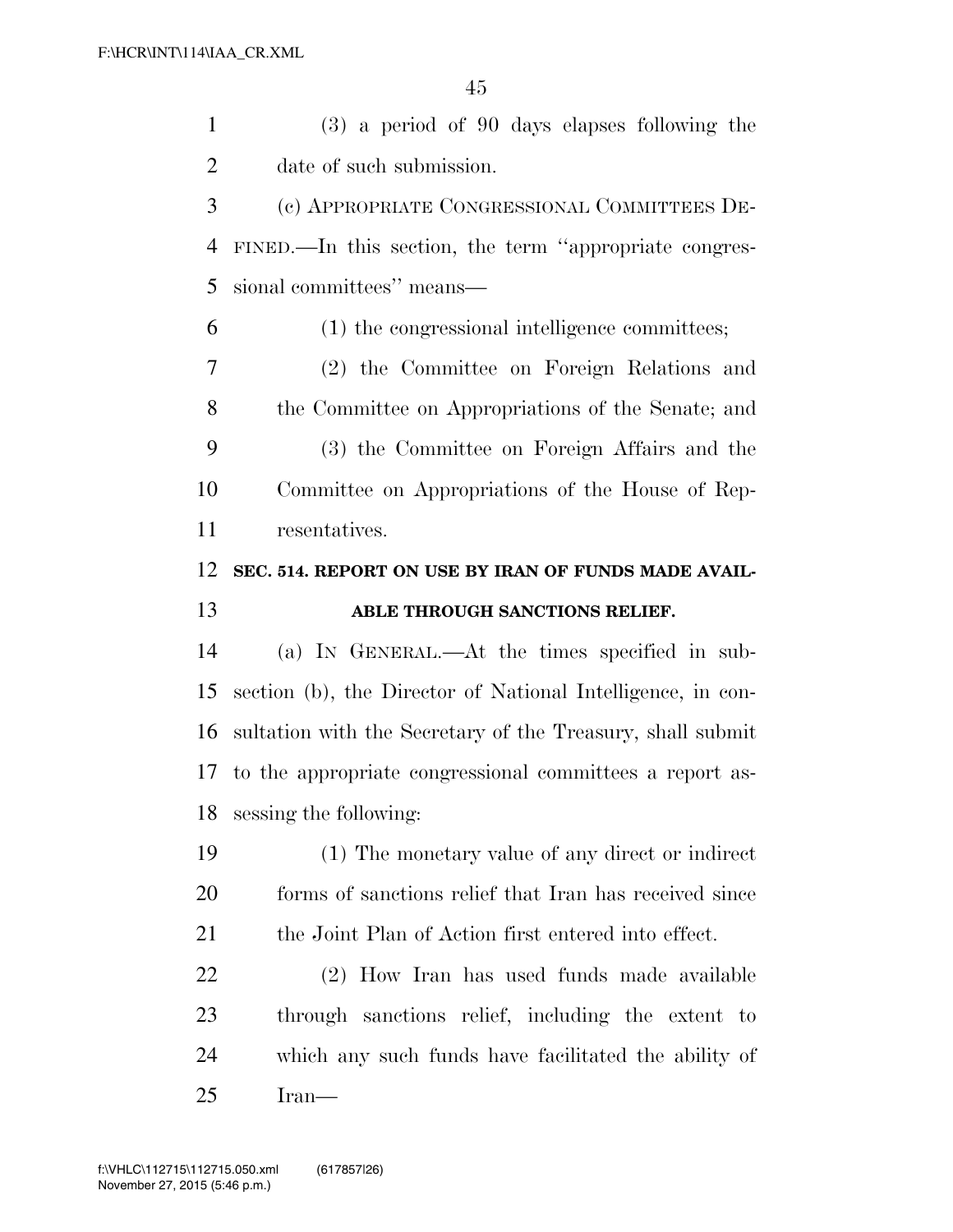| $\mathbf{1}$   | $(A)$ to provide support for—                  |
|----------------|------------------------------------------------|
| $\overline{2}$ | (i) any individual or entity designated        |
| $\mathfrak{Z}$ | for the imposition of sanctions for activi-    |
| $\overline{4}$ | ties relating to international terrorism pur-  |
| 5              | suant to an executive order or by the Of-      |
| 6              | fice of Foreign Assets Control of the De-      |
| 7              | partment of the Treasury as of the date of     |
| 8              | the enactment of this Act;                     |
| 9              | (ii) any organization designated by            |
| 10             | the Secretary of State as a foreign ter-       |
| 11             | rorist organization under section $219(a)$ of  |
| 12             | the Immigration and Nationality Act (8)        |
| 13             | U.S.C. 1189(a)) as of the date of the en-      |
| 14             | actment of this Act;                           |
| 15             | (iii) any other terrorist organization;        |
| 16             | or                                             |
| 17             | (iv) the regime of Bashar al Assad in          |
| 18             | Syria;                                         |
| 19             | (B) to advance the efforts of Iran or any      |
| 20             | other country to develop nuclear weapons or    |
| 21             | ballistic missiles overtly or covertly; or     |
| 22             | (C) to commit any violation of the human       |
| 23             | rights of the people of Iran.                  |
| 24             | (3) The extent to which any senior official of |
| 25             | the Government of Iran has diverted any funds  |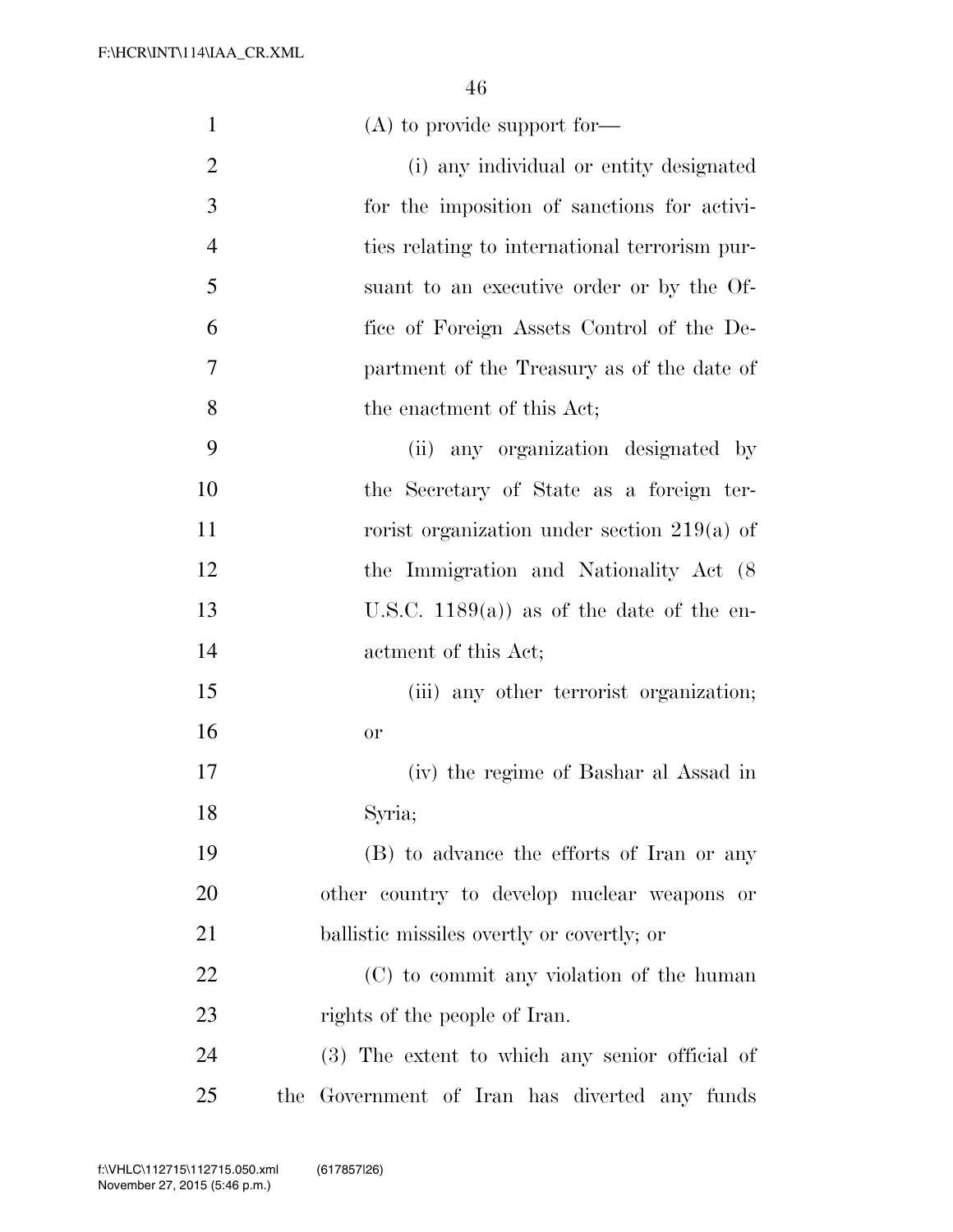| $\mathbf{1}$   | made available through sanctions relief to be used by |
|----------------|-------------------------------------------------------|
| $\overline{2}$ | the official for personal use.                        |
| 3              | (b) SUBMISSION TO CONGRESS.—                          |
| $\overline{4}$ | (1) IN GENERAL.—The Director shall submit             |
| 5              | the report required by subsection (a) to the appro-   |
| 6              | priate congressional committees—                      |
| 7              | $(A)$ not later than 180 days after the date          |
| 8              | of the enactment of this Act and every 180            |
| 9              | days thereafter during the period that the Joint      |
| 10             | Plan of Action is in effect; and                      |
| 11             | (B) not later than 1 year after a subse-              |
| 12             | quent agreement with Iran relating to the nu-         |
| 13             | clear program of Iran takes effect and annually       |
| 14             | thereafter during the period that such agree-         |
| 15             | ment remains in effect.                               |
| 16             | (2) NONDUPLICATION.—The Director may sub-             |
| 17             | mit the information required by subsection (a) with   |
| 18             | a report required to be submitted to Congress under   |
| 19             | another provision of law if—                          |
| 20             | (A) the Director notifies the appropriate             |
| 21             | congressional committees of the intention of          |
| 22             | making such submission before submitting that         |
| 23             | report; and                                           |
| 24             | (B) all matters required to be covered by             |
| 25             | subsection (a) are included in that report.           |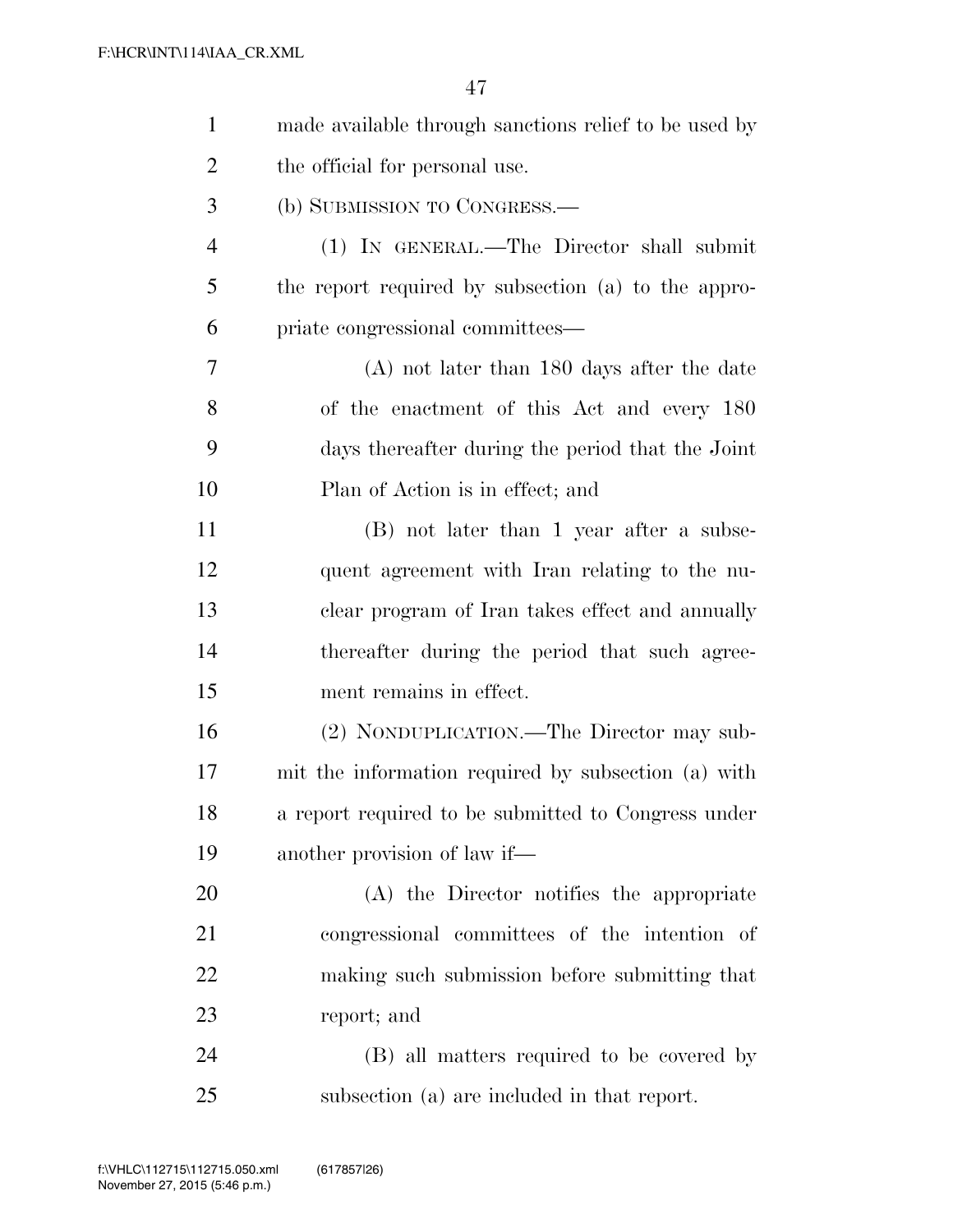| $\mathbf{1}$   | (c) FORM OF REPORTS.—Each report required by                |
|----------------|-------------------------------------------------------------|
| $\overline{2}$ | subsection (a) shall be submitted in unclassified form, but |
| 3              | may include a classified annex.                             |
| $\overline{4}$ | (d) DEFINITIONS.—In this section:                           |
| 5              | (1) APPROPRIATE CONGRESSIONAL COMMIT-                       |
| 6              | TEES.—The term "appropriate congressional com-              |
| 7              | mittees" means—                                             |
| 8              | (A) the Committee on Banking, Housing,                      |
| 9              | and Urban Affairs, the Committee on Finance,                |
| 10             | the Committee on Foreign Relations, and the                 |
| 11             | Select Committee on Intelligence of the Senate;             |
| 12             | and                                                         |
| 13             | (B) the Committee on Financial Services,                    |
| 14             | the Committee on Foreign Affairs, the Com-                  |
| 15             | mittee on Ways and Means, and the Permanent                 |
| 16             | Select Committee on Intelligence of the House               |
| 17             | of Representatives.                                         |
| 18             | (2) JOINT PLAN OF ACTION.—The term "Joint                   |
| 19             | Plan of Action" means the Joint Plan of Action,             |
| 20             | signed at Geneva November 24, 2013, by Iran and             |
| 21             | by France, Germany, the Russian Federation, the             |
| 22             | People's Republic of China, the United Kingdom,             |
| 23             | and the United States, and all implementing mate-           |
| 24             | rials and agreements related to the Joint Plan of           |
| 25             | Action, including the technical understandings              |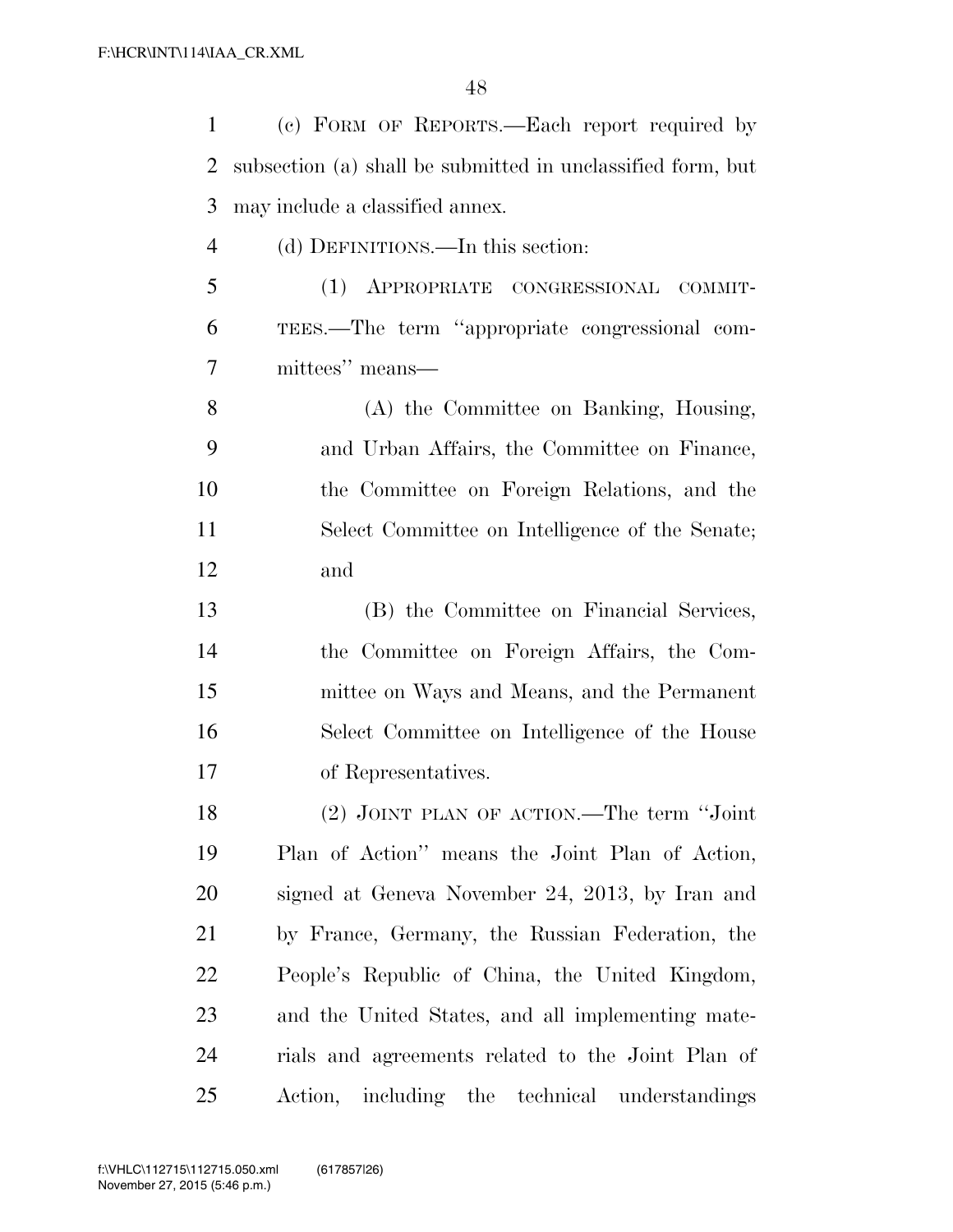reached on January 12, 2014, the extension thereto agreed to on July 18, 2014, and the extension there-to agreed to on November 24, 2014.

## **TITLE VI—MATTERS RELATING TO UNITED STATES NAVAL STATION, GUANTANAMO BAY, CUBA**

 **SEC. 601. PROHIBITION ON USE OF FUNDS FOR TRANSFER OR RELEASE OF INDIVIDUALS DETAINED AT UNITED STATES NAVAL STATION, GUANTA-NAMO BAY, CUBA, TO THE UNITED STATES.** 

 No amounts authorized to be appropriated or other- wise made available to an element of the intelligence com- munity may be used during the period beginning on the date of the enactment of this Act and ending on December 31, 2016, to transfer, release, or assist in the transfer or release, to or within the United States, its territories, or possessions, Khalid Sheikh Mohammed or any other de-tainee who—

 (1) is not a United States citizen or a member of the Armed Forces of the United States; and

22 (1) is or was held on or after January 20, 2009, at United States Naval Station, Guantanamo Bay, Cuba, by the Department of Defense.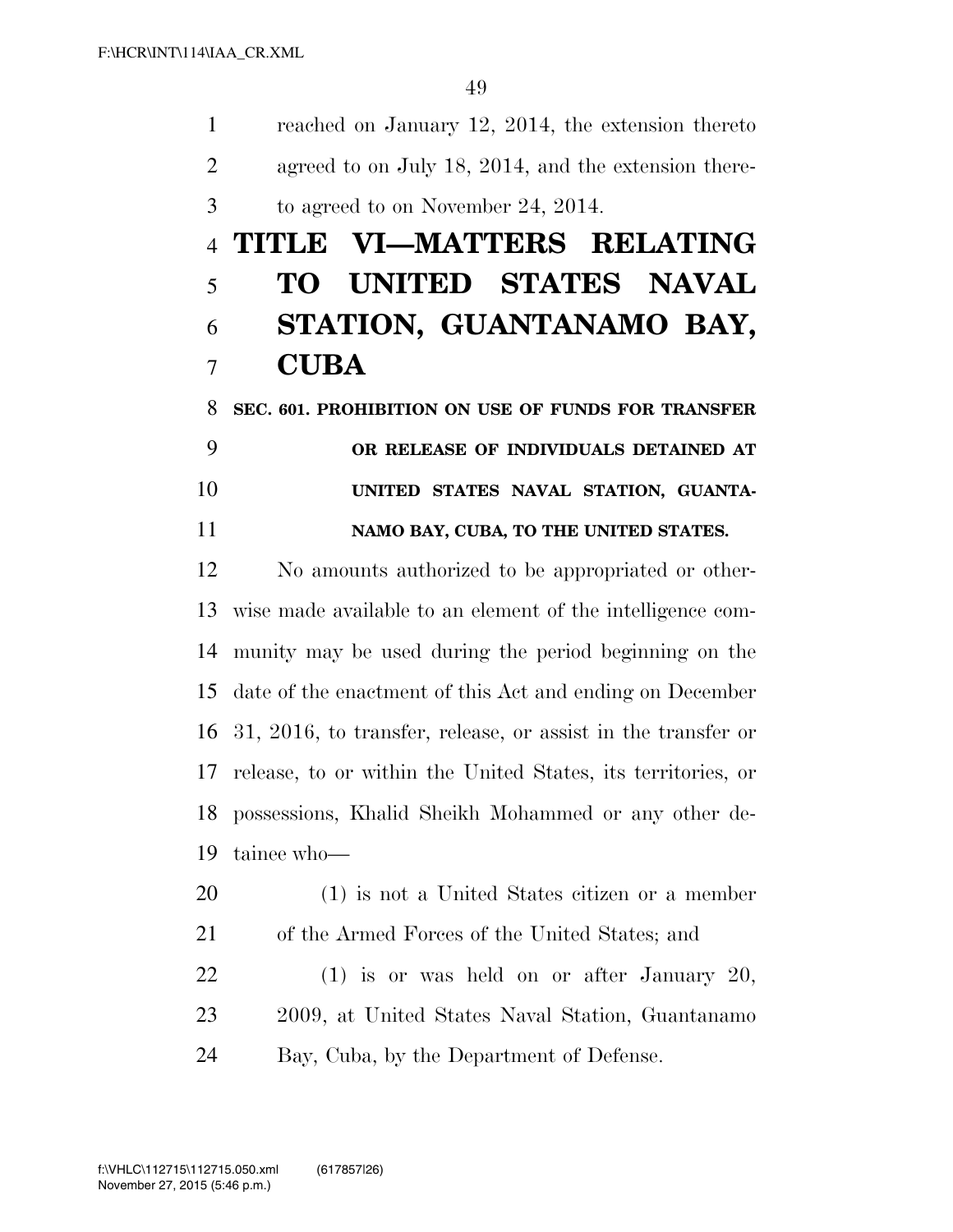**SEC. 602. PROHIBITION ON USE OF FUNDS TO CONSTRUCT OR MODIFY FACILITIES IN THE UNITED STATES TO HOUSE DETAINEES TRANS- FERRED FROM UNITED STATES NAVAL STA-TION, GUANTANAMO BAY, CUBA.** 

 (a) IN GENERAL.—No amounts authorized to be ap- propriated or otherwise made available to an element of the intelligence community may be used during the period beginning on the date of the enactment of this Act and ending on December 31, 2016, to construct or modify any facility in the United States, its territories, or possessions to house any individual detained at Guantanamo for the purposes of detention or imprisonment in the custody or under the control of the Department of Defense unless authorized by Congress.

 (b) EXCEPTION.—The prohibition in subsection (a) shall not apply to any modification of facilities at United States Naval Station, Guantanamo Bay, Cuba.

 (c) INDIVIDUAL DETAINED AT GUANTANAMO DE- FINED.—In this section, the term ''individual detained at Guantanamo'' means any individual located at United States Naval Station, Guantanamo Bay, Cuba, as of Octo-ber 1, 2009, who—

 (1) is not a citizen of the United States or a member of the Armed Forces of the United States; and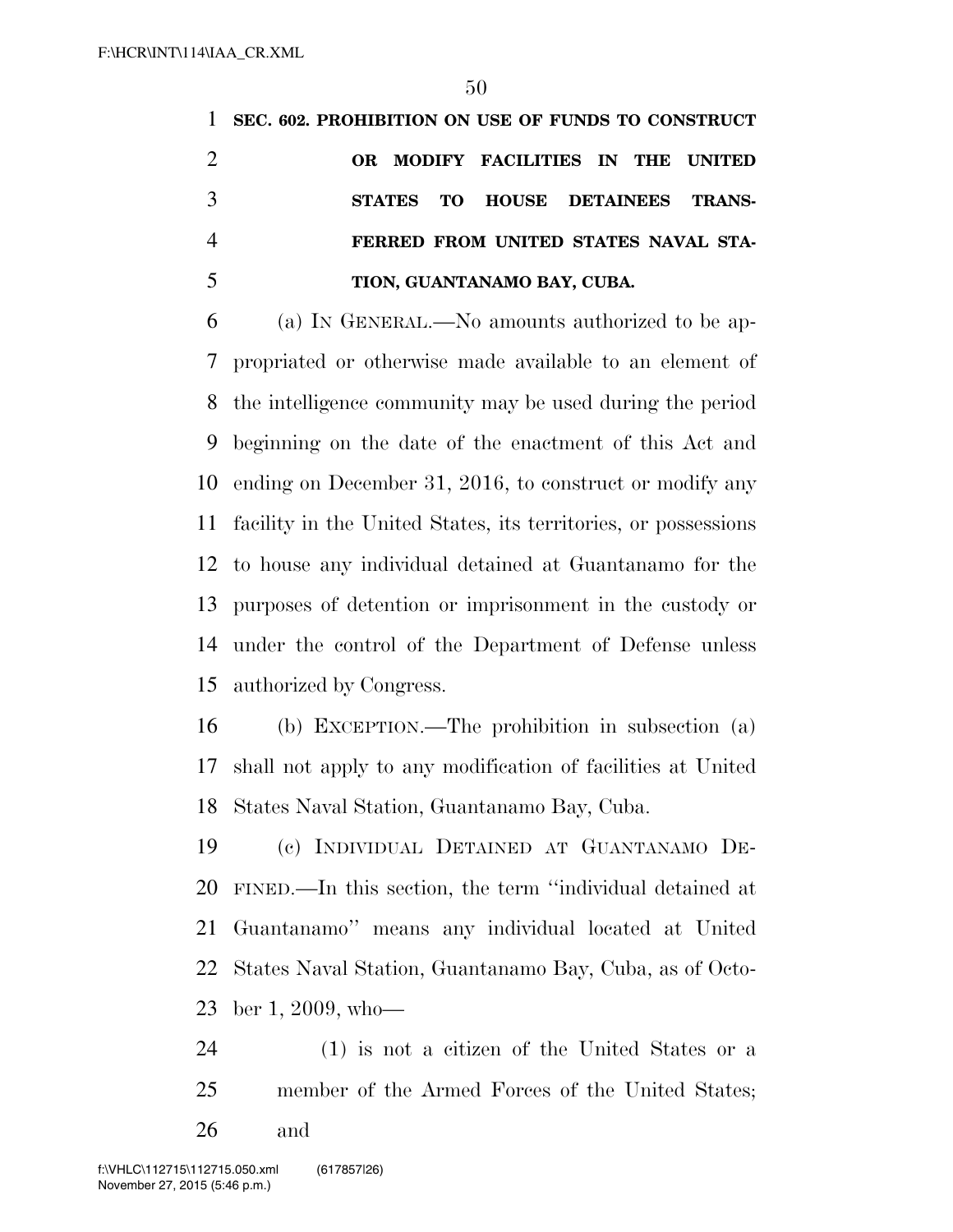| 1              | $(2)$ is —                                                      |
|----------------|-----------------------------------------------------------------|
| $\overline{2}$ | $(A)$ in the custody or under the control of                    |
| 3              | the Department of Defense; or                                   |
| $\overline{4}$ | (B) otherwise under detention at United                         |
| 5              | States Naval Station, Guantanamo Bay, Cuba.                     |
| 6              | SEC. 603. PROHIBITION ON USE OF FUNDS FOR TRANSFER              |
| 7              | OR RELEASE TO CERTAIN COUNTRIES OF IN-                          |
| 8              | DIVIDUALS DETAINED AT UNITED STATES                             |
| 9              | NAVAL STATION, GUANTANAMO BAY, CUBA.                            |
| 10             | No amounts authorized to be appropriated or other-              |
| 11             | wise made available to an element of the intelligence com-      |
| 12             | munity may be used during the period beginning on the           |
| 13             | date of the enactment of this Act and ending on December        |
| 14             | $31, 2016$ , to transfer, release, or assist in the transfer or |
| 15             | release of any individual detained in the custody or under      |
|                | 16 the control of the Department of Defense at United States    |
|                | 17 Naval Station, Guantanamo Bay, Cuba, to the custody or       |
|                | 18 control of any country, or any entity within such country,   |
| 19             | as follows:                                                     |
| 20             | $(1)$ Libya.                                                    |
| 21             | $(2)$ Somalia.                                                  |
|                |                                                                 |

- (3) Syria.
- (4) Yemen.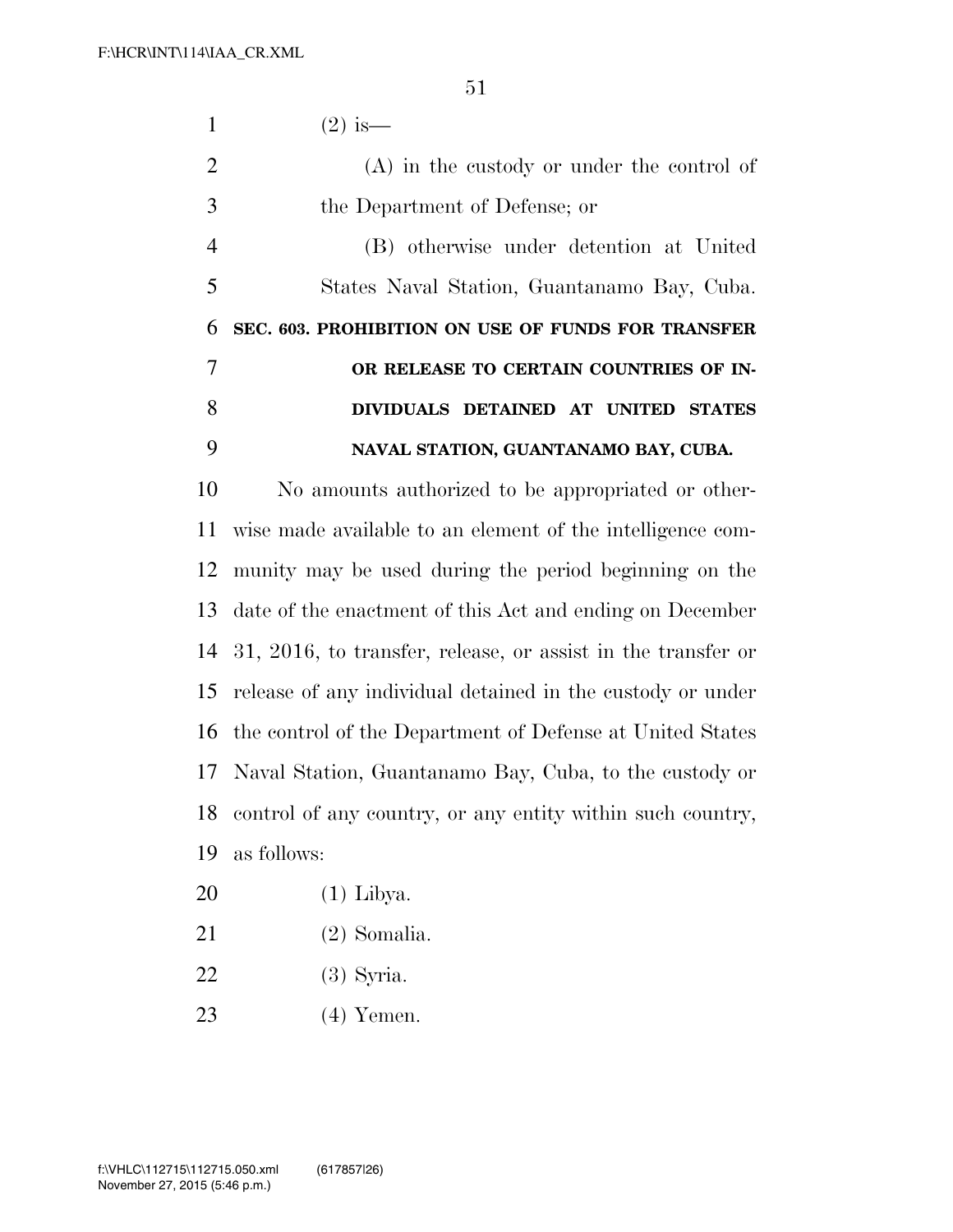| $\mathbf{1}$   | <b>TITLE VII—REPORTS AND</b>                               |
|----------------|------------------------------------------------------------|
| $\overline{2}$ | <b>OTHER MATTERS</b>                                       |
| 3              | <b>Subtitle A-Reports</b>                                  |
| $\overline{4}$ | SEC. 701. REPEAL OF CERTAIN REPORTING REQUIRE-             |
| 5              | MENTS.                                                     |
| 6              | (a) QUADRENNIAL AUDIT OF POSITIONS REQUIRING               |
| 7              | SECURITY CLEARANCES.—Section 506H of the National          |
| 8              | Security Act of 1947 (50 U.S.C. 3104) is amended—          |
| 9              | $(1)$ by striking subsection $(a)$ ;                       |
| 10             | $(2)$ by redesignating subsections (b) and (c) as          |
| 11             | subsections (a) and (b), respectively; and                 |
| 12             | (3) in subsection (b), as so redesignated, by              |
| 13             | striking "The results required under subsection            |
| 14             | $(a)(2)$ and the reports required under subsection         |
| 15             | $(b)(1)$ " and inserting "The reports required under       |
| 16             | subsection $(a)(1)$ ".                                     |
| 17             | (b) REPORTS ON ROLE OF ANALYSTS AT FBI.—Sec-               |
| 18             | tion $2001(g)$ of the Intelligence Reform and Terrorism    |
| 19             | Prevention Act of 2004 (Public Law 108–458; 118 Stat.      |
| 20             | $3700; 28$ U.S.C. $532$ note) is amended by striking para- |
| 21             | $graph(3)$ and redesignating paragraph $(4)$ as paragraph  |
| 22             | (3).                                                       |
| 23             | (c) REPORT ON OUTSIDE EMPLOYMENT BY OFFI-                  |

CERS AND EMPLOYEES OF INTELLIGENCE COMMUNITY.—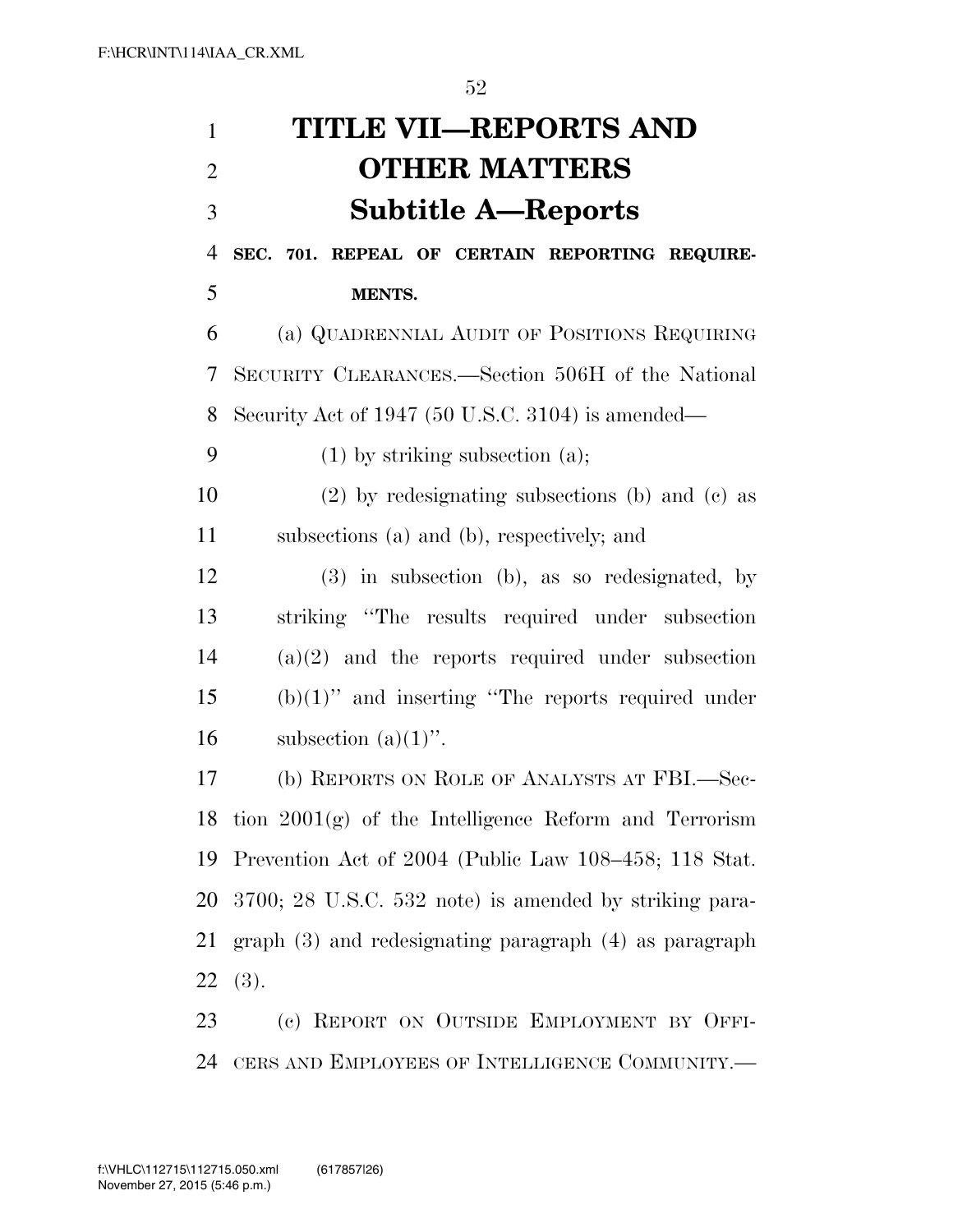| $\mathbf{1}$   | (1) IN GENERAL.—Section $102A(u)$ of the Na-                |
|----------------|-------------------------------------------------------------|
| $\overline{2}$ | tional Security Act of 1947 (50 U.S.C. 3024 $(u)$ ) is      |
| 3              | amended—                                                    |
| $\overline{4}$ | (A) by striking " $(1)$ The Director" and in-               |
| 5              | serting "The Director"; and                                 |
| 6              | $(B)$ by striking paragraph $(2)$ .                         |
| 7              | (2) CONFORMING AMENDMENT.—Subsection (a)                    |
| 8              | of section $507$ of such Act $(50 \text{ U.S.C. } 3106)$ is |
| 9              | amended—                                                    |
| 10             | $(A)$ by striking paragraph $(5)$ ; and                     |
| 11             | (B) by redesignating paragraph (6) as                       |
| 12             | paragraph $(5)$ .                                           |
| 13             | TECHNICAL AMENDMENT. - Subsection<br><b>(3)</b>             |
| 14             | $(e)(1)$ of such section 507 is amended by striking         |
| 15             | "subsection $(a)(1)$ " and inserting "subsection $(a)$ ".   |
| 16             | (d) REPORTS ON NUCLEAR ASPIRATIONS OF NON-                  |
| 17             | STATE ENTITIES.—Section 1055 of the National Defense        |
|                | 18 Authorization Act for Fiscal Year 2010 (50 U.S.C. 2371)  |
| 19             | is repealed.                                                |
| 20             | (e) REPORTS ON ESPIONAGE BY PEOPLE'S REPUBLIC               |
| 21             | OF CHINA.—Section 3151 of the National Defense Au-          |
| 22             | thorization Act for Fiscal Year 2000 (42 U.S.C. 7383e)      |
| 23             | is repealed.                                                |
| 24             | (f) REPORTS ON SECURITY VULNERABILITIES OF                  |
|                | 25 NATIONAL LABORATORY COMPUTERS.—Section 4508 of           |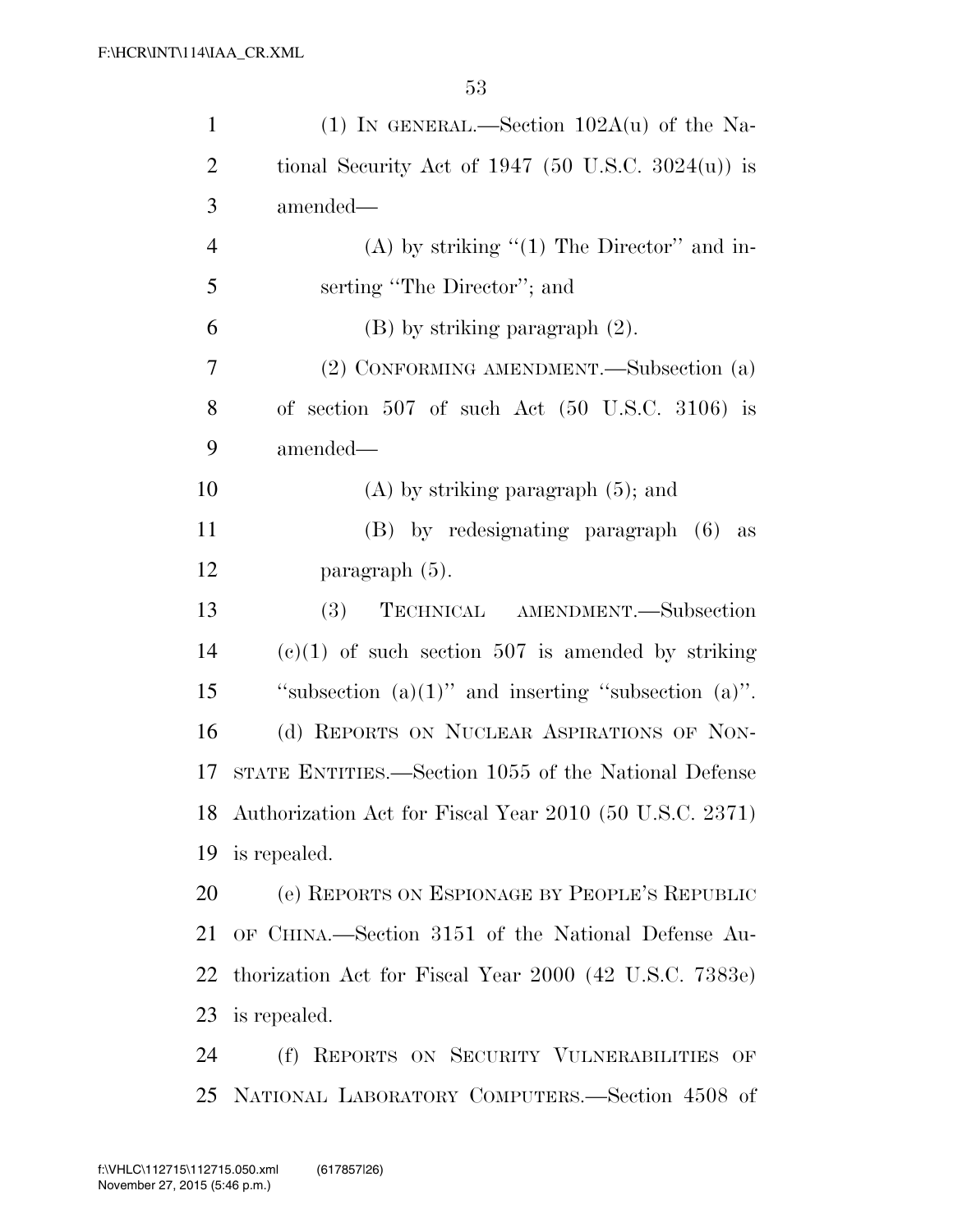the Atomic Energy Defense Act (50 U.S.C. 2659) is re-pealed.

### **SEC. 702. REPORTS ON FOREIGN FIGHTERS.**

 (a) REPORTS REQUIRED.—Not later than 60 days after the date of the enactment of this Act, and every 60 days thereafter, the Director of National Intelligence shall submit to the congressional intelligence committees a re- port on foreign fighter flows to and from Syria and to and from Iraq. The Director shall define the term ''foreign fighter'' in such reports.

 (b) MATTERS TO BE INCLUDED.—Each report sub- mitted under subsection (a) shall include each of the fol-lowing:

 (1) The total number of foreign fighters who have traveled to Syria or Iraq since January 1, 2011, the total number of foreign fighters in Syria or Iraq as of the date of the submittal of the report, the total number of foreign fighters whose countries of origin have a visa waiver program described in section 217 of the Immigration and Nationality Act (8 U.S.C. 1187), the total number of foreign fight- ers who have left Syria or Iraq, the total number of female foreign fighters, and the total number of de-ceased foreign fighters.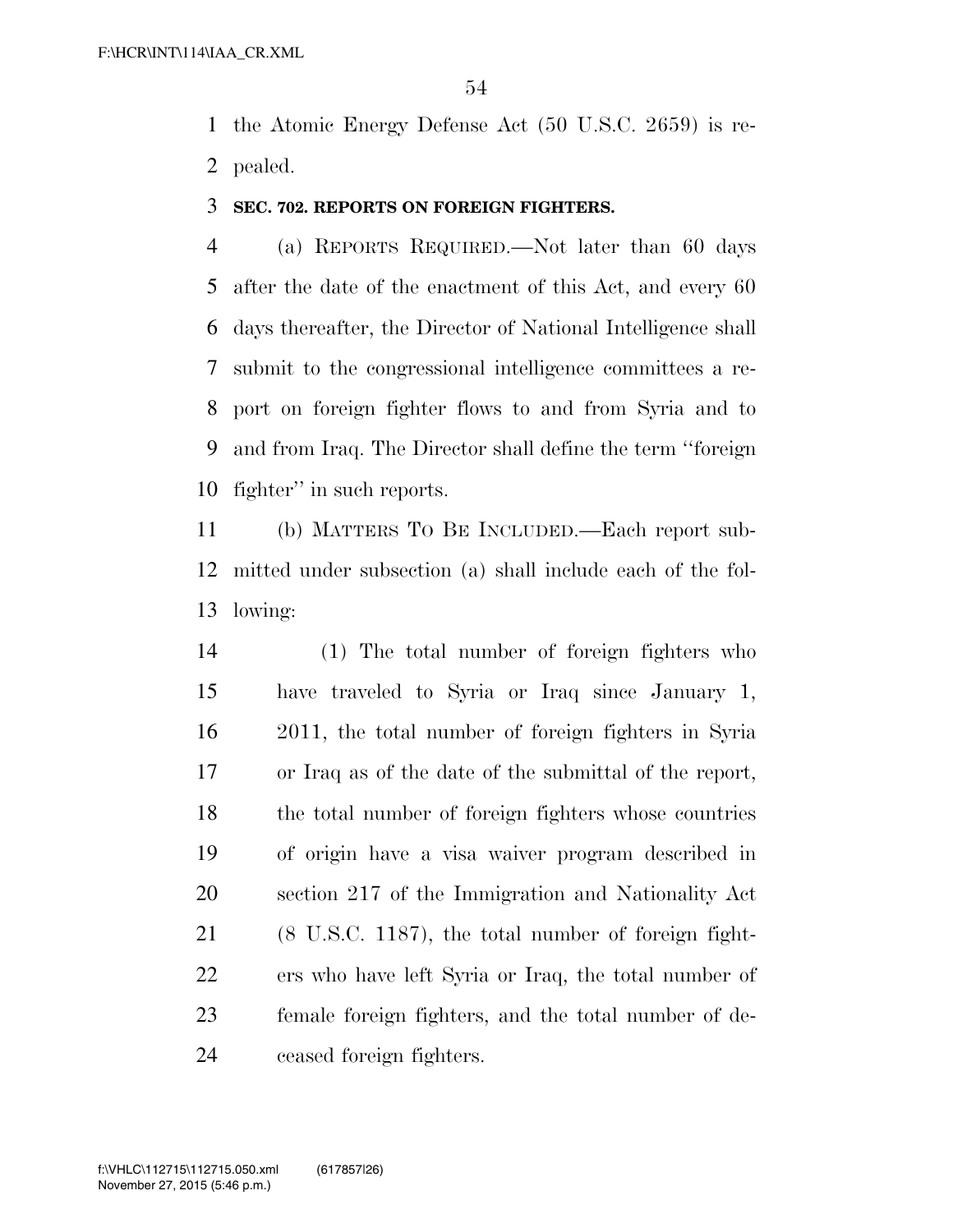(2) The total number of United States persons who have traveled or attempted to travel to Syria or Iraq since January 1, 2011, the total number of such persons who have arrived in Syria or Iraq since such date, and the total number of such persons who have returned to the United States from Syria or Iraq since such date.

 (3) The total number of foreign fighters in the Terrorist Identities Datamart Environment and the status of each such foreign fighter in that database, the number of such foreign fighters who are on a watchlist, and the number of such foreign fighters who are not on a watchlist.

 (4) The total number of foreign fighters who have been processed with biometrics, including face images, fingerprints, and iris scans.

 (5) Any programmatic updates to the foreign fighter report since the last report was submitted, including updated analysis on foreign country co- operation, as well as actions taken, such as denying or revoking visas.

 (6) A worldwide graphic that describes foreign fighters flows to and from Syria, with points of ori-gin by country.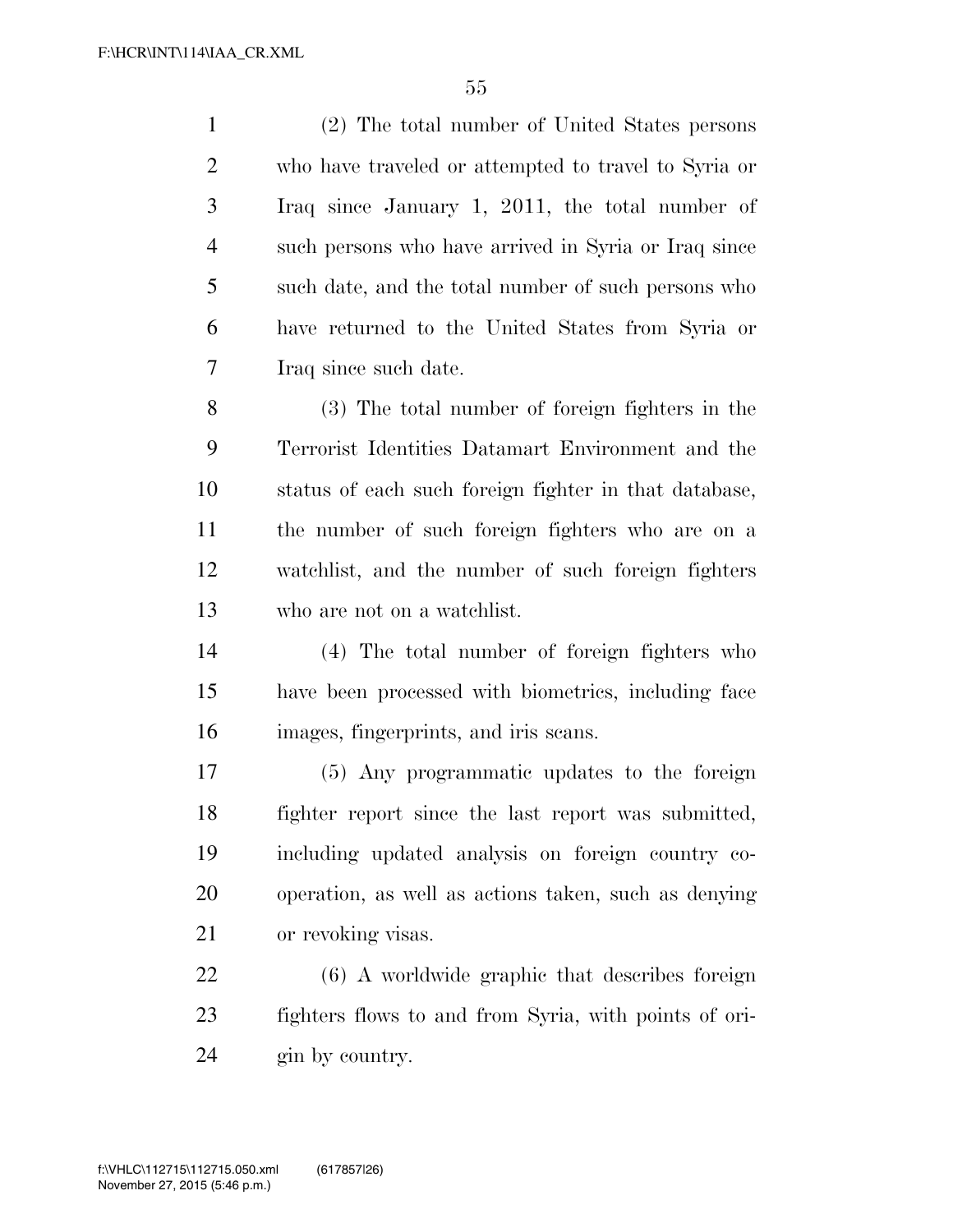(c) ADDITIONAL REPORT.—Not later than 180 days after the date of the enactment of this Act, the Director of National Intelligence shall submit to the congressional intelligence committees a report that includes—

 (1) with respect to the travel of foreign fighters to and from Iraq and Syria, a description of the in- telligence sharing relationships between the United States and member states of the European Union and member states of the North Atlantic Treaty Or-ganization; and

 (2) an analysis of the challenges impeding such intelligence sharing relationships.

 (d) FORM.—The reports submitted under subsections (a) and (c) may be submitted in classified form.

 (e) TERMINATION.—The requirement to submit re- ports under subsection (a) shall terminate on the date that is 3 years after the date of the enactment of this Act. **SEC. 703. REPORT ON STRATEGY, EFFORTS, AND RE- SOURCES TO DETECT, DETER, AND DEGRADE ISLAMIC STATE REVENUE MECHANISMS.** 

 (a) SENSE OF CONGRESS.—It is the sense of Con- gress that the intelligence community should dedicate nec- essary resources to defeating the revenue mechanisms of the Islamic State.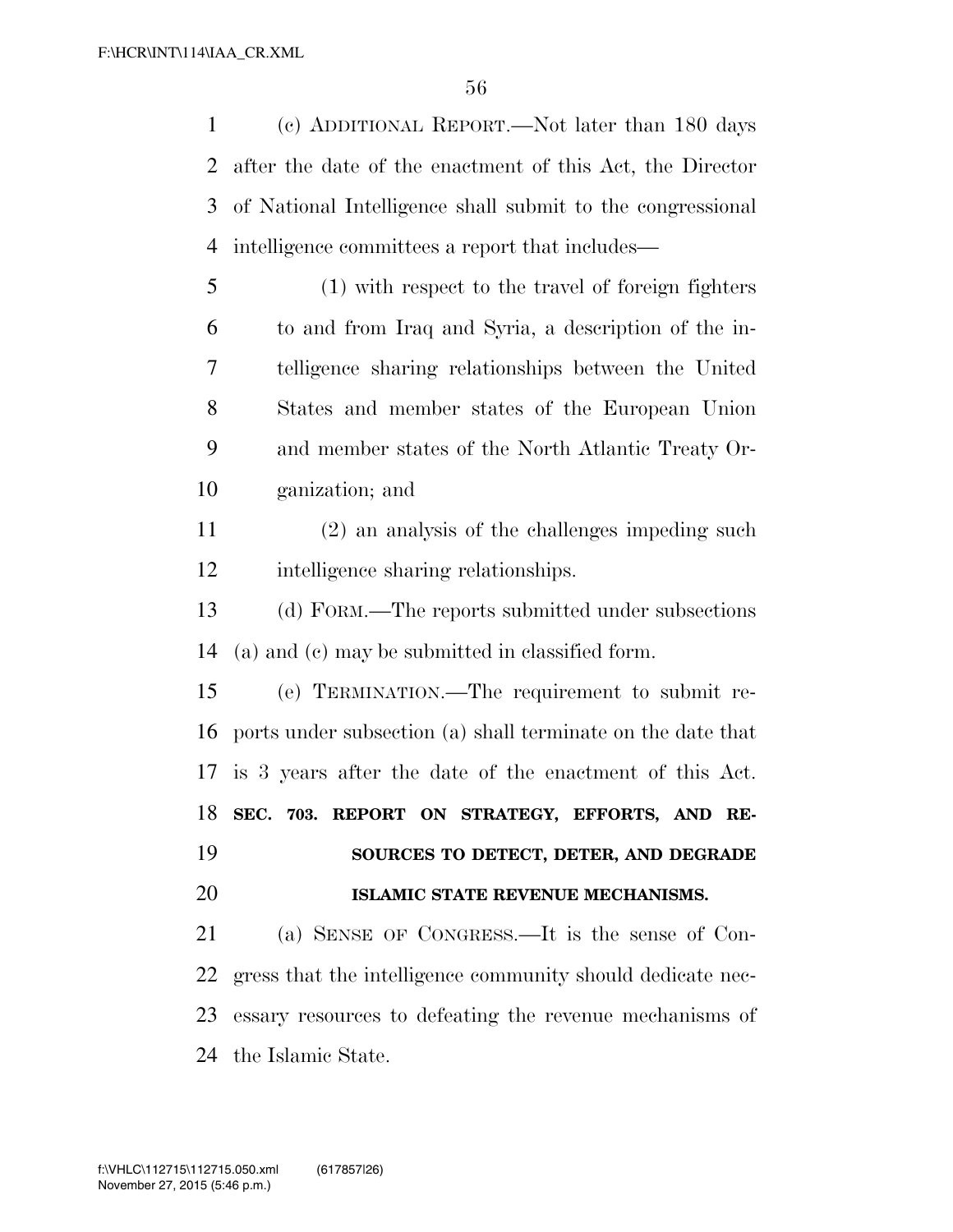(b) REPORT.—Not later than 90 days after the date of the enactment of this Act, the Director of National In- telligence shall submit to the congressional intelligence committees a report on the strategy, efforts, and resources of the intelligence community that are necessary to detect, deter, and degrade the revenue mechanisms of the Islamic State.

| 8  |  | SEC. 704. REPORT ON UNITED STATES COUNTERTER- |                             |  |                                          |
|----|--|-----------------------------------------------|-----------------------------|--|------------------------------------------|
|    |  |                                               |                             |  | RORISM STRATEGY TO DISRUPT, DISMANTLE,   |
| 10 |  |                                               |                             |  | AND DEFEAT THE ISLAMIC STATE, AL-QA'IDA, |
| 11 |  |                                               |                             |  | AND THEIR AFFILIATED GROUPS, ASSOCI-     |
| 12 |  |                                               | ATED GROUPS, AND ADHERENTS. |  |                                          |

(a) REPORT.—

 (1) IN GENERAL.—Not later than 180 days after the date of the enactment of this Act, the President shall transmit to the appropriate congres- sional committees a comprehensive report on the counterterrorism strategy of the United States to disrupt, dismantle, and defeat the Islamic State, al- Qa'ida, and their affiliated groups, associated groups, and adherents.

 (2) COORDINATION.—The report under para- graph (1) shall be prepared in coordination with the Director of National Intelligence, the Secretary of State, the Secretary of the Treasury, the Attorney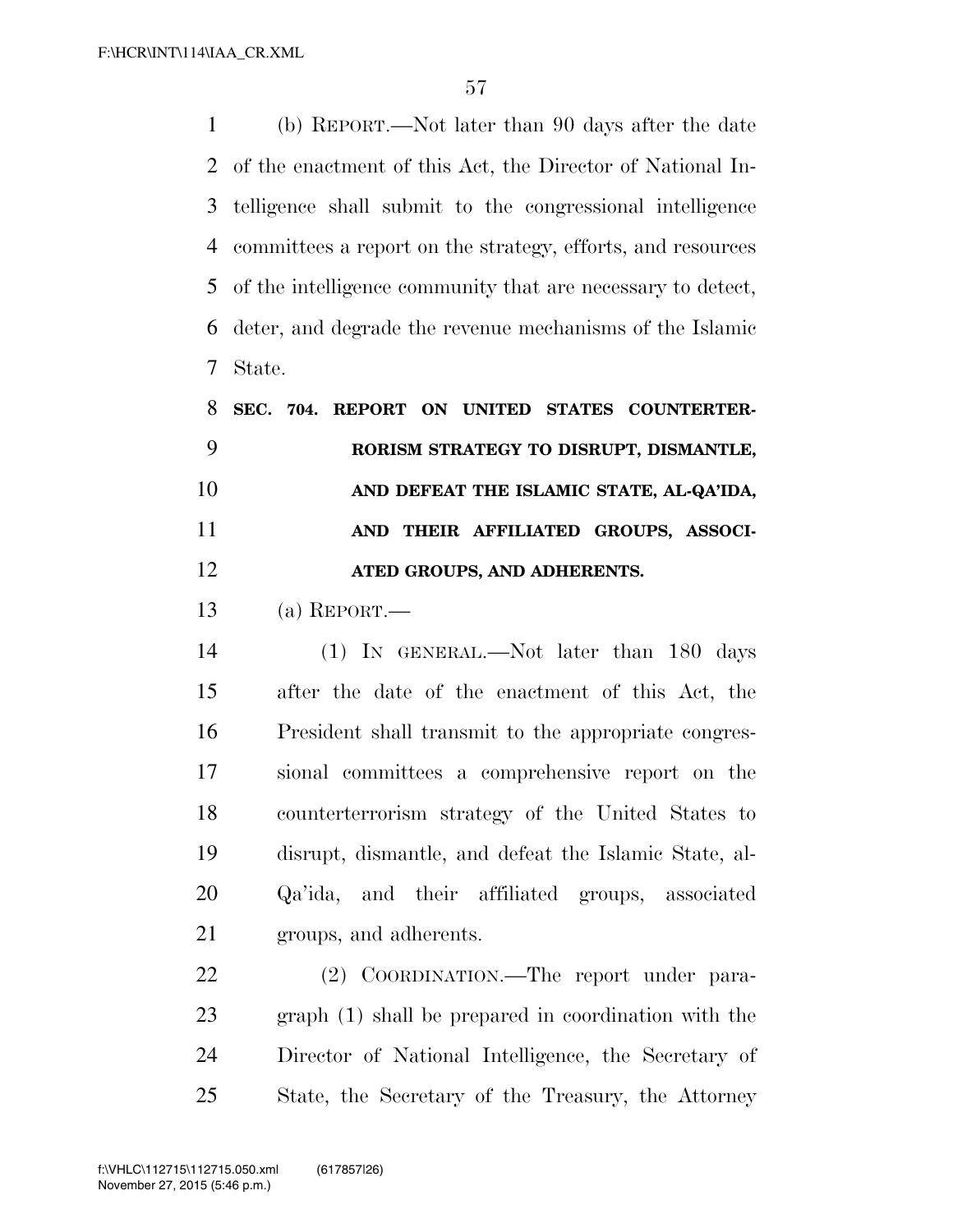| $\mathbf{1}$   | General, and the Secretary of Defense, and the head   |
|----------------|-------------------------------------------------------|
| 2              | of any other department or agency of the Federal      |
| 3              | Government that has responsibility for activities di- |
| $\overline{4}$ | rected at combating the Islamic State, al-Qa'ida,     |
| 5              | and their affiliated groups, associated groups, and   |
| 6              | adherents.                                            |
| 7              | (3) ELEMENTS.—The report under by para-               |
| 8              | graph (1) shall include each of the following:        |
| 9              | $(A)$ A definition of —                               |
| 10             | (i) core al-Qa'ida, including a list of               |
| 11             | which known individuals constitute core al-           |
| 12             | Qa'ida;                                               |
| 13             | (ii) the Islamic State, including a list              |
| 14             | of which known individuals constitute Is-             |
| 15             | lamic State leadership;                               |
| 16             | (iii) an affiliated group of the Islamic              |
| 17             | State or al-Qa'ida, including a list of which         |
| 18             | known groups constitute an affiliate group            |
| 19             | of the Islamic State or al-Qa'ida;                    |
| 20             | (iv) an associated group of the Islamic               |
| 21             | State or al-Qa'ida, including a list of which         |
| 22             | groups constitute an associated<br>known              |
| 23             | group of the Islamic State or al-Qa'ida;              |
| 24             | (v) an adherent of the Islamic State                  |
| 25             | al-Qa'ida, including a list of which<br><b>or</b>     |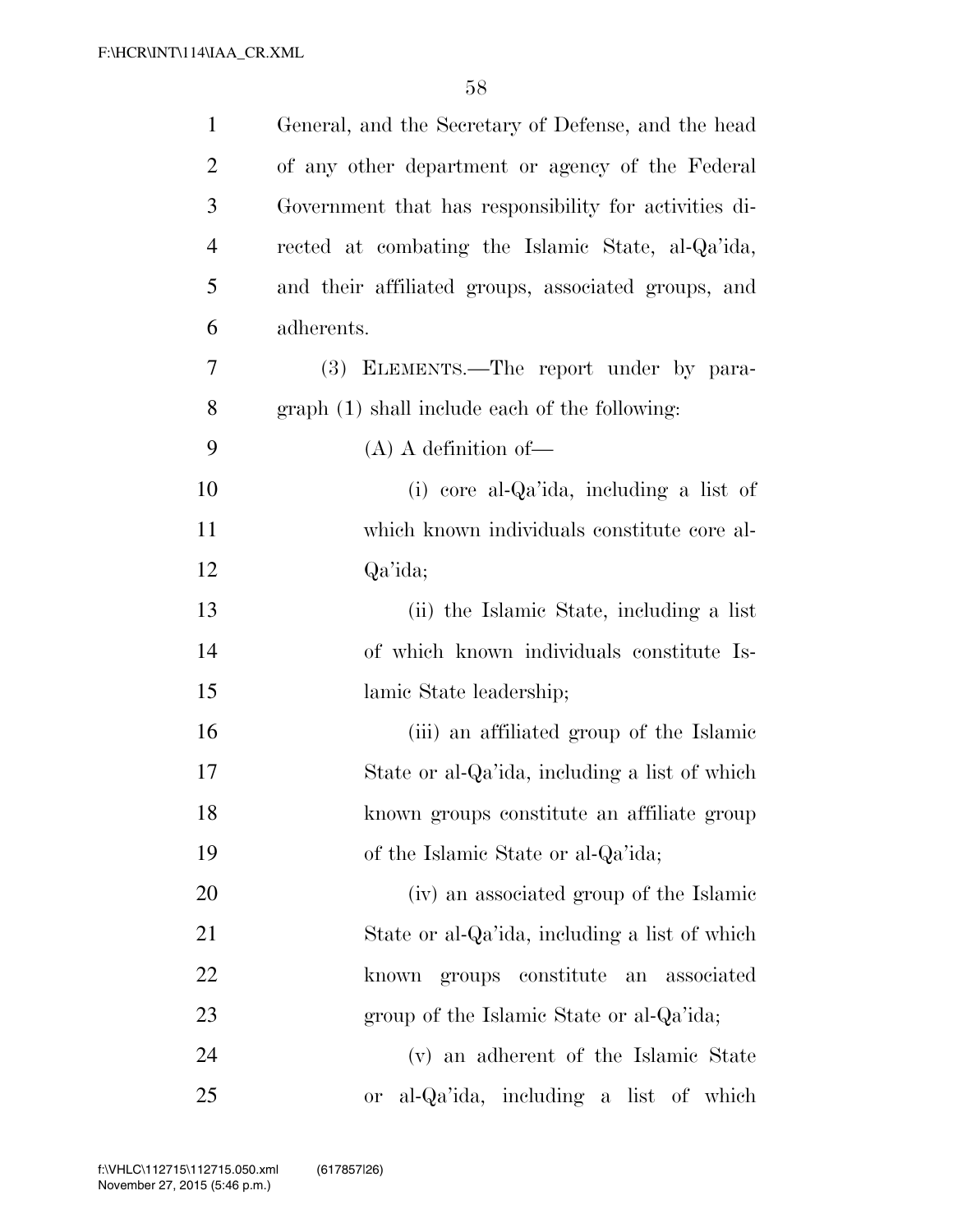F:\HCR\INT\114\IAA\_CR.XML

| $\mathbf{1}$   | known groups constitute an adherent of             |
|----------------|----------------------------------------------------|
| $\overline{2}$ | the Islamic State or al-Qa'ida; and                |
| 3              | (vi) a group aligned with the Islamic              |
| $\overline{4}$ | State or al-Qa'ida, including a description        |
| 5              | of what actions a group takes or state-            |
| 6              | ments it makes that qualify it as a group          |
| 7              | aligned with the Islamic State or al-Qa'ida.       |
| 8              | (B) An assessment of the relationship be-          |
| 9              | tween all identified Islamic State or al-Qa'ida    |
| 10             | affiliated groups, associated groups, and adher-   |
| 11             | ents with Islamic State leadership or core al-     |
| 12             | Qa'ida.                                            |
| 13             | (C) An assessment of the strengthening or          |
| 14             | weakening of the Islamic State or al-Qa'ida, its   |
| 15             | affiliated groups, associated groups, and adher-   |
| 16             | ents, from January 1, 2010, to the present, in-    |
| 17             | cluding a description of the metrics that are      |
| 18             | used to assess strengthening or weakening and      |
| 19             | an assessment of the relative increase or de-      |
| 20             | crease in violent attacks attributed to such enti- |
| 21             | ties.                                              |
| 22             | (D) An assessment of whether an indi-              |
| 23             | vidual can be a member of core al-Qa'ida if        |
| 24             | such individual is not located in Afghanistan or   |
| 25             | Pakistan.                                          |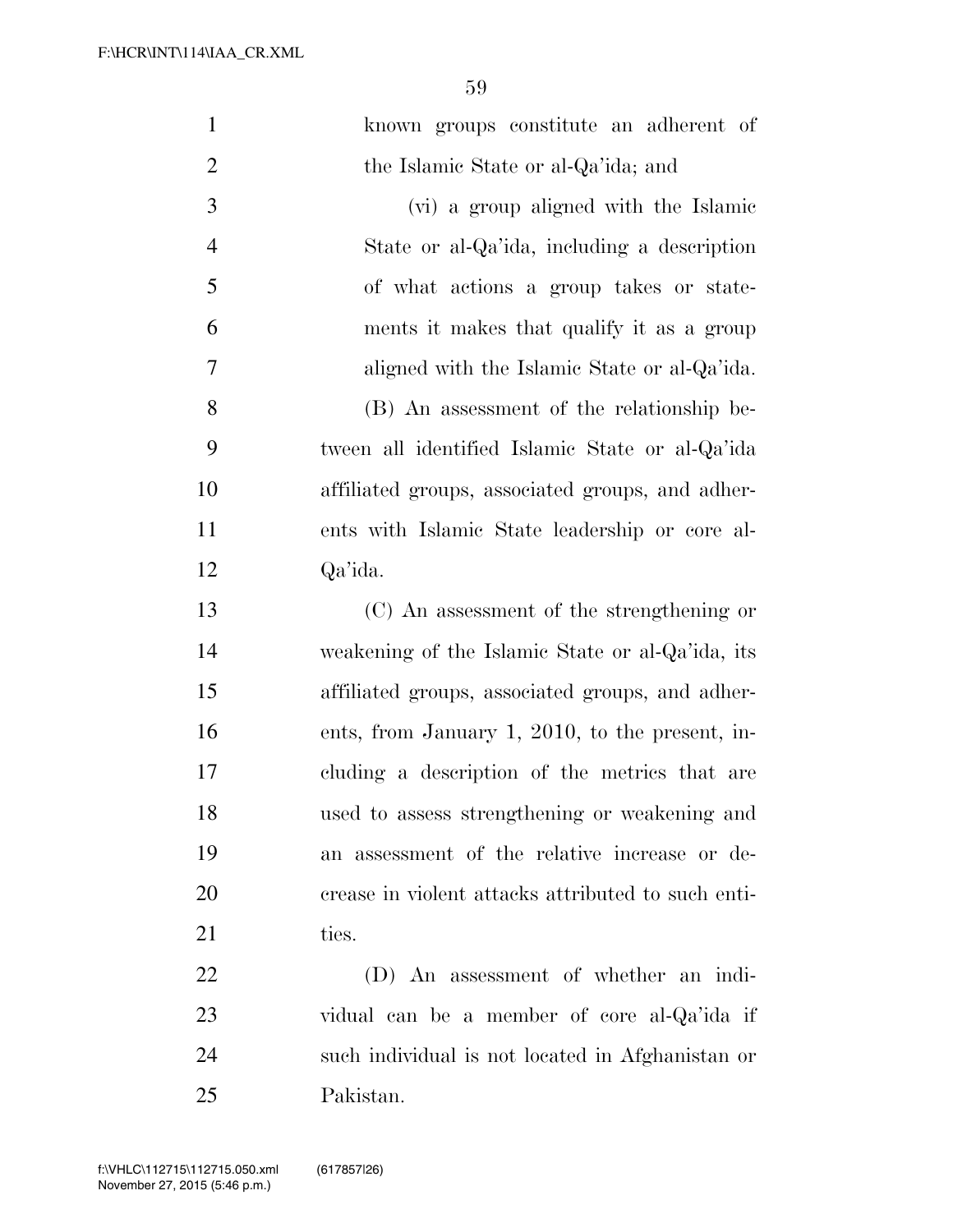| $\mathbf{1}$   | (E) An assessment of whether an indi-                |
|----------------|------------------------------------------------------|
| $\overline{2}$ | vidual can be a member of core al-Qa'ida as          |
| 3              | well as a member of an al-Qa'ida affiliated          |
| $\overline{4}$ | group, associated group, or adherent.                |
| 5              | (F) A definition of defeat of the Islamic            |
| 6              | State or core al-Qa'ida.                             |
| 7              | (G) An assessment of the extent or coordi-           |
| 8              | nation, command, and control between the Is-         |
| 9              | lamic State or core al-Qa'ida and their affiliated   |
| 10             | groups, associated groups, and adherents, spe-       |
| 11             | cifically addressing each such entity.               |
| 12             | (H) An assessment of the effectiveness of            |
| 13             | counterterrorism operations against the Islamic      |
| 14             | State or core al-Qa'ida, their affiliated groups,    |
| 15             | associated groups, and adherents, and whether        |
| 16             | such operations have had a sustained impact on       |
| 17             | the capabilities and effectiveness of the Islamic    |
| 18             | State or core al-Qa'ida, their affiliated groups,    |
| 19             | associated groups, and adherents.                    |
| 20             | (4) FORM.—The report under paragraph (1)             |
| 21             | shall be submitted in unclassified form, but may in- |
| 22             | clude a classified annex.                            |
| 23             | APPROPRIATE CONGRESSIONAL COMMITTEES<br>(b)          |
| 24             | DEFINED.—In this section, the term "appropriate con- |
| 25             | gressional committees" means the following:          |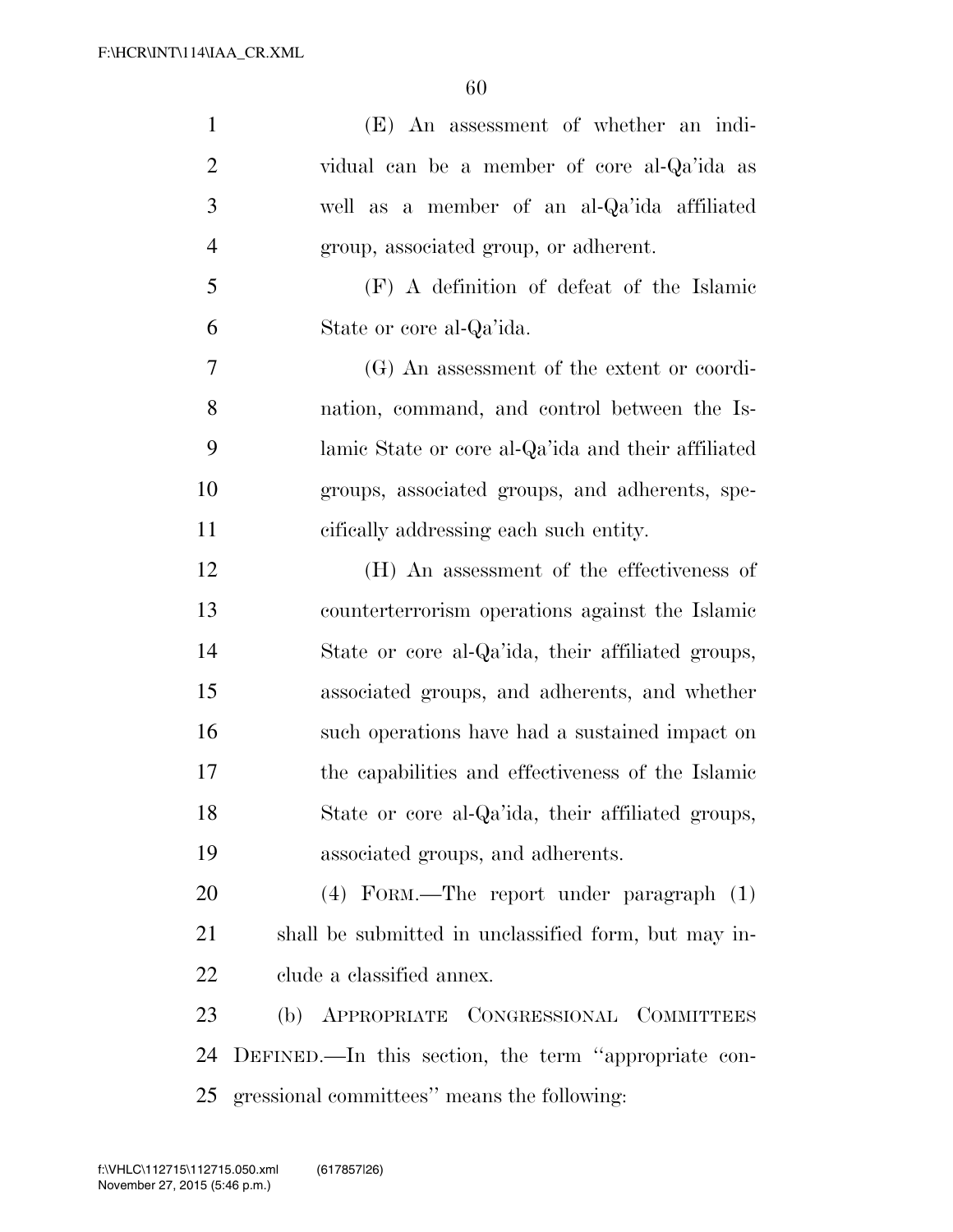| $\mathbf{1}$   | (1) The congressional intelligence committees.             |
|----------------|------------------------------------------------------------|
| $\overline{2}$ | (2) The Committees on Armed Services of the                |
| 3              | House of Representatives and the Senate.                   |
| $\overline{4}$ | (3) The Committee on Foreign Affairs of the                |
| 5              | House of Representatives and the Committee on              |
| 6              | Foreign Relations of the Senate.                           |
| 7              | SEC. 705. REPORT ON EFFECTS OF DATA BREACH OF OF-          |
| 8              | FICE OF PERSONNEL MANAGEMENT.                              |
| 9              | (a) REPORT.—Not later than 120 days after the date         |
| 10             | of the enactment of this Act, the President shall transmit |
| 11             | to the congressional intelligence committees a report on   |
| 12             | the data breach of the Office of Personnel Management      |
| 13             | disclosed in June 2015.                                    |
| 14             | (b) MATTERS INCLUDED.—The report under sub-                |
| 15             | section (a) shall include the following:                   |
| 16             | $(1)$ The effects, if any, of the data breach on           |
| 17             | the operations of the intelligence community abroad,       |
| 18             | including the types of operations, if any, that have       |
| 19             | been negatively affected or entirely suspended or ter-     |
| 20             | minated as a result of the data breach.                    |
| 21             | $(2)$ An assessment of the effects of the data             |
| 22             | breach on each element of the intelligence commu-          |
| 23             | nity.                                                      |
| 24             | (3) An assessment of how foreign persons,                  |
| 25             | groups, or countries may use the data collected by         |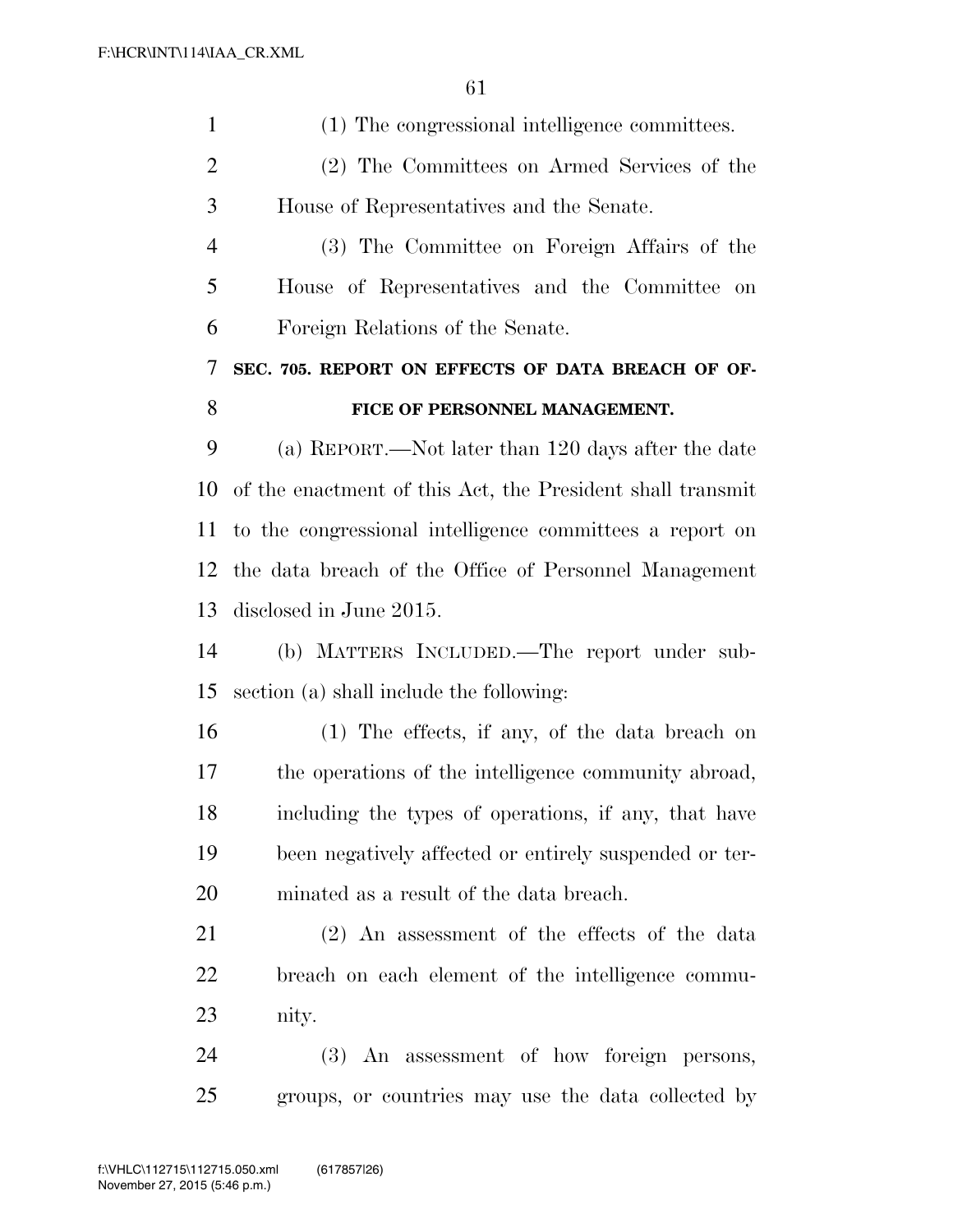| $\mathbf{1}$   | the data breach (particularly regarding information         |
|----------------|-------------------------------------------------------------|
| $\overline{2}$ | included in background investigations for security          |
| 3              | clearances), including with respect to-                     |
| $\overline{4}$ | (A) recruiting intelligence assets;                         |
| 5              | (B) influencing decision making processes                   |
| 6              | within the Federal Government, including re-                |
| 7              | garding foreign policy decisions; and                       |
| 8              | (C) compromising employees of the Fed-                      |
| 9              | eral Government and friends and families of                 |
| 10             | such employees for the purpose of gaining ac-               |
| 11             | cess to sensitive national security and economic            |
| 12             | information.                                                |
| 13             | (4) An assessment of which departments or                   |
| 14             | agencies of the Federal Government use the best             |
| 15             | practices to protect sensitive data, including a sum-       |
| 16             | mary of any such best practices that were not used          |
| 17             | by the Office of Personnel Management.                      |
| 18             | (5) An assessment of the best practices used by             |
| 19             | the departments or agencies identified under para-          |
| 20             | graph (4) to identify and fix potential vulnerabilities     |
| 21             | in the systems of the department or agency.                 |
| 22             | (c) BRIEFING.—The Director of National Intelligence         |
| 23             | shall provide to the congressional intelligence committees  |
| 24             | an interim briefing on the report under subsection (a), in- |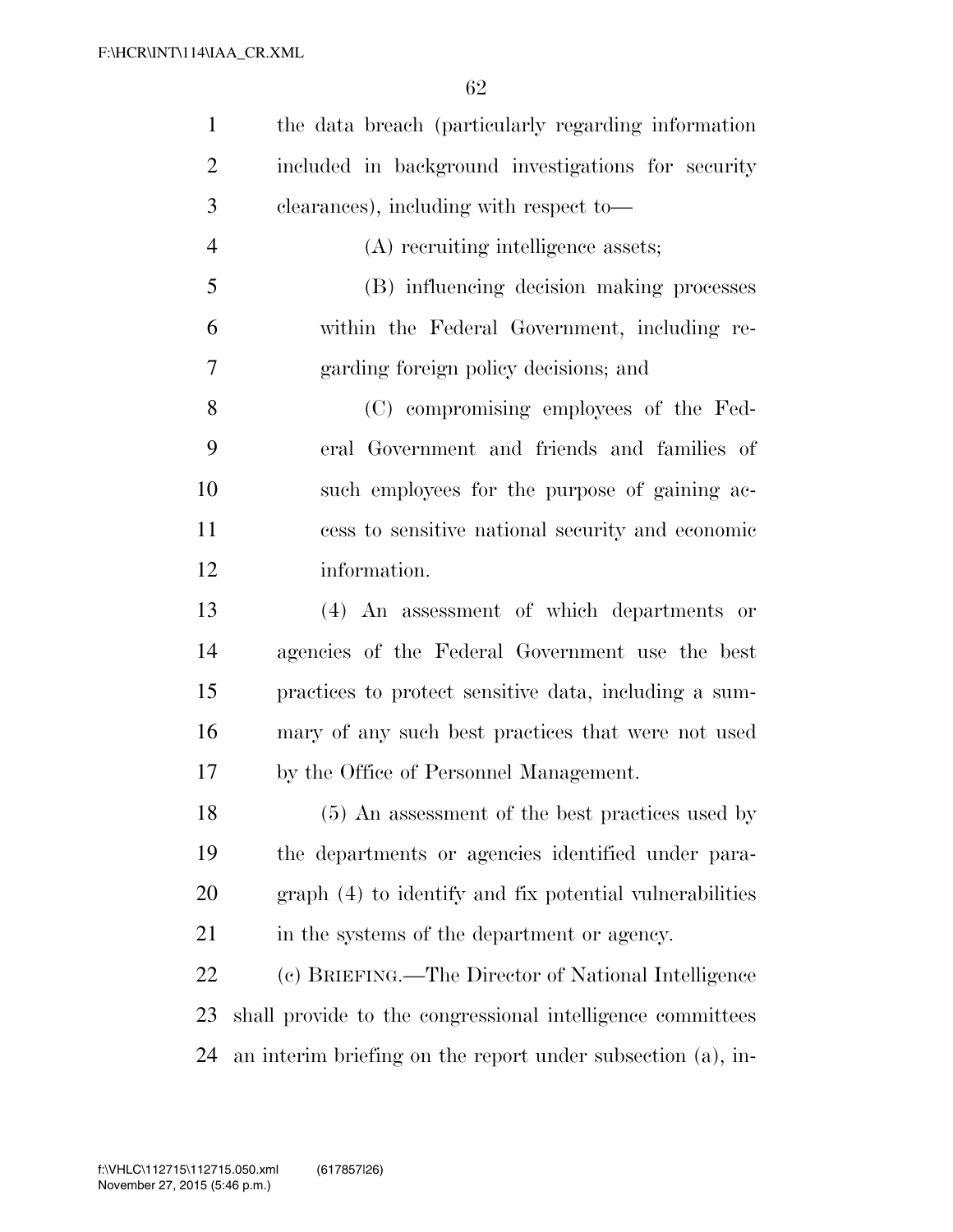cluding a discussion of proposals and options for respond-ing to cyber attacks.

 (d) FORM.—The report under subsection (a) shall be submitted in unclassified form, but may include a classi-fied annex.

## **SEC. 706. REPORT ON HIRING OF GRADUATES OF CYBER CORPS SCHOLARSHIP PROGRAM BY INTEL-LIGENCE COMMUNITY.**

 (a) IN GENERAL.—Not later than 90 days after the date of the enactment of this Act, the Director of National Intelligence, in coordination with the Director of the Na- tional Science Foundation, shall submit to the congres- sional intelligence committees a report on the employment by the intelligence community of graduates of the Cyber Corps Scholarship Program. The report shall include the following:

 (1) The number of graduates of the Cyber Corps Scholarship Program hired by each element of the intelligence community.

 (2) A description of how each element of the in- telligence community recruits graduates of the Cyber Corps Scholar Program.

 (3) A description of any processes available to the intelligence community to expedite the hiring or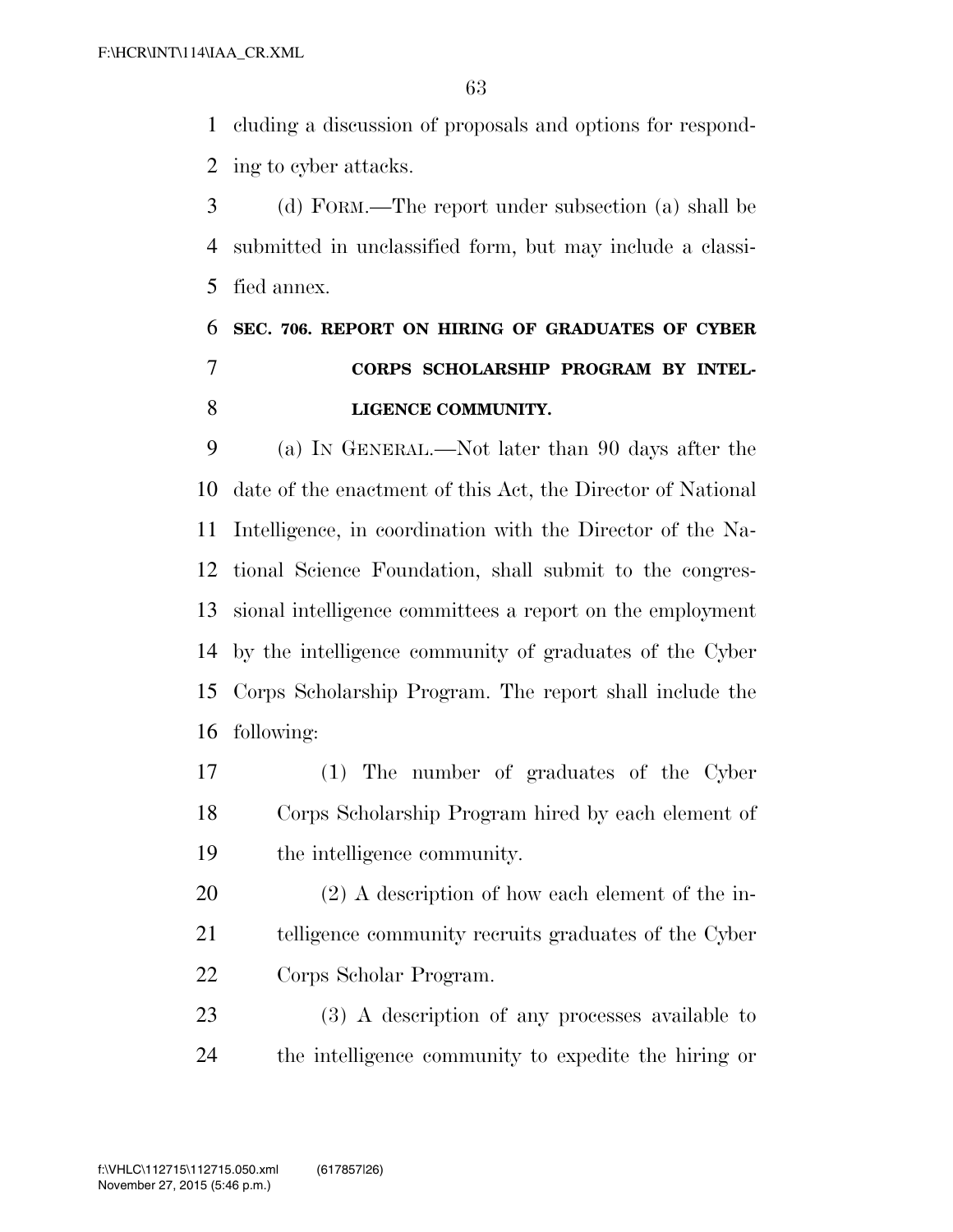- processing of security clearances for graduates of the Cyber Corps Scholar Program.
- (4) Recommendations by the Director of Na- tional Intelligence to improve the hiring by the intel- ligence community of graduates of the Cyber Corps Scholarship Program, including any recommenda- tions for legislative action to carry out such improve-ments.

 (b) CYBER CORPS SCHOLARSHIP PROGRAM DE- FINED.—In this section, the term ''Cyber Corps Scholar- ship Program'' means the Federal Cyber Scholarship-for- Service Program under section 302 of the Cybersecurity Enhancement Act of 2014 (15 U.S.C. 7442).

 **SEC. 707. REPORT ON USE OF CERTAIN BUSINESS CON-CERNS.** 

 (a) IN GENERAL.—Not later than 90 days after the date of the enactment of this Act, the Director of National Intelligence shall submit to the congressional intelligence committees a report on the representation, as of the date of the report, of covered business concerns among the con- tractors that are awarded contracts by elements of the in- telligence community for goods, equipment, tools, and services.

 (b) MATTERS INCLUDED.—The report under sub-section (a) shall include the following: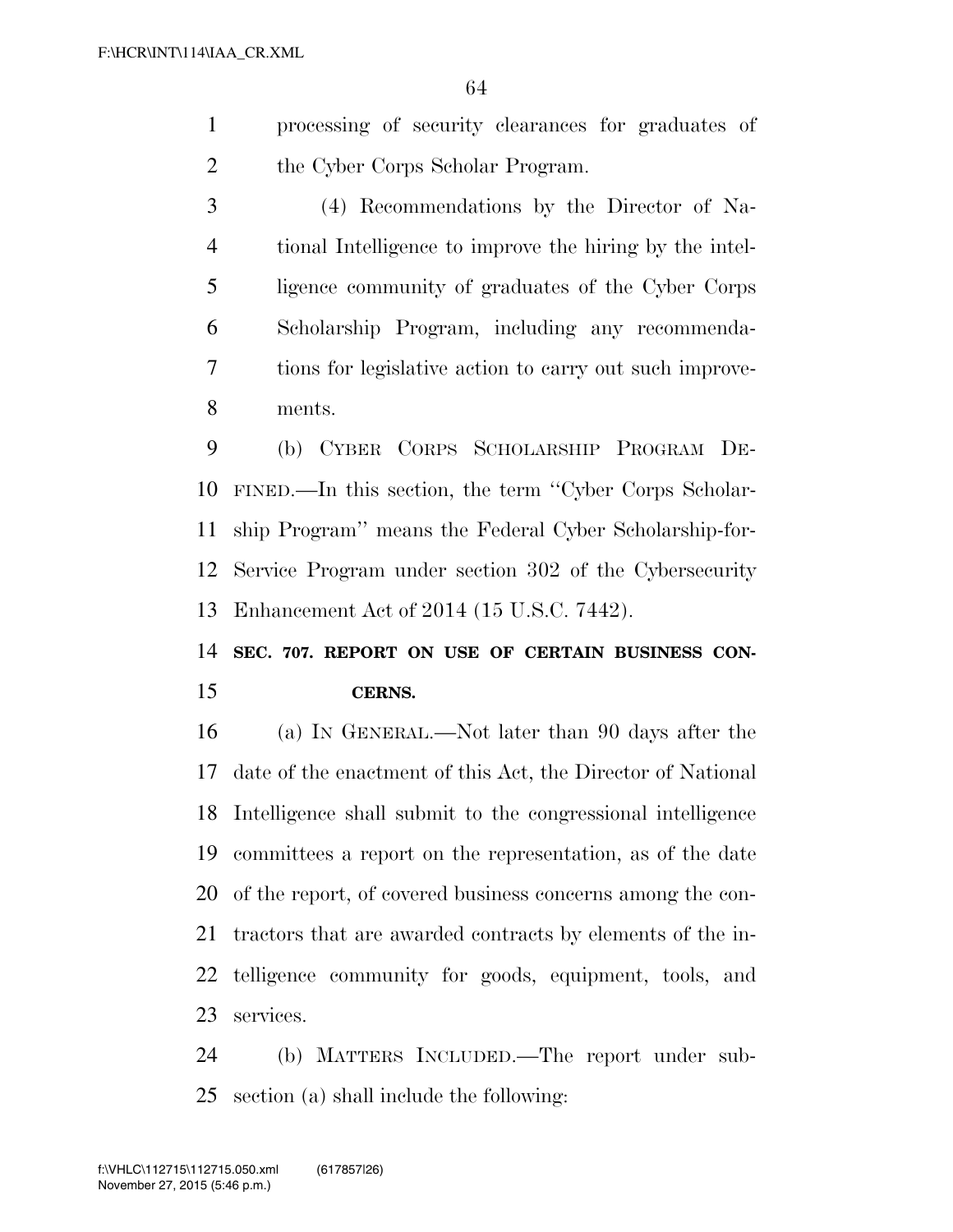| $\mathbf{1}$   | (1) The representation of covered business con-          |
|----------------|----------------------------------------------------------|
| $\overline{2}$ | cerns as described in subsection (a), including such     |
| 3              | representation by—                                       |
| $\overline{4}$ | (A) each type of covered business concern;               |
| 5              | and                                                      |
| 6              | (B) each element of the intelligence com-                |
| 7              | munity.                                                  |
| 8              | $(2)$ If, as of the date of the enactment of this        |
| 9              | Act, the Director does not record and monitor the        |
| 10             | statistics required to carry out this section, a de-     |
| 11             | scription of the actions taken by the Director to en-    |
| 12             | sure that such statistics are recorded and monitored     |
| 13             | beginning in fiscal year 2016.                           |
| 14             | (3) The actions the Director plans to take dur-          |
| 15             | ing fiscal year 2016 to enhance the awarding of con-     |
| 16             | tracts to covered business concerns by elements of       |
| 17             | the intelligence community.                              |
| 18             | (c) COVERED BUSINESS CONCERNS DEFINED.-In                |
| 19             | this section, the term "covered business concerns" means |
| 20             | the following:                                           |
| 21             | (1) Minority-owned businesses.                           |
| 22             | (2) Women-owned businesses.                              |
| 23             | (3) Small disadvantaged businesses.                      |
| 24             | (4) Service-disabled veteran-owned businesses.           |
| 25             | (5) Veteran-owned small businesses.                      |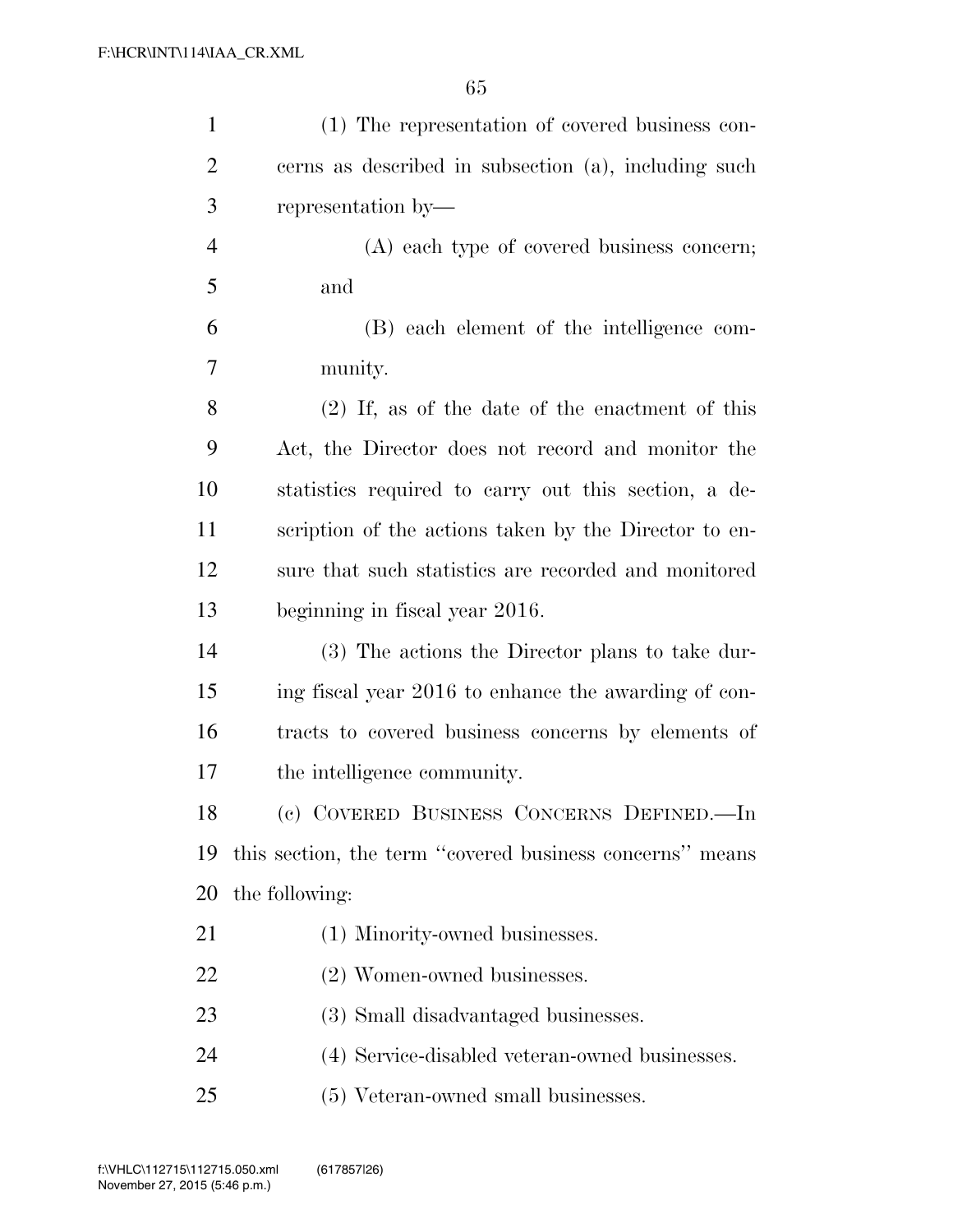| $\mathbf{1}$   | <b>Subtitle B-Other Matters</b>                              |
|----------------|--------------------------------------------------------------|
| 2              | SEC. 711. USE OF HOMELAND SECURITY GRANT FUNDS IN            |
| 3              | CONJUNCTION WITH DEPARTMENT OF EN-                           |
| $\overline{4}$ | ERGY NATIONAL LABORATORIES.                                  |
| 5              | Section $2008(a)$ of the Homeland Security Act of            |
| 6              | $2002$ (6 U.S.C. 609(a)) is amended in the matter pre-       |
| 7              | eeding paragraph (1) by inserting "including by working      |
| 8              | in conjunction with a National Laboratory (as defined in     |
| 9              | section $2(3)$ of the Energy Policy Act of $2005$ (42 U.S.C. |
| 10             | $15801(3)$ ," after "plans,".                                |
| 11             | SEC. 712. INCLUSION OF CERTAIN MINORITY-SERVING IN-          |
| 12             | STITUTIONS IN GRANT PROGRAM TO EN-                           |
| 13             | HANCE RECRUITING OF INTELLIGENCE COM-                        |
| 14             | <b>MUNITY WORKFORCE.</b>                                     |
|                |                                                              |
| 15             | Section 1024 of the National Security Act of 1947            |
| 16             | $(50 \text{ U.S.C. } 3224)$ is amended—                      |
| 17             | $(1)$ in subsection $(e)$ —                                  |
| 18             | $(A)$ in paragraph $(1)$ , by striking "histori-             |
| 19             | cally black colleges and universities and Pre-               |
| 20             | dominantly Black Institutions" and inserting                 |
| 21             | "historically black colleges and universities,               |
| 22             | Predominantly Black Institutions, Hispanic-                  |
| 23             | serving institutions, and Asian American and                 |
| 24             | Native American Pacific Islander-serving insti-              |